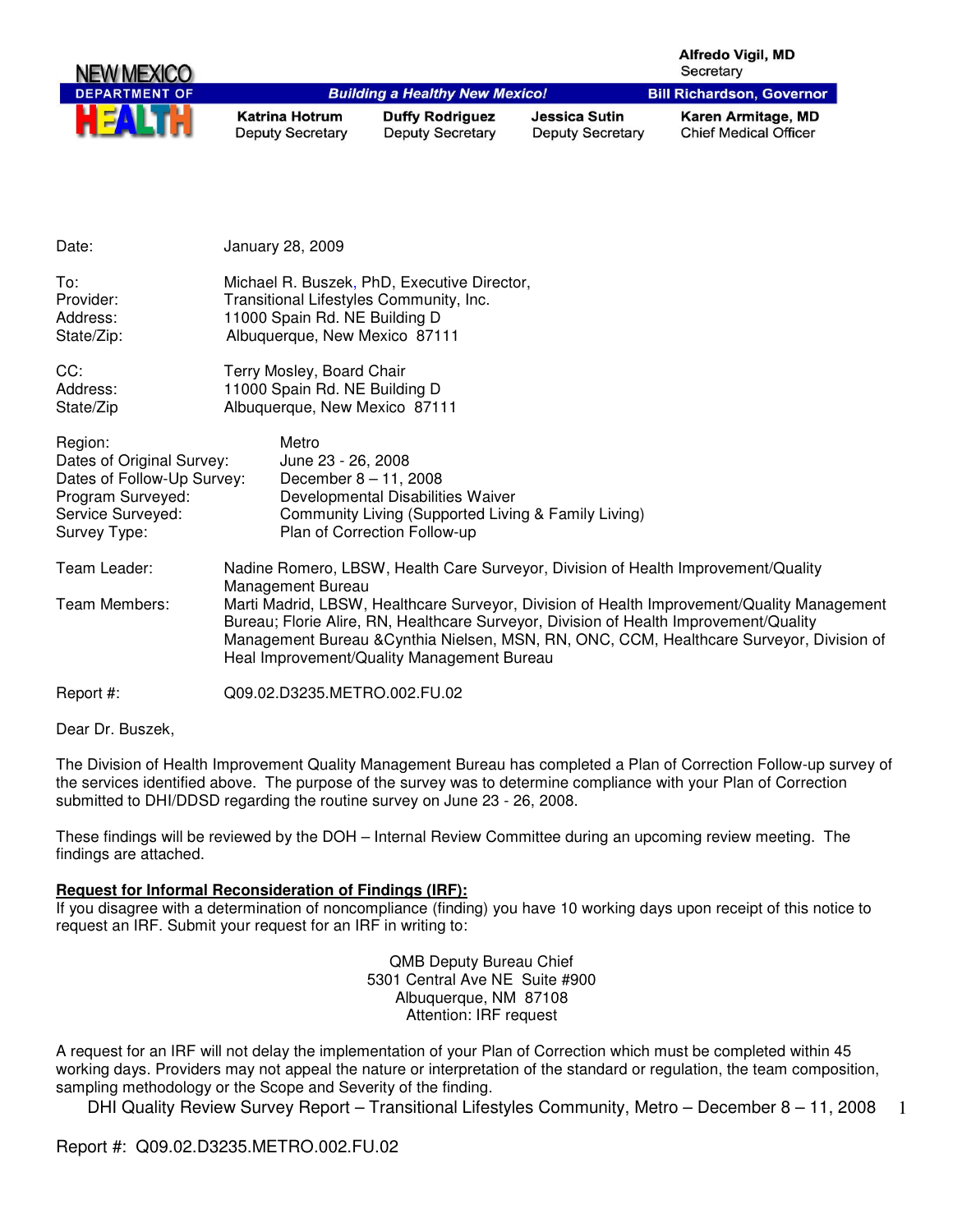If the IRF approves the change or removal of a finding, you will be advised of any changes.

This IRF process is separate and apart from the Informal Dispute Resolution (IDR) and Fair Hearing Process for Sanctions from DOH.

Please call the Team Leader at 505-222-8688 if you have questions about the survey or the report. Thank you for your cooperation and for the work you perform.

Sincerely,

Volue Komers, LBSN

Nadine Romero, LBSW Team Lead/Health Care Surveyor Division of Health Improvement Quality Management Bureau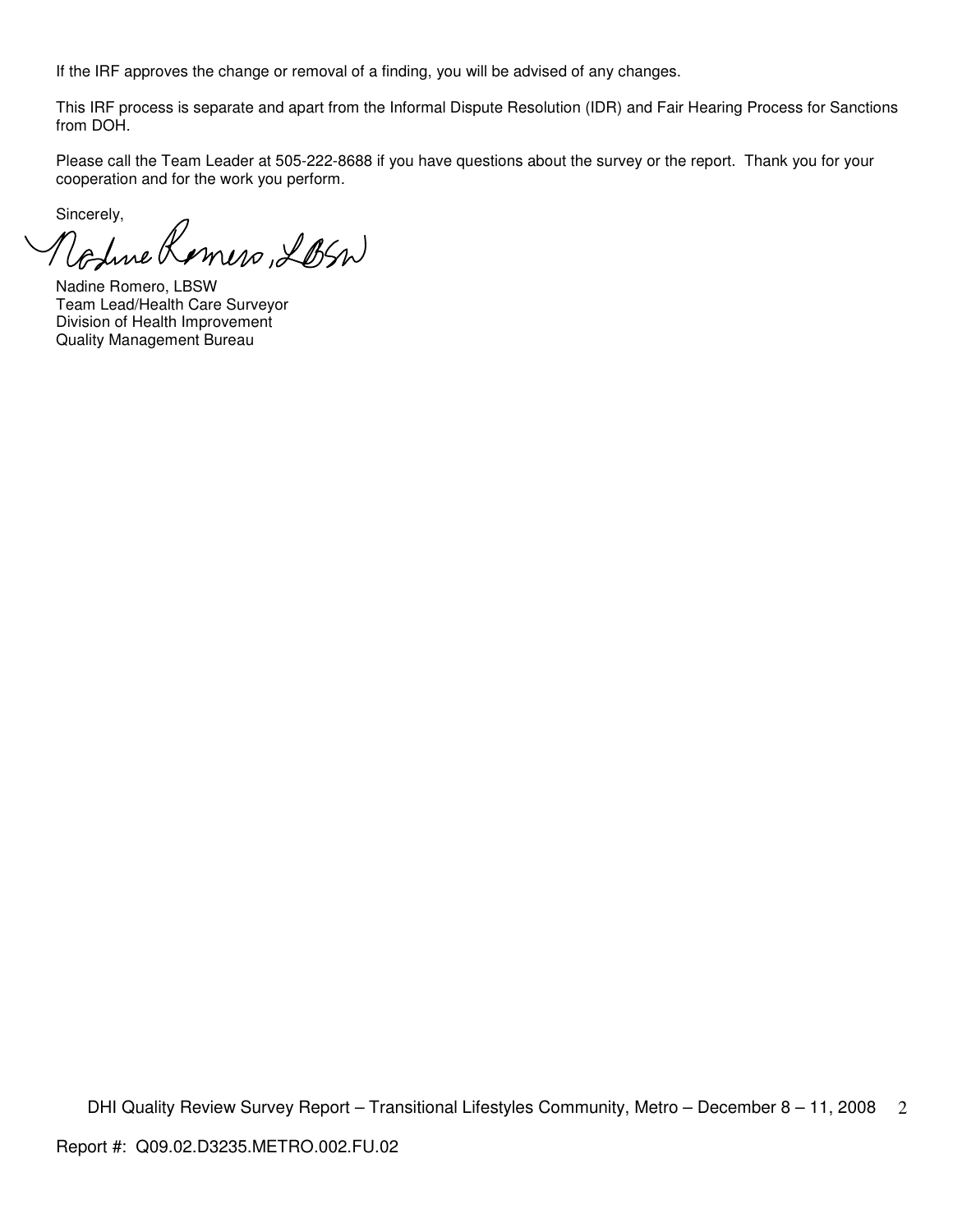| <b>Survey Process Employed:</b>         |                                                                                                                                                                    |                                                                                                                                                                                                                             |
|-----------------------------------------|--------------------------------------------------------------------------------------------------------------------------------------------------------------------|-----------------------------------------------------------------------------------------------------------------------------------------------------------------------------------------------------------------------------|
| <b>Entrance Conference Date:</b>        | December 8, 2008                                                                                                                                                   |                                                                                                                                                                                                                             |
| Present:                                | <b>Transitional Lifestyles Community, Inc.</b><br>Terry L. Mosley, Vice President                                                                                  |                                                                                                                                                                                                                             |
|                                         | <b>DOH/DHI/QMB</b>                                                                                                                                                 | Nadine Romero, LBSW, Team Lead/Healthcare Surveyor<br>Marti Madrid, LBSW, Healthcare Surveyor<br>Florie Alire, RN, Healthcare Surveyor<br>Cynthia Nielsen, MSN, RN, ONC, CCM, Healthcare Surveyor                           |
| Exit Conference Date:                   | December 11, 2008                                                                                                                                                  |                                                                                                                                                                                                                             |
| Present:                                | <b>Transitional Lifestyles Community, Inc.</b><br>Michael R. Buszek, PhD. CEO/President<br>Terry L. Mosley, Vice President                                         |                                                                                                                                                                                                                             |
|                                         | <b>DOH/DHI/QMB</b>                                                                                                                                                 | Nadine Romero, LBSW, Team Lead/Healthcare Surveyor<br>Florie Alire, RN, Healthcare Surveyor<br>Cynthia Nielsen, MSN, RN, ONC, CCM, Healthcare Surveyor                                                                      |
| <b>Homes Visited</b>                    | Number:                                                                                                                                                            | 10                                                                                                                                                                                                                          |
| <b>Administrative Locations Visited</b> | Number:                                                                                                                                                            | 1                                                                                                                                                                                                                           |
| <b>Total Sample Size</b>                | Number:                                                                                                                                                            | 10<br>5 - Supported Living<br>5 - Family Living                                                                                                                                                                             |
| Persons Served Interviewed              | Number:                                                                                                                                                            | 10                                                                                                                                                                                                                          |
| Persons Served Observed                 | Number:                                                                                                                                                            | 10                                                                                                                                                                                                                          |
| Records Reviewed (Persons Served)       | Number:                                                                                                                                                            | 10                                                                                                                                                                                                                          |
| Administrative Files Reviewed           | <b>Billing Records</b><br>$\bullet$<br><b>Medical Records</b><br><b>Personnel Files</b><br><b>Training Records</b><br>٠<br>٠<br>٠<br>٠<br><b>Evacuation Drills</b> | Incident Management Records<br>Agency Policy and Procedure<br><b>Caregiver Criminal History Screening Records</b><br><b>Employee Abuse Registry</b><br>Human Rights Notes and/or Meeting Minutes<br>Nursing personnel files |

CC: Distribution List: DOH - Division of Health Improvement

DOH - Developmental Disabilities Supports Division

- DOH Office of Internal Audit
- HSD Medical Assistance Division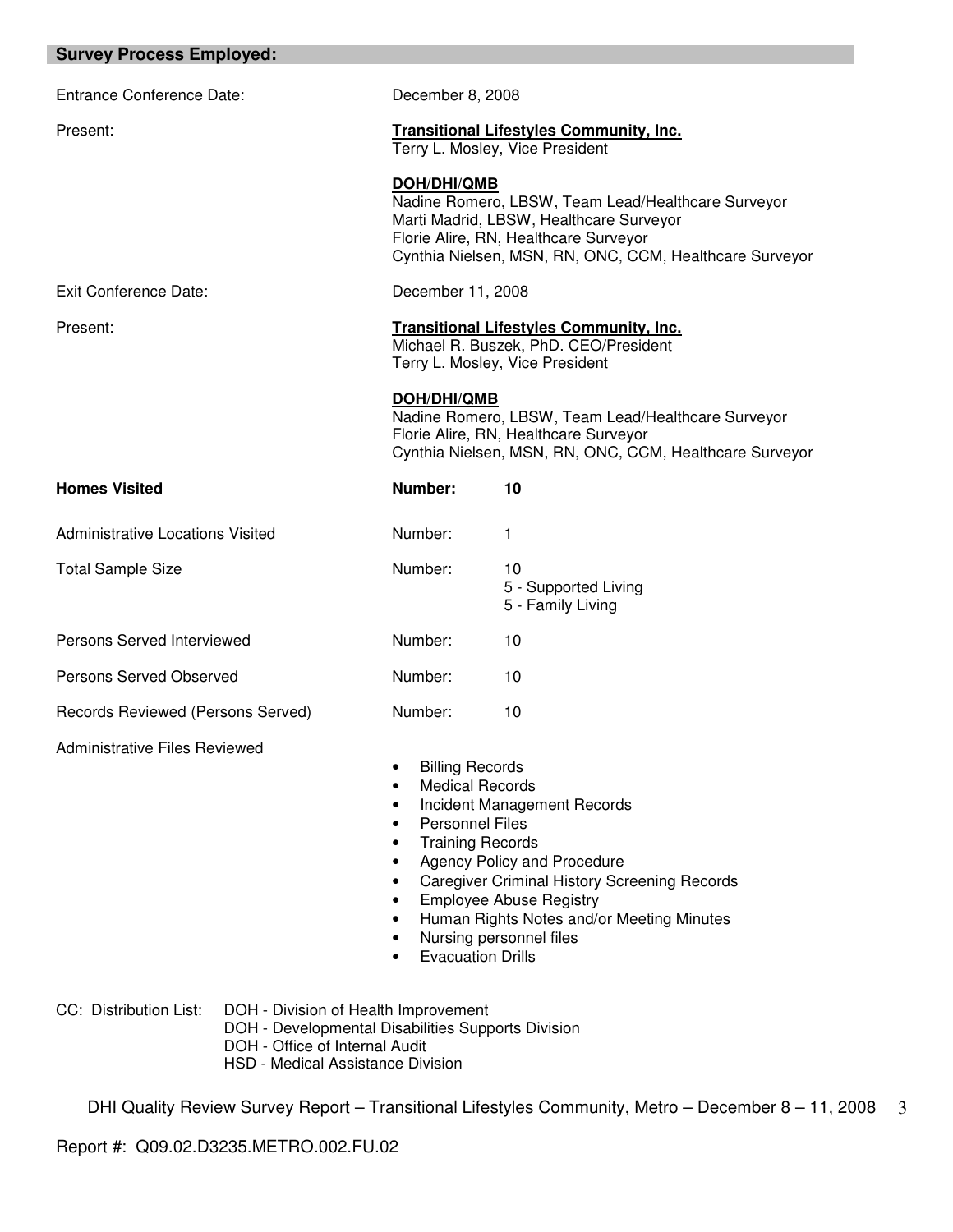# **QMB Scope and Severity Matrix of survey results**

Each deficiency in your Report of Findings is scored on a Scope and Severity Scale. The culmination of each deficiency's Scope and Severity is used to determine degree of compliance to standards and regulations and level of QMB Certification.

|                 |                           |                                                                |                                  | <b>SCOPE</b>                  |                                               |
|-----------------|---------------------------|----------------------------------------------------------------|----------------------------------|-------------------------------|-----------------------------------------------|
|                 |                           |                                                                | <b>Isolated</b><br>$01\% - 15\%$ | <b>Pattern</b><br>$16% - 79%$ | <b>Widespread</b><br>$80\% - 100\%$           |
|                 | High Impact               | Immediate<br>Jeopardy to<br>individual health<br>and or safety | J.                               | Κ.                            | L.                                            |
| <b>SEVERITY</b> |                           | <b>Actual harm</b>                                             | G.                               | Н.                            | I.                                            |
|                 | Medium<br><b>Impact</b>   | <b>No Actual Harm</b><br><b>Potential for more</b>             | D.                               | Ε.                            | F. (3 or more)                                |
|                 |                           | than minimal harm                                              | $D.$ (2 or less)                 |                               | <b>F.</b> (no conditions<br>of participation) |
|                 | Impact<br>NO <sub>-</sub> | No Actual Harm<br>Minimal potential<br>for harm.               | A.                               | В.                            | C.                                            |

Scope and Severity Definitions:

### Key to Scope scale:

### Isolated:

A deficiency that is limited to 1% to 15% of the sample, usually impacting no more than one or two individuals in the sample.

### Pattern:

A deficiency that impacts a number or group of individuals from 16% to 79% of the sample is defined as a pattern finding. Pattern findings suggest the need for system wide corrective actions.

## Widespread:

A deficiency that impacts most or all (80% to 100%) of the individuals in the sample is defined as widespread or pervasive. Widespread findings suggest the need for system wide corrective actions as well as the need to implement a Continuous Quality Improvement process to improve or build infrastructure. Widespread findings must be referred to the Internal Review Committee for review and possible actions or sanctions.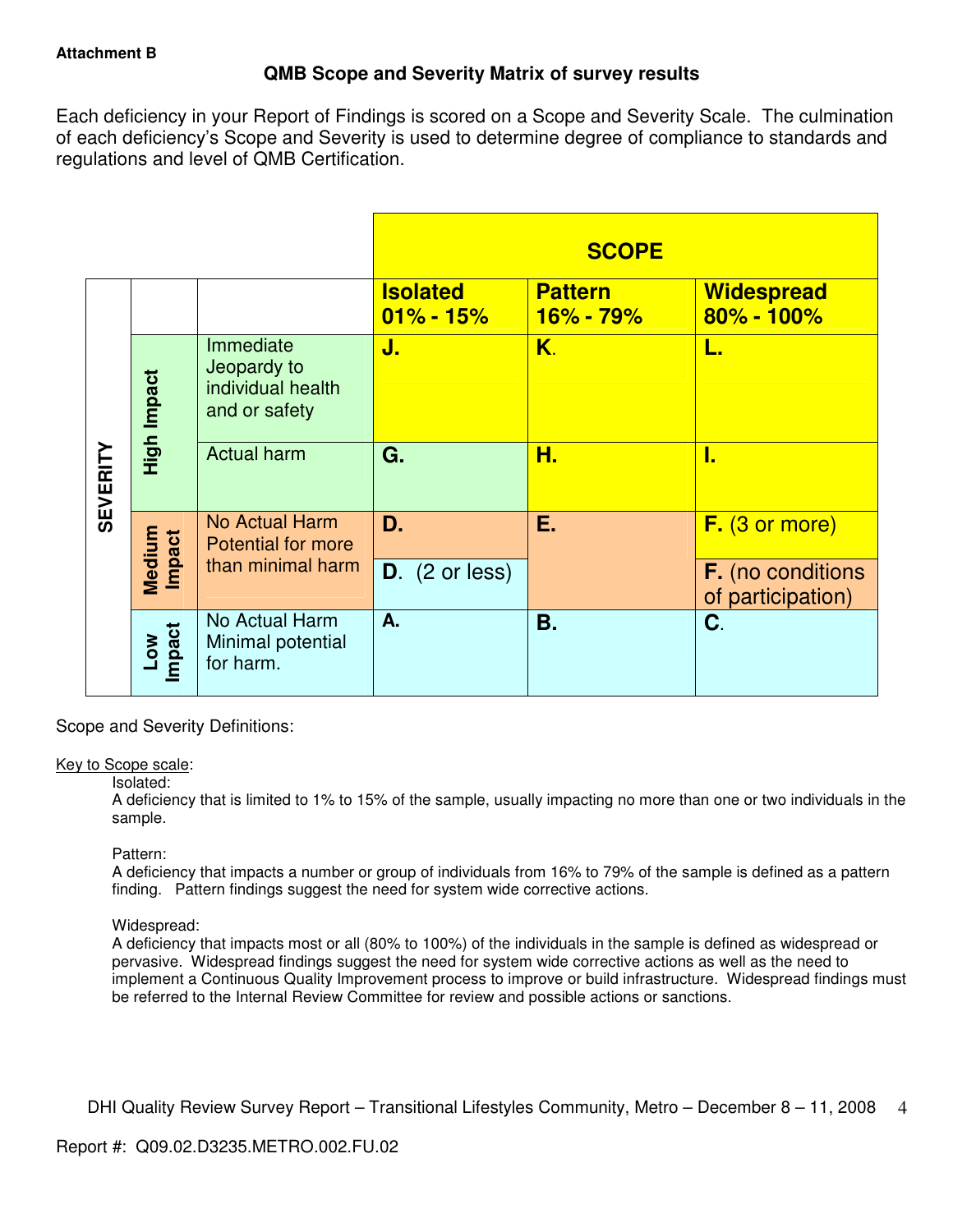#### Key to Severity scale:

Low Impact Severity: (Blue)

Low level findings have no or minimal potential for harm to an individual. Providers that have no findings above a "C" level may receive a "Quality" Certification approval rating from QMB.

#### Medium Impact Severity: (Tan)

Medium level findings have a potential for harm to an individual. Providers that have no findings above a "F" level and/or no more than two F level findings and no F level Conditions of Participation may receive a "Merit" Certification approval rating from QMB.

#### High Impact Severity: (Green or Yellow)

High level findings are when harm to an individual has occurred. Providers that have no findings above "I" level may only receive a "Standard" Approval rating from QMB and will be referred to the IRC.

#### High Impact Severity: (Yellow)

"J, K, and L" Level findings:

This is a finding of Immediate Jeopardy. If a provider is found to have "I" level findings or higher, with an outcome of Immediate Jeopardy, including repeat findings or Conditions of Participation they will be referred to the Internal Review Committee.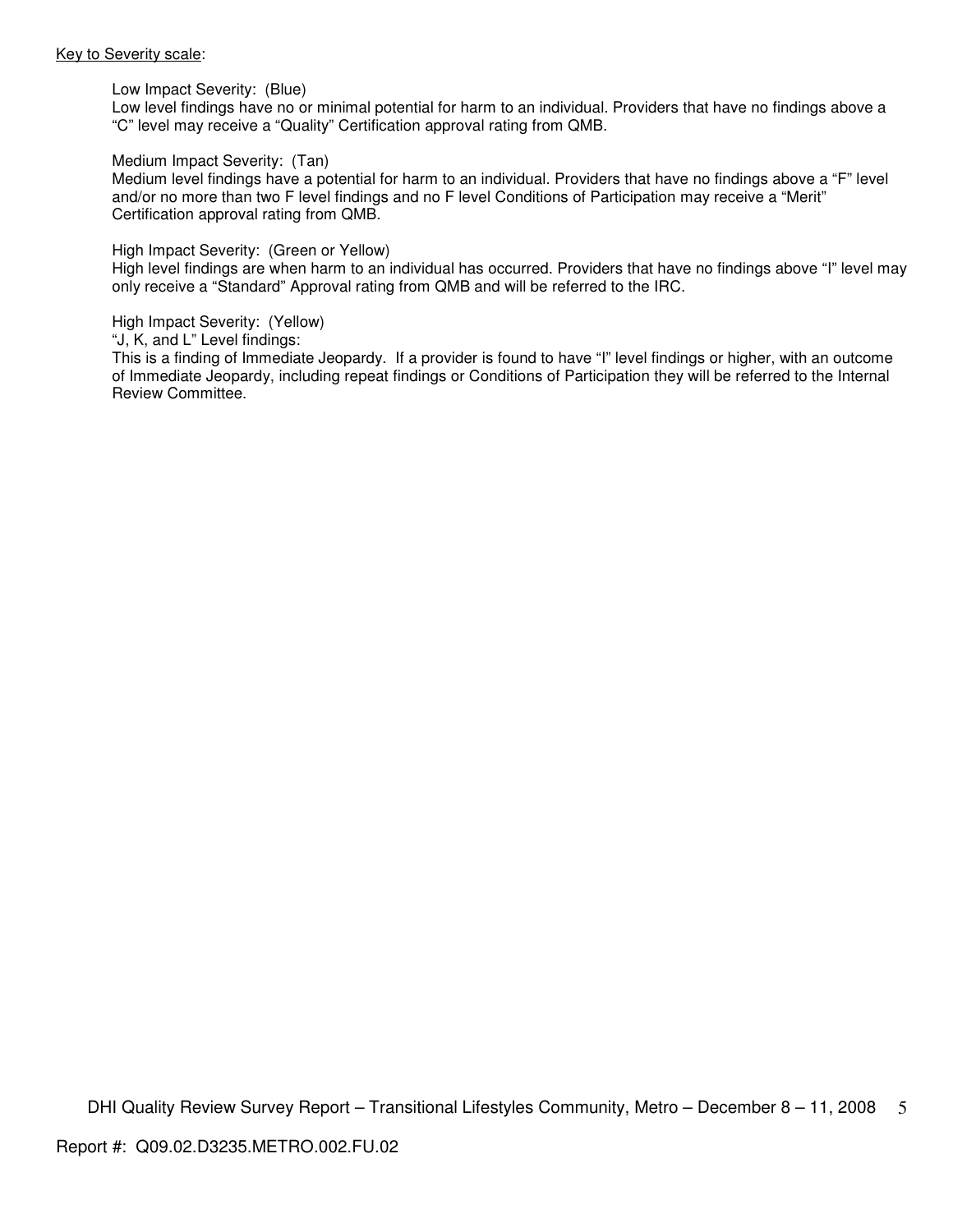## **Guidelines for the Provider Informal Reconsideration of Finding (IRF) Process**

## **Introduction:**

Throughout the process, surveyors are openly communicating with providers. Open communication means that surveyors have clarified issues and/or requested missing information before completing the review. Regardless, there may still be instances where the provider disagrees with a specific finding.

To informally dispute a finding the provider must request in writing an Informal Reconsideration of the Finding (IRF) to the QMB Deputy Bureau Chief **within 10 working days** of receipt of the final report.

The written request for an IRF must be completed on the **QMB Request for Informal Reconsideration of Finding Form** (available on the QMB website) and must specify in detail the request for reconsideration and why the finding is inaccurate. The **IRF request must include all supporting documentation or evidence that was not previously reviewed during the survey process.** 

### **The following limitations apply to the IRF process:**

- The request for an IRF and all supporting evidence must be received in 10 days.
- Findings based on evidence requested during the survey and not provided may not be subject to reconsideration.
- The supporting documentation must be new evidence not previously reviewed by the survey team.
- Providers must continue to complete their plan of correction during the IRF process
- Providers may not request an IRF to challenge the Scope and Severity of a finding.
- Providers may not request an IRF to challenge the sampling methodology.
- Providers may not request an IRF based on disagreement with the nature of the standard or regulation.
- Providers may not request an IRF to challenge the team composition
- Providers may not request an IRF to challenge the QMB Quality Approval Rating and the length of their DDSD provider contract.

### **A Provider forfeits the right to an IRF if the request is not made within 10 working days of receiving the report and does not include all supporting documentation or evidence to show compliance with the standards and regulations.**

QMB has 30 working days to complete the review and notify the provider of the decision. The request will be reviewed by the IRF committee. The Provider will be notified in writing of the ruling, no face to face meeting will be conducted.

When a Provider requests that a finding be reconsidered, it does not stop or delay the Plan of Correction process. **Providers must continue to complete the Plan of Correction, including the finding in dispute regardless of the IRF status.** If a finding is successfully reconsidered, it will be noted and will be removed or modified from the report. It should be noted that in some cases a Plan of Correction may be completed prior to the IRF process being completed. The provider will be notified in writing on the decisions of the IRF committee.

## **Administrative Review Process:**

If a Provider desires to challenge the decision of the IRF committee they may request an Administrative Review by the DHI and DDSD Director. The Request must be made in writing to the QMB Bureau Chief and received within 5 days of notification from the IRF decision.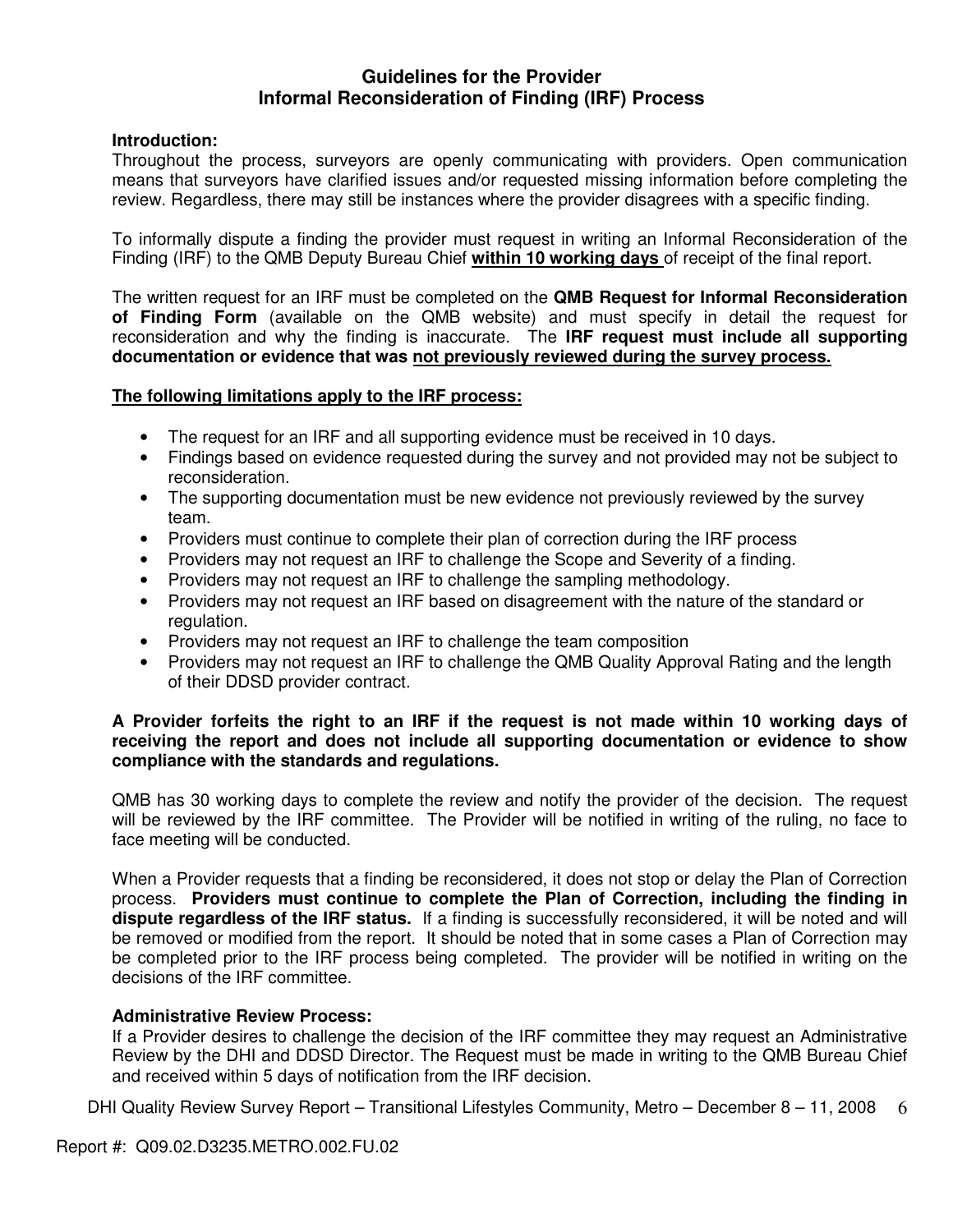## **Regarding IRC Sanctions:**

The Informal Reconsideration of the Finding process is a separate process specific to QMB Survey Findings and should not be confused with any process associated with IRC Sanctions.

If a Provider desires to Dispute or Appeal an IRC Sanction that is a separate and different process. Providers may choose the Informal Dispute Resolution Process or the Formal Medicaid Fair Hearing Process to dispute or appeal IRC sanctions, please refer to the DOH Sanction policy and section 39 of the provider contract agreement.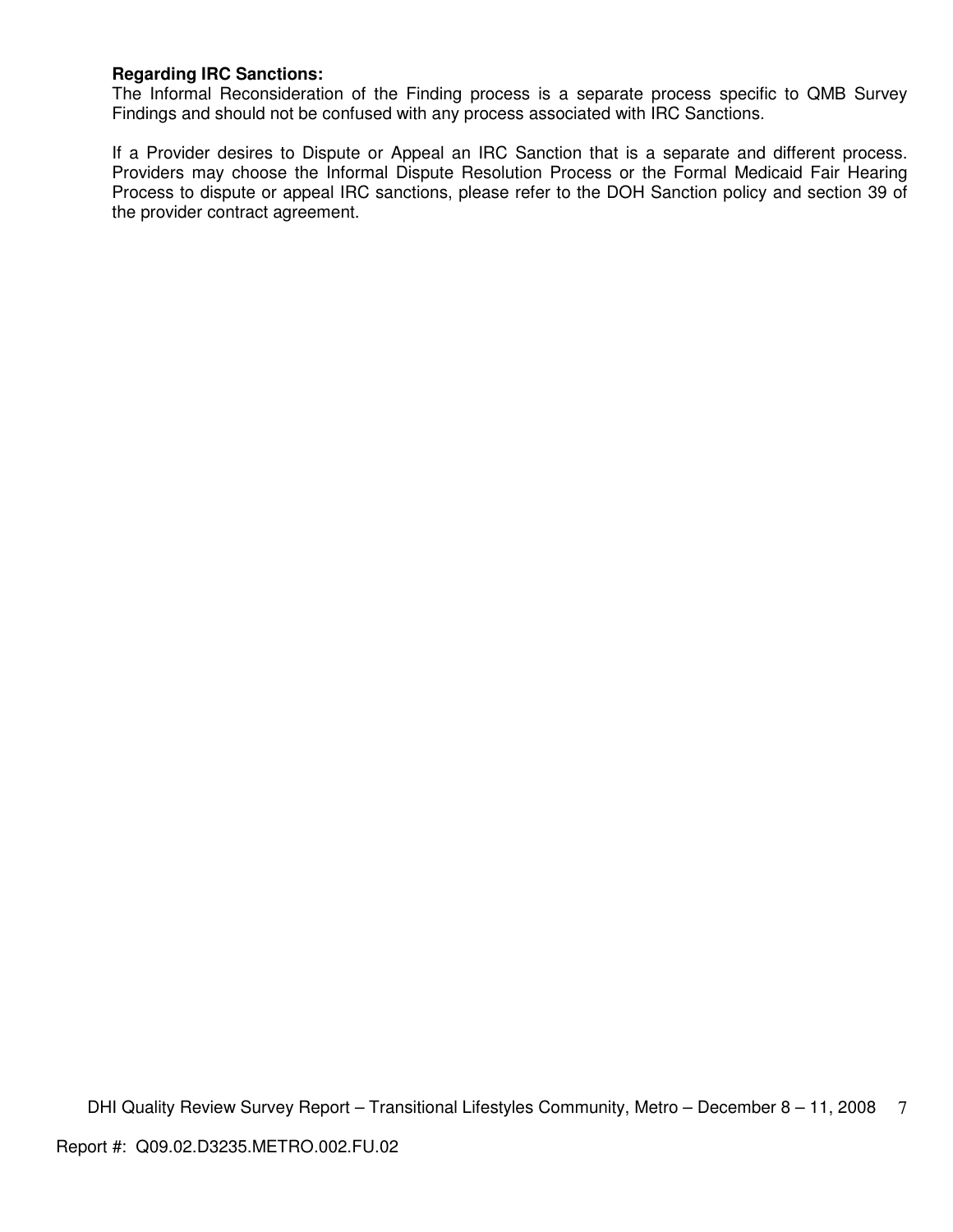### **Agency: Transitional Lifestyles Community, Inc. - Metro Region** Program: Developmental Disabilities Waiver Service: Community Living (Supported Living & Family Living) Monitoring Type: Follow-Up June 23 - 26, 2008 **Dates of Original Survey: Dates of Follow-Up Survey: December 8 -11, 2008**

| <b>Statute</b>                                                                                                                                                                                                                                                                                                                                                                                                                                                                                                                                                                                                                                                                                                                                                                                                                                                                                                                                | June 23 - 26, 2008 Deficiencies                                                                                                                                                                                                                                                                                                                                                                                                                                                                                       | December 8 - 11, 2008 Plan of Correction<br><b>Follow-Up Survey</b><br><b>New &amp; Repeat Deficiencies</b>                                                                                                                                                                                                                                                                                                                                                          |
|-----------------------------------------------------------------------------------------------------------------------------------------------------------------------------------------------------------------------------------------------------------------------------------------------------------------------------------------------------------------------------------------------------------------------------------------------------------------------------------------------------------------------------------------------------------------------------------------------------------------------------------------------------------------------------------------------------------------------------------------------------------------------------------------------------------------------------------------------------------------------------------------------------------------------------------------------|-----------------------------------------------------------------------------------------------------------------------------------------------------------------------------------------------------------------------------------------------------------------------------------------------------------------------------------------------------------------------------------------------------------------------------------------------------------------------------------------------------------------------|----------------------------------------------------------------------------------------------------------------------------------------------------------------------------------------------------------------------------------------------------------------------------------------------------------------------------------------------------------------------------------------------------------------------------------------------------------------------|
| Tag # 1A08 Agency Case File                                                                                                                                                                                                                                                                                                                                                                                                                                                                                                                                                                                                                                                                                                                                                                                                                                                                                                                   | Scope and Severity Rating: C                                                                                                                                                                                                                                                                                                                                                                                                                                                                                          | <b>Scope and Severity Rating: NA</b>                                                                                                                                                                                                                                                                                                                                                                                                                                 |
| Developmental Disabilities (DD) Waiver Service<br>Standards effective 4/1/2007<br><b>CHAPTER 1 II. PROVIDER AGENCY</b><br><b>REQUIREMENTS:</b> The objective of these<br>standards is to establish Provider Agency policy,<br>procedure and reporting requirements for DD<br>Medicaid Waiver program. These requirements<br>apply to all such Provider Agency staff, whether<br>directly employed or subcontracting with the<br>Provider Agency. Additional Provider Agency<br>requirements and personnel qualifications may<br>be applicable for specific service standards.<br>D. Provider Agency Case File for the<br><b>Individual:</b> All Provider Agencies shall maintain<br>at the administrative office a confidential case<br>file for each individual. Case records belong to<br>the individual receiving services and copies shall<br>be provided to the receiving agency whenever<br>an individual changes providers. The record | Based on record review, the Agency failed to maintain<br>at the administrative office a confidential case file for 7<br>of 12 individuals.<br>Review of the Agency individual case files revealed the<br>following items were missing, incomplete, and/or not<br>current:<br>• Current Emergency & Personal Identification<br>Information $(#3, 7, 8, 9)$<br>• ISP Signature Page (#6)<br>• Addendum A (#1, 6, 9 & 10)<br>• Individual Specific Training (Addendum B) (#6)<br>• Positive Behavioral Plan (#1, 7 & 10) | Complete<br>• Current Emergency & Personal Identification<br>Information<br>$^{\circ}$ Individual #3, 6, 7, 9 & 10 - Complete<br><sup>o</sup> Individual #12 - No Longer Receiving Services<br>• ISP Signature Page<br>° Individual #6 - Complete<br>$\bullet$ Addendum A<br>° Individual #1, 6, 9 & 10 - Complete<br>• Individual Specific Training (Addendum B)<br>° Individual #6 - Complete<br>• Positive Behavioral Plan<br>° Individual #1, 7, & 10 - Complete |
| must also be made available for review when<br>requested by DOH, HSD or federal government<br>representatives for oversight purposes. The<br>individual's case file shall include the following<br>requirements:<br>Emergency contact information, including<br>(1)<br>the individual's address, telephone number,<br>names and telephone numbers of relatives,<br>or guardian or conservator, physician's<br>name(s) and telephone number(s),                                                                                                                                                                                                                                                                                                                                                                                                                                                                                                | • Speech Therapy Plan (#7 & 9)<br>• Occupational Therapy Plan (#9 & 12)<br>• Physical Therapy Plan (#9 & 12)<br>• Special Health Care Needs<br>• Meal Time Plan (#9)                                                                                                                                                                                                                                                                                                                                                  | • Speech Therapy Plan<br>° Individual #7 & 9 - Complete<br>• Occupational Therapy Plan<br>° Individual #9 - Complete<br><sup>o</sup> Individual #12 - No Longer Receiving Services<br>• Physical Therapy Plan<br>° Individual #9 - Complete                                                                                                                                                                                                                          |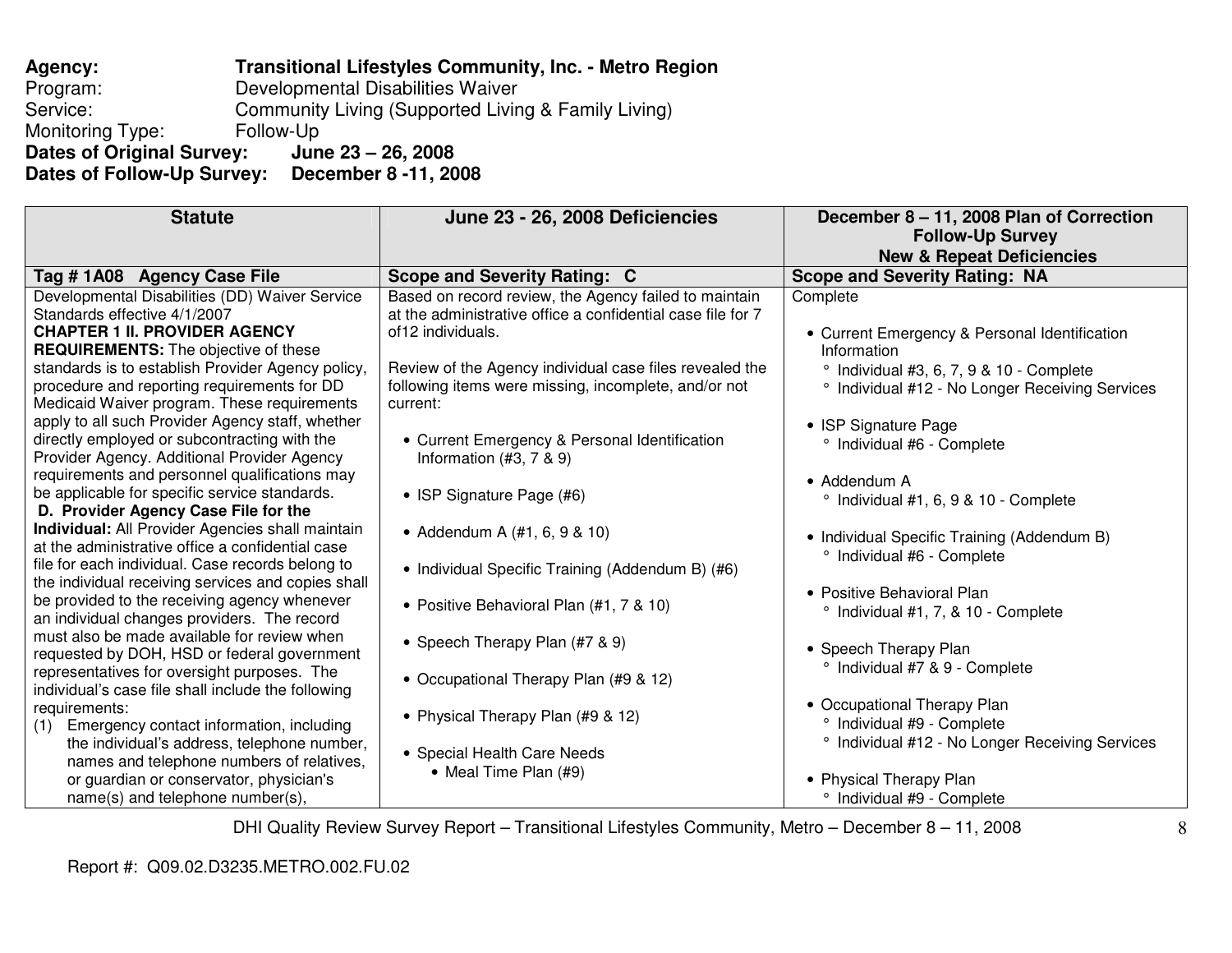| pharmacy name, address and telephone                  | • Annual Physical (#3, 7 & 10) | <sup>o</sup> Individual #12 - No Longer Receiving Services |
|-------------------------------------------------------|--------------------------------|------------------------------------------------------------|
| number, and health plan if appropriate;               |                                |                                                            |
| The individual's complete and current ISP,<br>(2)     |                                | • Special Health Care Needs                                |
| with all supplemental plans specific to the           |                                | • Meal Time Plan                                           |
| individual, and the most current completed            |                                | ° Individual #9 - Complete                                 |
| Health Assessment Tool (HAT);                         |                                |                                                            |
| Progress notes and other service delivery<br>(3)      |                                | • Annual Physical                                          |
| documentation;                                        |                                | ° Individual #3, 7 & 10 - Complete                         |
| Crisis Prevention/Intervention Plans, if there<br>(4) |                                |                                                            |
| are any for the individual;                           |                                |                                                            |
| A medical history, which shall include at<br>(5)      |                                |                                                            |
| least demographic data, current and past              |                                |                                                            |
| medical diagnoses including the cause (if             |                                |                                                            |
| known) of the developmental disability,               |                                |                                                            |
| psychiatric diagnoses, allergies (food,               |                                |                                                            |
| environmental, medications),                          |                                |                                                            |
| immunizations, and most recent physical               |                                |                                                            |
| exam;                                                 |                                |                                                            |
| When applicable, transition plans<br>(6)              |                                |                                                            |
| completed for individuals at the time of              |                                |                                                            |
| discharge from Fort Stanton Hospital or Los           |                                |                                                            |
| Lunas Hospital and Training School; and               |                                |                                                            |
| Case records belong to the individual<br>(7)          |                                |                                                            |
| receiving services and copies shall be                |                                |                                                            |
| provided to the individual upon request.              |                                |                                                            |
| The receiving Provider Agency shall be<br>(8)         |                                |                                                            |
| provided at a minimum the following                   |                                |                                                            |
| records whenever an individual changes                |                                |                                                            |
| provider agencies:                                    |                                |                                                            |
| (a) Complete file for the past 12 months;             |                                |                                                            |
| (b) ISP and quarterly reports from the current        |                                |                                                            |
| and prior ISP year;                                   |                                |                                                            |
| (c) Intake information from original admission        |                                |                                                            |
| to services; and                                      |                                |                                                            |
| (d) When applicable, the Individual Transition        |                                |                                                            |
| Plan at the time of discharge from Los                |                                |                                                            |
| Lunas Hospital and Training School or Ft.             |                                |                                                            |
| Stanton Hospital.                                     |                                |                                                            |
|                                                       |                                |                                                            |
|                                                       |                                |                                                            |
|                                                       |                                |                                                            |
|                                                       |                                |                                                            |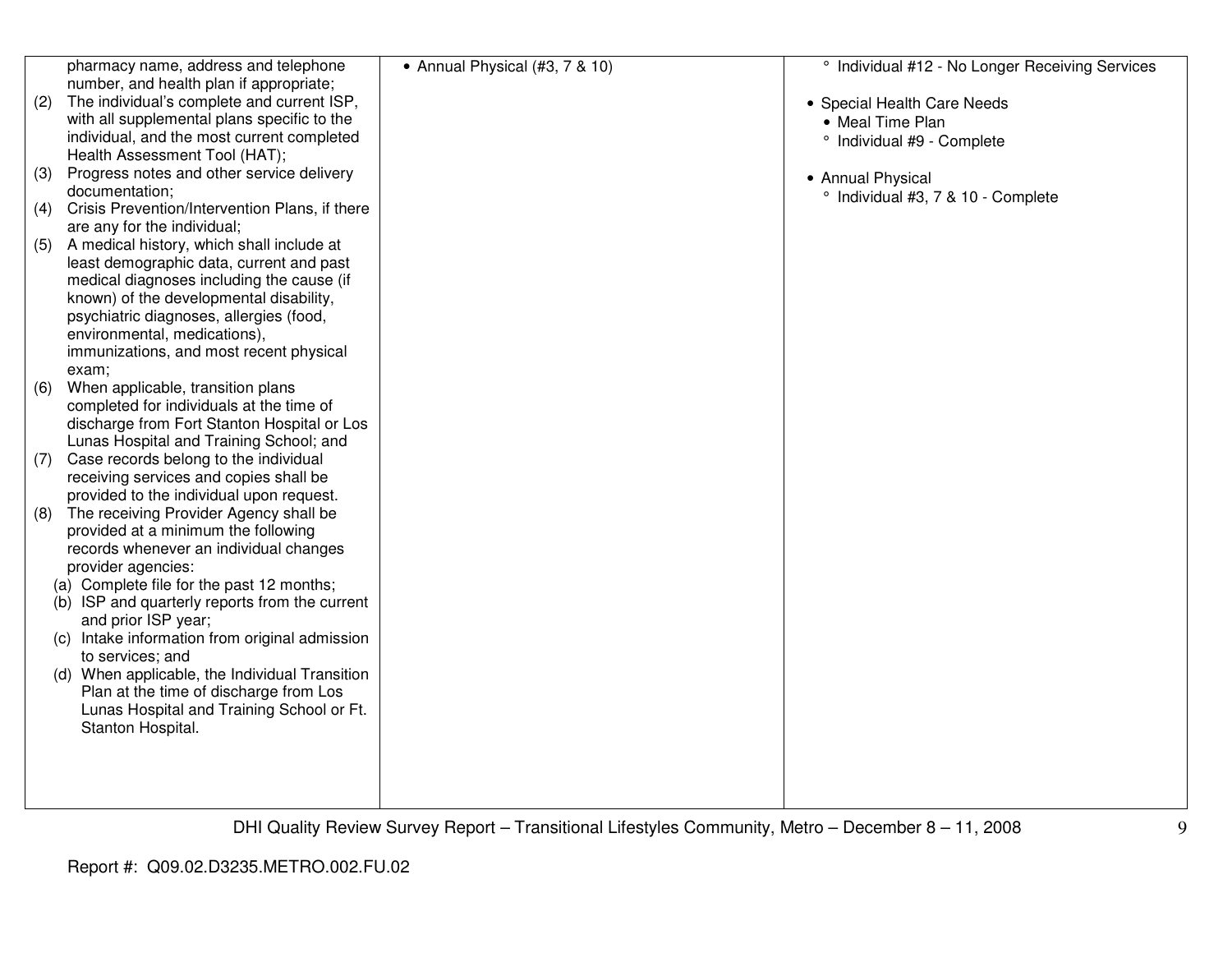| Tag # 1A08 Agency Case File - Progress<br><b>Notes</b>                                                                                                                                                                                                                                                                                                                                                                                                                                                                                                                                                                                                                                                                                                                                                                                                                                                                                                                                                                                                                                                                                                                                                                        | <b>Scope &amp; Severity Rating: B</b>                                                                                                                                                                                                                                                                                                                                                                                               | <b>Scope and Severity Rating: A</b>                                                                                                                                                                                                                                                                                                                                                                                                                                                                                                                                                                                                                                             |
|-------------------------------------------------------------------------------------------------------------------------------------------------------------------------------------------------------------------------------------------------------------------------------------------------------------------------------------------------------------------------------------------------------------------------------------------------------------------------------------------------------------------------------------------------------------------------------------------------------------------------------------------------------------------------------------------------------------------------------------------------------------------------------------------------------------------------------------------------------------------------------------------------------------------------------------------------------------------------------------------------------------------------------------------------------------------------------------------------------------------------------------------------------------------------------------------------------------------------------|-------------------------------------------------------------------------------------------------------------------------------------------------------------------------------------------------------------------------------------------------------------------------------------------------------------------------------------------------------------------------------------------------------------------------------------|---------------------------------------------------------------------------------------------------------------------------------------------------------------------------------------------------------------------------------------------------------------------------------------------------------------------------------------------------------------------------------------------------------------------------------------------------------------------------------------------------------------------------------------------------------------------------------------------------------------------------------------------------------------------------------|
| Developmental Disabilities (DD) Waiver Service<br>Standards effective 4/1/2007<br><b>CHAPTER 1 II. PROVIDER AGENCY</b><br><b>REQUIREMENTS:</b> The objective of these<br>standards is to establish Provider Agency policy,<br>procedure and reporting requirements for DD<br>Medicaid Waiver program. These requirements<br>apply to all such Provider Agency staff, whether<br>directly employed or subcontracting with the<br>Provider Agency. Additional Provider Agency<br>requirements and personnel qualifications may<br>be applicable for specific service standards.<br>D. Provider Agency Case File for the<br>Individual: All Provider Agencies shall maintain<br>at the administrative office a confidential case<br>file for each individual. Case records belong to<br>the individual receiving services and copies shall<br>be provided to the receiving agency whenever<br>an individual changes providers. The record<br>must also be made available for review when<br>requested by DOH, HSD or federal government<br>representatives for oversight purposes. The<br>individual's case file shall include the following<br>requirements:<br>(3) Progress notes and other service delivery<br>documentation; | Based on record review the Agency failed to maintain<br>progress notes and other service delivery<br>documentation for 4 of 12 Individuals.<br><b>Current Community Living Progress Notes/Daily</b><br><b>Contact Logs</b><br>$\bullet$<br>Individual #2 - (Not found 5/2008)<br>Individual #5 - (Not found 12/2007)<br>$\bullet$<br>Individual #6 - (Not found 5/2008)<br>$\bullet$<br>Individual #7 - (Not found 5/2007 - 5/2008) | (New and Repeat Findings)<br>Based on record review, the Agency failed to<br>maintain progress notes and other service delivery<br>documentation for 2 of 10 individuals.<br><b>Current Community Living Progress Notes/Daily</b><br><b>Contact Logs</b><br>• # 2, 5 & 7 - Complete.<br><b>Current Community Living Progress Notes/Daily</b><br><b>Current Logs:</b><br>• Individual #6 (Repeat Finding) - Not found for<br>October 7, 8, 9, 10, 11, 21, 22, 23, 24, 25 & 26,<br>2008). Per MAD046 the individual receives FL<br>services.<br>• Individual #8 (New Finding) - Not found for<br>September 28, 29 & 30, 2008). Per MAD046 the<br>individual receives FL services. |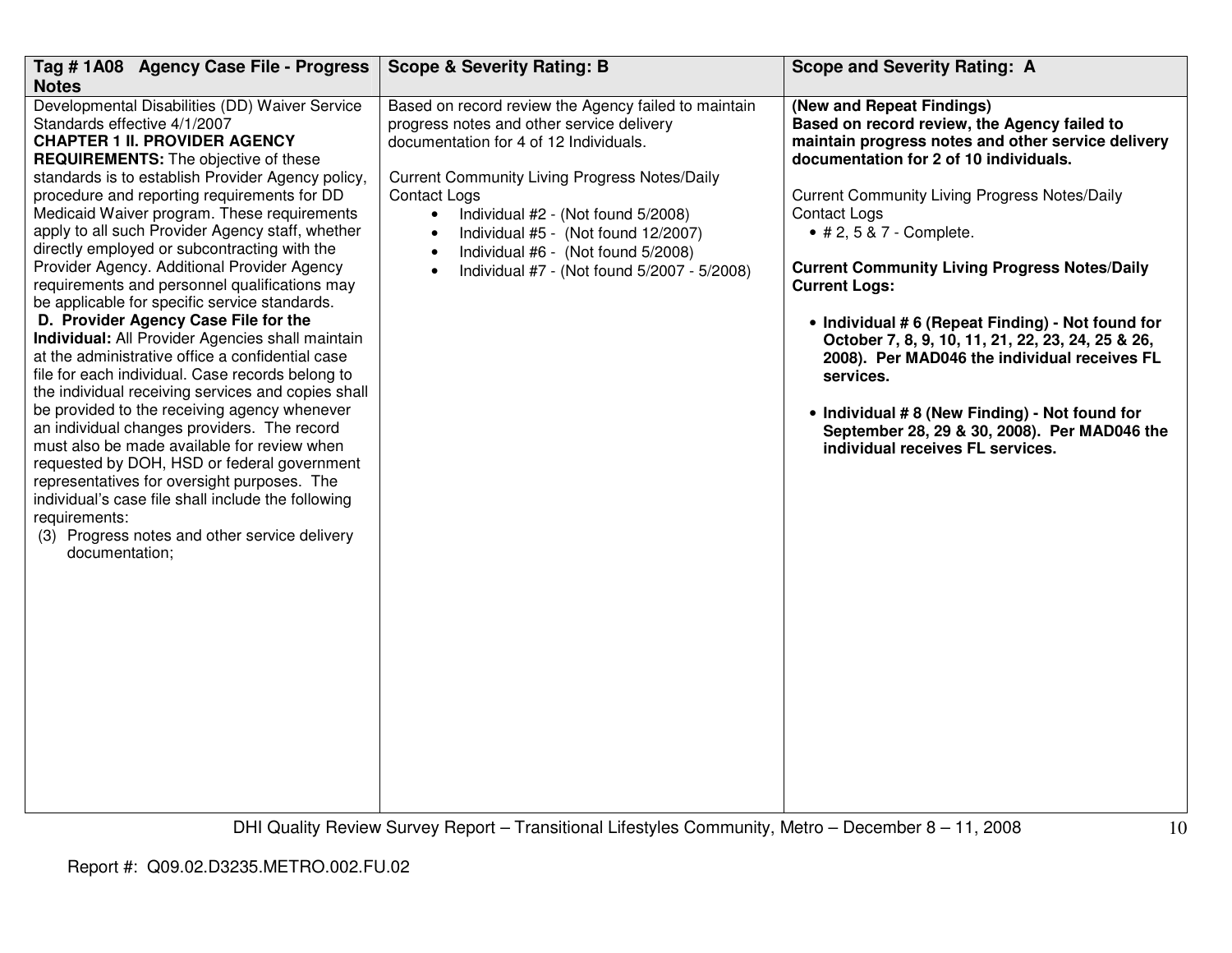| Tag #1A09 Medication Delivery                                                            | <b>Scope and Severity Rating: F</b>                       | Scope and Severity Rating: F                           |
|------------------------------------------------------------------------------------------|-----------------------------------------------------------|--------------------------------------------------------|
| Developmental Disabilities (DD) Waiver Service                                           | Medication Administration Records (MAR) were              | (New & Repeat Findings)                                |
| Standards effective 4/1/2007                                                             | reviewed for the months of March, April & May, 2008.      | <b>Medication Administration Records were reviewed</b> |
| <b>CHAPTER 1 II. PROVIDER AGENCY</b>                                                     | The following MARs contained missing medications          | for the months of August, September & October          |
| <b>REQUIREMENTS:</b> The objective of these                                              | entries and/or other errors for 10 of 12 individuals.     | 2008.                                                  |
| standards is to establish Provider Agency policy,                                        |                                                           |                                                        |
| procedure and reporting requirements for DD                                              | Individual #1 - No documentation on MAR indicating        | Based on record review, 7 of 10 individuals had        |
| Medicaid Waiver program. These requirements                                              | reason for missing entries.                               | <b>Medication Administration Records, which</b>        |
| apply to all such Provider Agency staff, whether                                         | • Claritin (10 mg - 1 time daily) - Blank 4/12, 13, 14,   | contained missing medication entries or other          |
| directly employed or subcontracting with the                                             | 15, 16, 17, 18, 19, 20, 21, 22, 23, 24, 25, 26, 27,       | errors:                                                |
| Provider Agency. Additional Provider Agency                                              | 28, 29 & 30, 2008.                                        |                                                        |
| requirements and personnel qualifications may                                            |                                                           | Individual # 1 (Repeat Finding) - No documentation     |
| be applicable for specific service standards.                                            | • Peridex (.12% Liquid $-$ 2 times daily) - Blank 4/5, 6, | on MAR indicating reason for missing entries.          |
| Е.<br><b>Medication Delivery: Provider Agencies</b>                                      | 7, 8, 9, 10, 11, 12, 13, 14, 15, 16, 17, 18, 19, 20,      |                                                        |
| that provide Community Living, Community                                                 | 21, 22, 23, 24, 25, 26, 27, 28, 29 & 30, 2008.            | • Clonazepam (1mg tablet - 2 times daily) - Blank      |
| Inclusion or Private Duty Nursing services                                               |                                                           | 8/5/08                                                 |
| shall have written policies and procedures                                               | · Zyprexia (10 mg - 1 time daily) - Blank 4/9, 11, 12,    |                                                        |
| regarding medication(s) delivery and                                                     | 13, 14, 15, 16, 17, 18, 19, 20, 21, 22, 23, 24, 25,       | • Carbamazepine (200 mg) - P.M. dose - Blank           |
| tracking and reporting of medication errors                                              | 26, 27, 28, 29, & 30, 2008.                               | 9/5/08                                                 |
| in accordance with DDSD Medication                                                       |                                                           |                                                        |
| Assessment and Delivery Policy and                                                       | • Clonazepam (1 mg tablet) - 2 times daily - Blank        | Individual # 2 (New Finding)                           |
| Procedures, the Board of Nursing Rules                                                   | (AM Dosage) 4/12, 13, 14, 15, 16, 17, 18, 19, 20,         | • Medication Administration Records do not             |
| and Board of Pharmacy standards and                                                      | 21, 22, 23, 24, 25, 26, 27, 28, 29 & 30, 2008 & (PM       | contain the time medication is to be given.            |
| regulations.                                                                             | Dosage) 4/11, 12, 13, 14, 15, 16, 17, 18, 19, 20, 21,     | MAR notes times as A.M. and P.M. for the               |
| All twenty-four (24) hour residential home<br>(1)                                        | 22, 23, 24, 25, 26, 27, 28, 29 & 30, 2008                 | following medications:                                 |
| sites serving two (2) or more unrelated<br>individuals shall be licensed by the Board of |                                                           |                                                        |
|                                                                                          | • Tegretol (200 mg - 2 times daily) (AM Dosage)           | August 2008                                            |
| Pharmacy, per current regulations.<br>(2)<br>When required by the DDSD Medication        | 4/12, 13, 14, 15, 16, 17, 18, 19, 20, 21, 22, 23, 24,     | ° Tegretol (10cc a.m. and 11cc p.m. 2 times            |
| Assessment and Delivery Policy,                                                          | 25, 26, 27, 28, 29 & 30, 2008 & (PM Dosage) 4/11,         | daily)                                                 |
| Medication Administration Records (MAR)                                                  | 12, 13, 14, 15, 16, 17, 18, 19, 20, 21, 22, 23, 24, 25,   | ° Fosamax (20mg liquid – 1 time a week)                |
| shall be maintained and include:                                                         | 26, 27, 28, 29 & 30, 2008                                 | $\degree$ Benzamycin (1 pk – 2 times daily)            |
| (a) The name of the individual, a transcription                                          |                                                           | ° Gummy Vites Supplement (1 time daily)                |
| of the physician's written or licensed                                                   | Individual #2                                             | ° Calcium Chews Supplement (500mg - 1                  |
| health care provider's prescription                                                      | • March, April & May, 2008 - No MARs were                 | time daily)                                            |
| including the brand and generic name of                                                  | provided to surveyors.                                    |                                                        |
| the medication, diagnosis for which the                                                  |                                                           | September 2008<br>$\bullet$                            |
| medication is prescribed;                                                                | Individual #3                                             | ° Tegretol (10cc a.m. and 11cc p.m. 2 times            |
| (b) Prescribed dosage, frequency and                                                     | • March, April & May, 2008 - No MARs were                 | daily)                                                 |
| method/route of administration, times and                                                | provided to surveyors.                                    | $\degree$ Fosamax (20mg liquid - 1 time a week)        |
| dates of administration;                                                                 |                                                           | $\degree$ Benzamycin (1 pk – 2 times daily)            |
| (c) Initials of the individual administering or                                          | Individual #6                                             | ° Gummy Vites Supplement (1 time daily)                |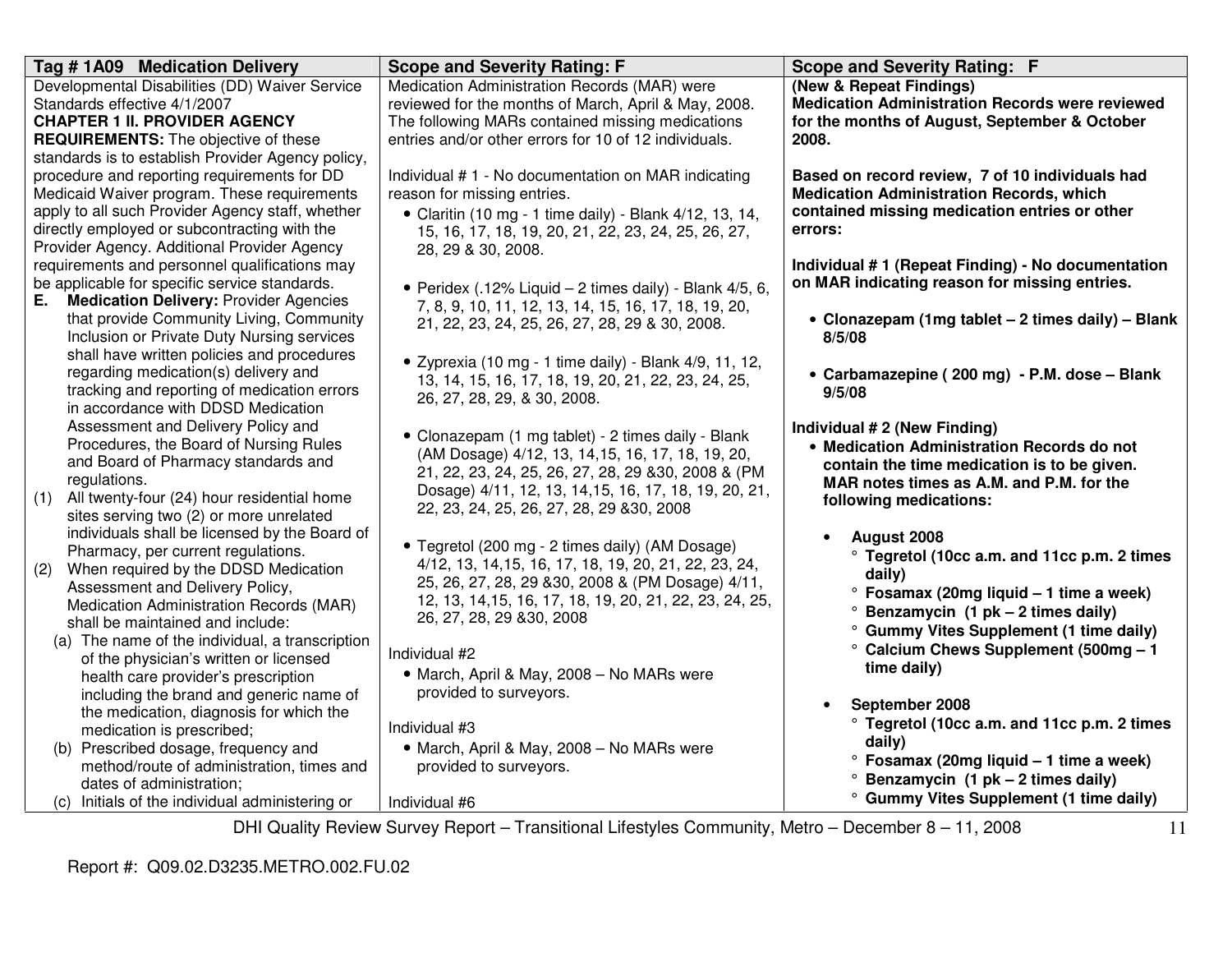|     | assisting with the medication;<br>(d) Explanation of any medication irregularity;<br>(e) Documentation of any allergic reaction or                                          | • March, April & May, 2008 - No MARs were<br>provided to surveyors.                                                                                                              | ° Calcium Chews Supplement (500mg - 1<br>time daily)                                                                                 |
|-----|-----------------------------------------------------------------------------------------------------------------------------------------------------------------------------|----------------------------------------------------------------------------------------------------------------------------------------------------------------------------------|--------------------------------------------------------------------------------------------------------------------------------------|
|     | adverse medication effect; and<br>(f) For PRN medication, an explanation for<br>the use of the PRN medication shall<br>include observable signs/symptoms or                 | Individual #7 - No documentation on MAR indicating<br>reason for missing entries.<br>• March 2008 - No MARs were provided to surveyors.                                          | October 2008<br>° Tegretol (10cc a.m. and 11cc p.m. 2 times<br>daily)<br>° Fosamax (20mg liquid - 1 time a week)                     |
|     | circumstances in which the medication is<br>to be used, and documentation of<br>effectiveness of PRN medication<br>administered.                                            | • Lithium Carbonate (300 mg - 1 time daily) - Blank<br>4/28/2008.                                                                                                                | $\degree$ Benzamycin (1 pk – 2 times daily)<br>° Gummy Vites Supplement (1 time daily)<br>° Calcium Chews Supplement (500mg - 1      |
|     | (3) The Provider Agency shall also maintain a<br>signature page that designates the full                                                                                    | • Cod Liver Oil (1 capsule - 2 times daily) - Blank<br>4/28/2008.                                                                                                                | time daily)<br>Individual #3 (New Finding)                                                                                           |
|     | name that corresponds to each initial used<br>to document administered or assisted<br>delivery of each dose;                                                                | • Geodon (60 mg - 2 times daily) - Blank 4/28/2008.                                                                                                                              | • Medication Administration Records do not                                                                                           |
| (4) | MARs are not required for individuals<br>participating in Independent Living who self-<br>administer their own medications;                                                 | • Depakote (250 mg - 3 times daily) - Blank<br>4/28/2008 (AM dose).                                                                                                              | contain the time medication is to be given.<br>MAR notes times as A.M. and P.M. for the<br>following medications:                    |
| (5) | Information from the prescribing pharmacy<br>regarding medications shall be kept in the<br>home and community inclusion service<br>locations and shall include the expected | Individual #8<br>• March, April & May, 2008 - No MARs were<br>provided to surveyors.                                                                                             | August 2008<br>° Centrum Multivitamin (1 tablespoon -<br>Morning)                                                                    |
|     | desired outcomes of administrating the<br>medication, signs and symptoms of adverse<br>events and interactions with other                                                   | Individual #9<br>• Cyclobenzapine (10mg - 3 times daily) - Blank (3:00<br>p.m. dose) 3/5, 6, 7, 8, 11, 12, 13, 14, 15, 16, 18,                                                   | ° New Mylanta (2 teaspoonfuls at bedtime)<br>° Loratadine (1 mg - Daily)<br><sup>o</sup> Baclofen (20mg - Bed time)                  |
|     | medications;                                                                                                                                                                | 19, 20, 21, 22, 23, 24, 25, 26, 27, 28, 29, 30 & 31,<br>2008.                                                                                                                    | $\degree$ Baclofen (10 mg - 3 times daily)<br>$\degree$ Clorazepam (1mg – at bedtime)<br>° Prilosec OTC (no dosage listed - bedtime) |
|     |                                                                                                                                                                             | · Diazepam (2mg - 3 times daily) - Blank (3:00 PM<br>dose) 3/5, 6, 7, 8, 9, 10, 11, 12, 13, 14, 15, 16, 17,<br>18, 19, 20, 21, 22, 23, 24, 25, 26, 27, 28, 29, 30 &<br>31, 2008. | September 2008<br>° Centrum Multivitamin (1 tablespoon -<br>Morning)<br>° New Mylanta (2 teaspoonfuls at bedtime)                    |
|     |                                                                                                                                                                             | • Fosamax (70mg - 1 time weekly) - Blank week of<br>3/3/2008.                                                                                                                    | ° Loratadine (1 mg - Daily)<br><sup>o</sup> Baclofen (20mg - Bed time)<br>$\degree$ Baclofen (10 mg - 3 times daily)                 |
|     |                                                                                                                                                                             | Individual #10<br>• March, April & May, 2008 - No MARs were<br>provided to surveyors.                                                                                            | ° Clorazepam (1mg - at bedtime)<br>° Prilosec OTC (no dosage listed - bedtime)                                                       |
|     |                                                                                                                                                                             |                                                                                                                                                                                  | October 2008                                                                                                                         |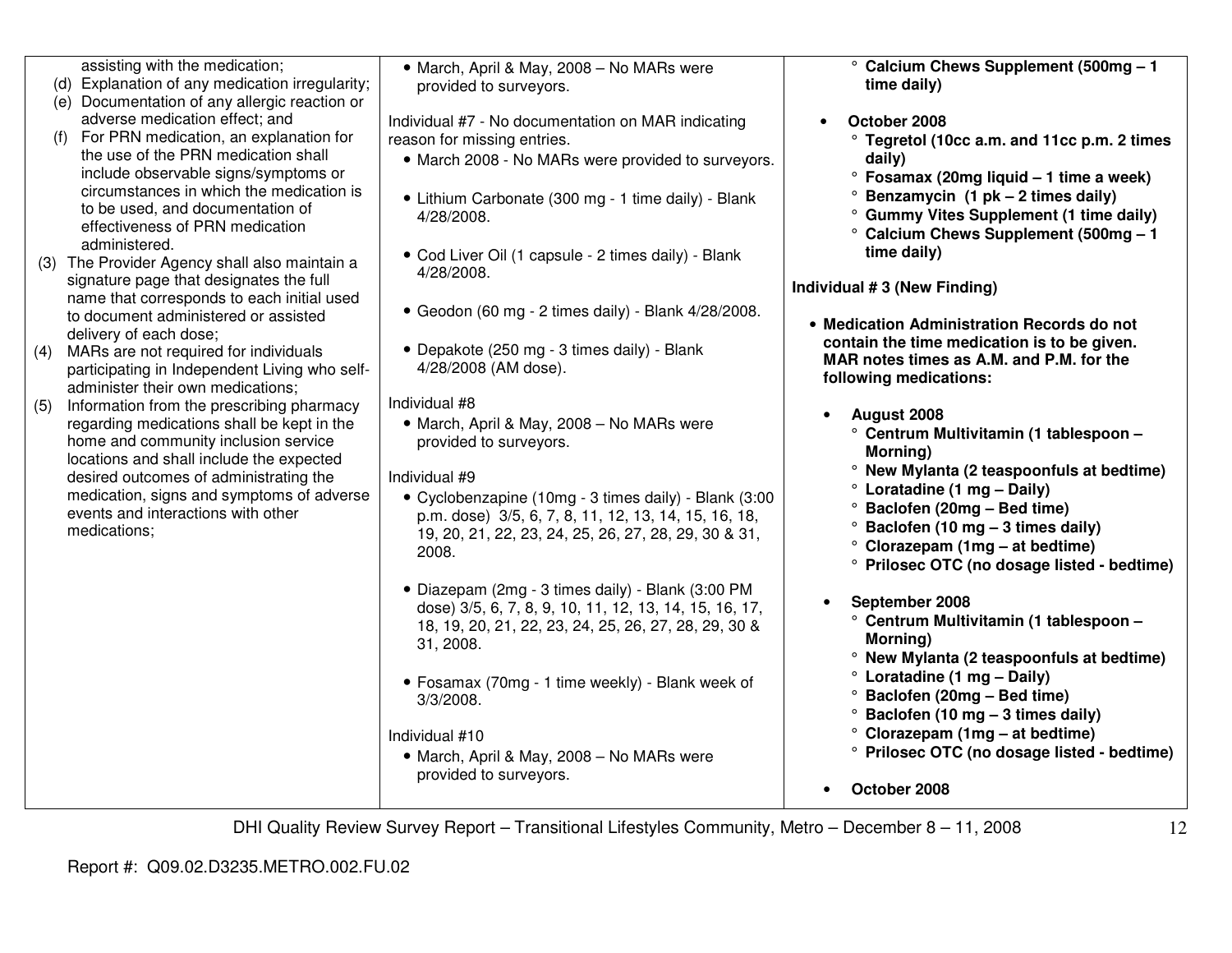| Individual #11 - No documentation on MAR indicating<br>° Centrum Multivitamin (1 tablespoon -<br>reason for missing entries.<br>Morning)<br>° New Mylanta (2 teaspoonfuls at bedtime)<br>• Lovastatin (20mg - 1 time daily) $-4/15$ , 16, 17, 18,<br>° Loratadine (1 mg - Daily)<br>19, 20, 21, 22, 23, 24, 25, 26, 27, 28, 29 & 30,<br><sup>o</sup> Baclofen (20mg - Bed time)<br>2008.<br>$\degree$ Baclofen (10 mg - 3 times daily)<br>$\degree$ Clorazepam (1mg – at bedtime)<br>• Prilosec (20mg - 1 time daily) - Blank 4/15, 16, 17,<br>° Prilosec OTC (no dosage listed - bedtime)<br>18, 19, 20, 21, 22, 23, 24, 25, 26, 27, 28, 29 & 30,<br>2008.<br>Individual #5 (New Finding)<br>September 2008<br>• Thioridazine (25mg - 1 time daily) - Blank 4/15, 16,<br>No symptoms, effectiveness and nurse's<br>17, 18, 19, 20, 21, 22, 23, 24, 25, 26, 27, 28, 19 &<br>approval noted for PRN medication:<br>30, 2008.<br>• Ibuprofen 600 mg - PRN - September 7, & 23,<br>2008.<br>• Depakote (500mg - 1 time daily) - Blank 4/15, 16,<br>17, 18, 19, 20, 21, 22, 23, 24, 25, 26, 27, 28, 29 &<br>October 2008<br>30, 2008.<br>No symptoms, effectiveness and nurse's<br>approval noted for PRN medication:<br>• Lisinopril (20mg - 1 time daily) - Blank 4/15, 16, 17,<br>• Acetaminophen 325 mg - PRN - October 19, &<br>18, 19, 20, 21, 22, 23, 24, 25, 26, 27, 28, 29 & 30,<br>31, 2008.<br>2008.<br>• Promethazine 25 mg - PRN - October 19, & 31,<br>• Oyster Shell (500mg - 1 time daily) - Blank 4/15, 16,<br>2008.<br>17, 18, 19, 20, 21, 22, 23, 24, 25, 26, 27, 28, 29 &<br>30, 2008.<br>Individual # 6 (New Finding)<br>• Medication Administration Records do not<br>• Risperdal (2mg - 1 time daily) – Blank $4/15$ , 16, 17,<br>contain the time medication is to be given.<br>18, 19, 20, 21, 22, 23, 24, 25, 26, 27, 28, 29 & 30,<br>2008.<br>August 2008<br>$\bullet$<br><sup>o</sup> Multivitamin (1 time daily)<br>• Reglan (10mg - 2 times daily) - Blank 4/15, 16, 17,<br>18, 19, 20, 21, 22, 23, 24, 25, 26, 27, 28, 29 & 30,<br>September 2008<br>2008.<br><sup>o</sup> Multivitamin (1 time daily)<br>• Doxazosin Mesylate (1 mg - 1 time daily) - Blank<br>October 2008<br>4/15, 16, 17, 18, 19, 20, 21, 22, 23, 24, 25, 26, 27,<br><sup>o</sup> Multivitamin (1 time daily)<br>28, 29 & 30, 2008.<br>Individual #7 - Complete<br>• Loratadine (10mg - 1 time daily) - Blank 4/15, 16,<br>17, 18, 19, 20, 21, 22, 23, 24, 25, 26, 27, 28, 29 & |  |  |
|--------------------------------------------------------------------------------------------------------------------------------------------------------------------------------------------------------------------------------------------------------------------------------------------------------------------------------------------------------------------------------------------------------------------------------------------------------------------------------------------------------------------------------------------------------------------------------------------------------------------------------------------------------------------------------------------------------------------------------------------------------------------------------------------------------------------------------------------------------------------------------------------------------------------------------------------------------------------------------------------------------------------------------------------------------------------------------------------------------------------------------------------------------------------------------------------------------------------------------------------------------------------------------------------------------------------------------------------------------------------------------------------------------------------------------------------------------------------------------------------------------------------------------------------------------------------------------------------------------------------------------------------------------------------------------------------------------------------------------------------------------------------------------------------------------------------------------------------------------------------------------------------------------------------------------------------------------------------------------------------------------------------------------------------------------------------------------------------------------------------------------------------------------------------------------------------------------------------------------------------------------------------------------------------------------------------------------------------------------------------------------------------------------------------------------------------------------------------------------|--|--|
|                                                                                                                                                                                                                                                                                                                                                                                                                                                                                                                                                                                                                                                                                                                                                                                                                                                                                                                                                                                                                                                                                                                                                                                                                                                                                                                                                                                                                                                                                                                                                                                                                                                                                                                                                                                                                                                                                                                                                                                                                                                                                                                                                                                                                                                                                                                                                                                                                                                                                |  |  |
|                                                                                                                                                                                                                                                                                                                                                                                                                                                                                                                                                                                                                                                                                                                                                                                                                                                                                                                                                                                                                                                                                                                                                                                                                                                                                                                                                                                                                                                                                                                                                                                                                                                                                                                                                                                                                                                                                                                                                                                                                                                                                                                                                                                                                                                                                                                                                                                                                                                                                |  |  |
|                                                                                                                                                                                                                                                                                                                                                                                                                                                                                                                                                                                                                                                                                                                                                                                                                                                                                                                                                                                                                                                                                                                                                                                                                                                                                                                                                                                                                                                                                                                                                                                                                                                                                                                                                                                                                                                                                                                                                                                                                                                                                                                                                                                                                                                                                                                                                                                                                                                                                |  |  |
|                                                                                                                                                                                                                                                                                                                                                                                                                                                                                                                                                                                                                                                                                                                                                                                                                                                                                                                                                                                                                                                                                                                                                                                                                                                                                                                                                                                                                                                                                                                                                                                                                                                                                                                                                                                                                                                                                                                                                                                                                                                                                                                                                                                                                                                                                                                                                                                                                                                                                |  |  |
|                                                                                                                                                                                                                                                                                                                                                                                                                                                                                                                                                                                                                                                                                                                                                                                                                                                                                                                                                                                                                                                                                                                                                                                                                                                                                                                                                                                                                                                                                                                                                                                                                                                                                                                                                                                                                                                                                                                                                                                                                                                                                                                                                                                                                                                                                                                                                                                                                                                                                |  |  |
|                                                                                                                                                                                                                                                                                                                                                                                                                                                                                                                                                                                                                                                                                                                                                                                                                                                                                                                                                                                                                                                                                                                                                                                                                                                                                                                                                                                                                                                                                                                                                                                                                                                                                                                                                                                                                                                                                                                                                                                                                                                                                                                                                                                                                                                                                                                                                                                                                                                                                |  |  |
|                                                                                                                                                                                                                                                                                                                                                                                                                                                                                                                                                                                                                                                                                                                                                                                                                                                                                                                                                                                                                                                                                                                                                                                                                                                                                                                                                                                                                                                                                                                                                                                                                                                                                                                                                                                                                                                                                                                                                                                                                                                                                                                                                                                                                                                                                                                                                                                                                                                                                |  |  |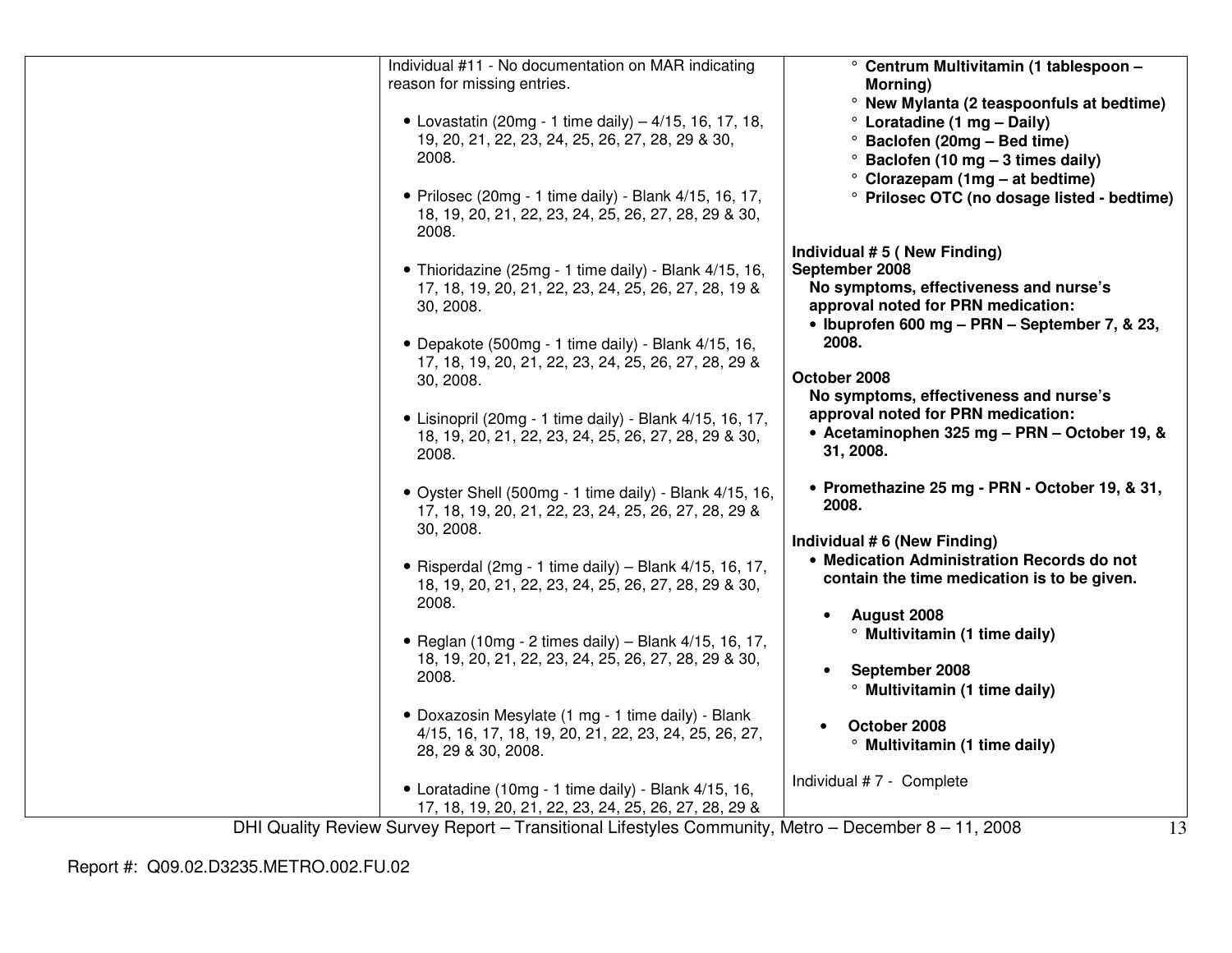| 30, 2008.                                                                                                                        | Individual $#8 -$ Complete                                                                                                                                                              |
|----------------------------------------------------------------------------------------------------------------------------------|-----------------------------------------------------------------------------------------------------------------------------------------------------------------------------------------|
| • Ditnopan (5mg -1 time daily) - Blank $4/15$ , 16, 17,<br>18, 19, 20, 21, 22, 23, 24, 25, 26, 27, 28, 29 & 30,<br>2008.         | Individual #9 (New Finding)<br>August 2008<br><b>Medication Administration Records do not</b><br>contain the initial and/or name of the staff<br>member assisting with the medications: |
| • Centrum Silver (1 time daily) - Blank 4/15, 16, 17,<br>18, 19, 20, 21, 22, 23, 24, 25, 26, 27, 28, 29 & 30,<br>2008.           | • Hydrocodone/Apap - 7.5/500 - 1 tablet twice<br>daily - August 1, 2008 (am).                                                                                                           |
| • Docusate Sodium (100mg - 2 times daily) - Blank<br>4/15, 16, 17, 18, 19, 20, 21, 22, 23, 24, 25, 26, 27,<br>28, 29 & 30, 2008. | • Prilosec – 20mg – 1 tablet twice daily– August<br>14 & 18, 2008 (pm)                                                                                                                  |
| • Peridex (.12% liquid - 2 times daily) - Blank 4/15,<br>16, 17, 18, 19, 20, 21, 22, 23, 24, 25, 26, 27, 28, 29                  | • Bupropion - 150 mg - 1 tablet twice daily -<br>August 19, 2008 (pm)                                                                                                                   |
| & 30, 2008.                                                                                                                      | • Temazepam - 30 mg- 1 capsule at bedtime-<br>August 20, 2008 (pm)<br>September 2008                                                                                                    |
|                                                                                                                                  | <b>Medication Administration Records do not</b><br>contain the initial and/or name of the staff<br>member assisting with the medications:                                               |
|                                                                                                                                  | • Bupropion – 20 mg – 1 tablet twice daily-<br>September 10, 2008 (pm)                                                                                                                  |
|                                                                                                                                  | Individual #10 (New Finding)<br>September 2008                                                                                                                                          |
|                                                                                                                                  | <b>Medication Administration Records do not</b><br>contain the initial and/or signature of the Family<br>Living Provider member assisting with the<br>medications:                      |
|                                                                                                                                  | • Propanol -60 mg- 1 tablet daily - September 1<br>through 30, 2008<br>• Paxoetine - 20 mg - 1 time a day - September 1                                                                 |
|                                                                                                                                  | through 30, 2008<br>• Paxoetine - 30 mg - 1 time daily - September 1<br>through 30, 2008                                                                                                |
|                                                                                                                                  | • Aricept – 5 mg - 1 at bedtime – September, 1                                                                                                                                          |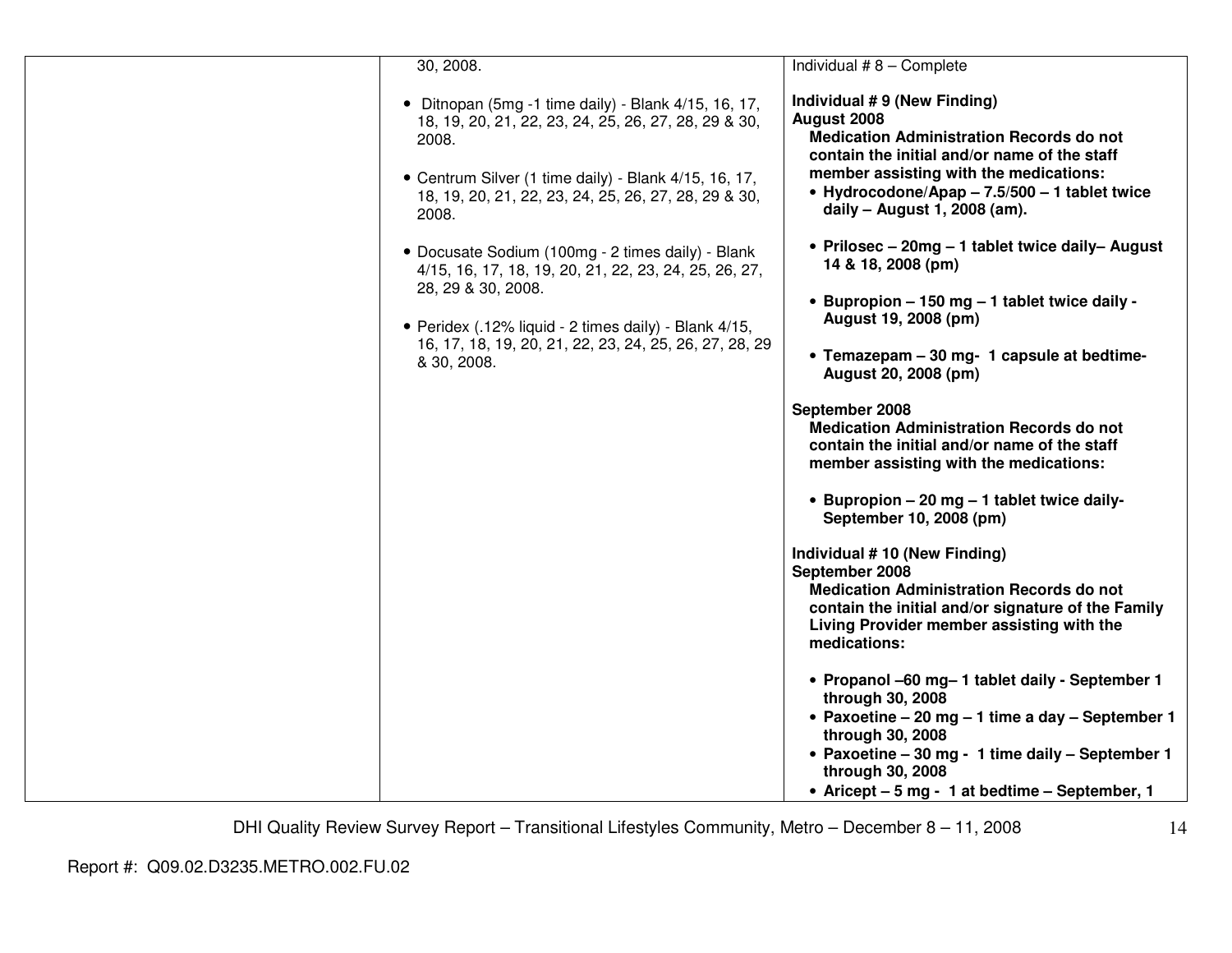|  | through 30, 2008                                   |
|--|----------------------------------------------------|
|  | • Oxyubutin - 5 mg - 1 at bedtime - September 1    |
|  | through 30, 2008                                   |
|  |                                                    |
|  | October 2008                                       |
|  | <b>Medication Administration Records do not</b>    |
|  | contain the initial and/or signature of the Family |
|  | Living Provider member assisting with the          |
|  | medications:                                       |
|  | • Propanol -60 mg-1 tablet daily - September 1     |
|  | through 30, 2008                                   |
|  | • Paxoetine - 20 mg - 1 time daily - September 1   |
|  | through 30, 2008                                   |
|  | • Paxoetine - 30 mg - 1 time daily - September 1   |
|  | through 30, 3008                                   |
|  | • Aricept - 5 mg - 1 at bedtime - September 1      |
|  | through 30, 2008                                   |
|  | • Oxyubutin - 5 mg 1 at bedtime - September 1      |
|  | through 30, 2008                                   |
|  |                                                    |
|  | Individual #11 - No Longer Receiving Services      |
|  |                                                    |
|  |                                                    |
|  |                                                    |
|  |                                                    |
|  |                                                    |
|  |                                                    |
|  |                                                    |
|  |                                                    |
|  |                                                    |
|  |                                                    |
|  |                                                    |
|  |                                                    |
|  |                                                    |
|  |                                                    |
|  |                                                    |
|  |                                                    |
|  |                                                    |
|  |                                                    |
|  |                                                    |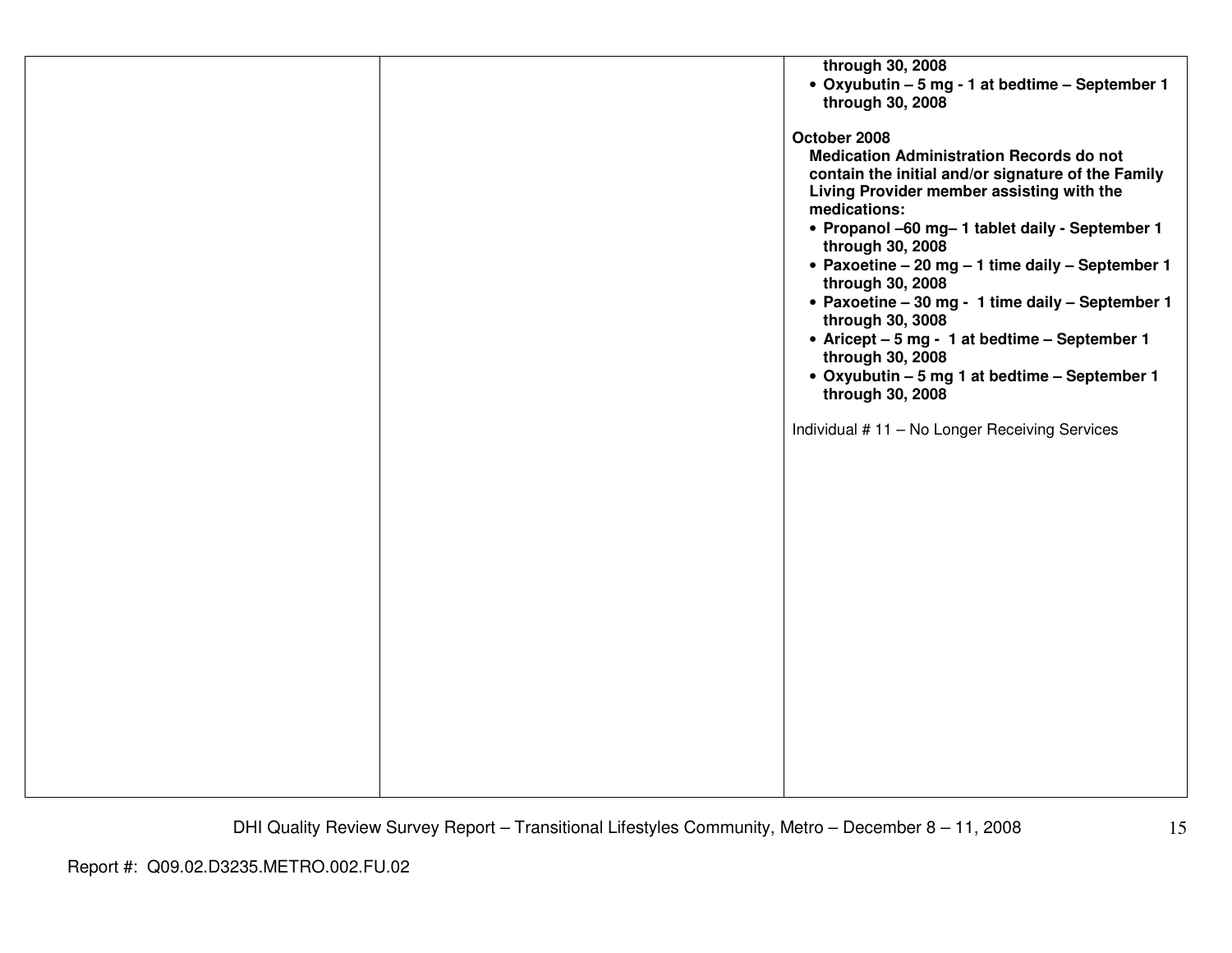| Tag #1A15 Healthcare Documentation                                                                                                                                                                                                                                                                                                                                                                                                                                                                                                                                                                                                                                                                                                                                                                                                                                                                                                                                                                                                                                                                                                                                                                                                                                                                                                                                                                                                                                                                                                                                                                                | <b>Scope and Severity Rating: E</b>                                                                                                                                                                                                                                     | <b>Scope and Severity Rating: NA</b>                                                                                                                                                                                                                                                                                                                                                                                                                        |
|-------------------------------------------------------------------------------------------------------------------------------------------------------------------------------------------------------------------------------------------------------------------------------------------------------------------------------------------------------------------------------------------------------------------------------------------------------------------------------------------------------------------------------------------------------------------------------------------------------------------------------------------------------------------------------------------------------------------------------------------------------------------------------------------------------------------------------------------------------------------------------------------------------------------------------------------------------------------------------------------------------------------------------------------------------------------------------------------------------------------------------------------------------------------------------------------------------------------------------------------------------------------------------------------------------------------------------------------------------------------------------------------------------------------------------------------------------------------------------------------------------------------------------------------------------------------------------------------------------------------|-------------------------------------------------------------------------------------------------------------------------------------------------------------------------------------------------------------------------------------------------------------------------|-------------------------------------------------------------------------------------------------------------------------------------------------------------------------------------------------------------------------------------------------------------------------------------------------------------------------------------------------------------------------------------------------------------------------------------------------------------|
| <b>Developmental Disabilities (DD) Waiver</b><br>Service Standards Chapter 1. III. E. (1 - 4)<br><b>CHAPTER 1. III. PROVIDER AGENCY</b><br><b>DOCUMENTATION OF SERVICE DELIVERY</b><br><b>AND LOCATION</b><br>E. Healthcare Documentation by Nurses For                                                                                                                                                                                                                                                                                                                                                                                                                                                                                                                                                                                                                                                                                                                                                                                                                                                                                                                                                                                                                                                                                                                                                                                                                                                                                                                                                           | Based on record review the Agency failed to maintain<br>the required documentation in the Individuals Agency<br>Record as required per standard for 4 of 12 individuals<br>The following were missing or not current:<br>• Quarterly Nursing Review if HCP/Crisis Plans | Complete<br>• Quarterly Nursing Review if HCP/Crisis Plans<br>° None found - 7/2007-9/2007 (Individual #1 -<br>Completed)                                                                                                                                                                                                                                                                                                                                   |
| <b>Community Living Services, Community</b><br><b>Inclusion Services and Private Duty Nursing</b><br>Services: Nursing services must be available as<br>needed and documented for Provider Agencies<br>delivering Community Living Services,<br>Community Inclusion Services and Private Duty<br>Nursing Services.<br>(1) Documentation of nursing assessment<br>activities<br>(a) The following hierarchy shall be used to<br>determine which provider agency is responsible<br>for completion of the HAT and MAAT and related<br>subsequent planning and training:<br>(i) Community living services provider agency;<br>(ii) Private duty nursing provider agency;<br>(iii) Adult habilitation provider agency;<br>(iv) Community access provider agency; and<br>(v) Supported employment provider agency.<br>(b) The provider agency must arrange for their<br>nurse to complete the Health Assessment Tool<br>(HAT) and the Medication Administration<br>Assessment Tool (MAAT) on at least an annual<br>basis for each individual receiving community<br>living, community inclusion or private duty<br>nursing services, unless the provider agency<br>arranges for the individual's Primary Care<br>Practitioner (PCP) to voluntarily complete these<br>assessments in lieu of the agency nurse. Agency<br>nurses may also complete these assessments in<br>collaboration with the Primary Care Practitioner if<br>they believe such consultation is necessary for<br>an accurate assessment. Family Living Provider<br>Agencies have the option of having the<br>subcontracted caregiver complete the HAT | <sup>o</sup> None found - 7/2007-9/2007 (#1)<br>° None found - 8/2007-10/2007 & 12/2007-2/2008<br>(H11)<br>• Healthcare Plans (#11)<br>• Crisis Plans<br><sup>o</sup> Hypertension (#12)<br><sup>o</sup> Behaviors (#12)<br>• Health Assessment Tool (#3)               | ° None found - 8/2007-10/2007 & 12/2007-2/2008<br>(Individual #11 - No Longer Receiving Services)<br>• Healthcare Plans (#11)<br><sup>o</sup> Individual #11 - No Longer Receiving Services<br>• Crisis Plans<br>Hypertension (#12)<br><sup>o</sup> Individual #12 - No Longer Receiving Services<br>Behaviors (#12)<br><sup>o</sup> Individual #12 - No Longer Receiving Services<br>• Health Assessment Tool (#3)<br>Individual #3 - Completed<br>$\circ$ |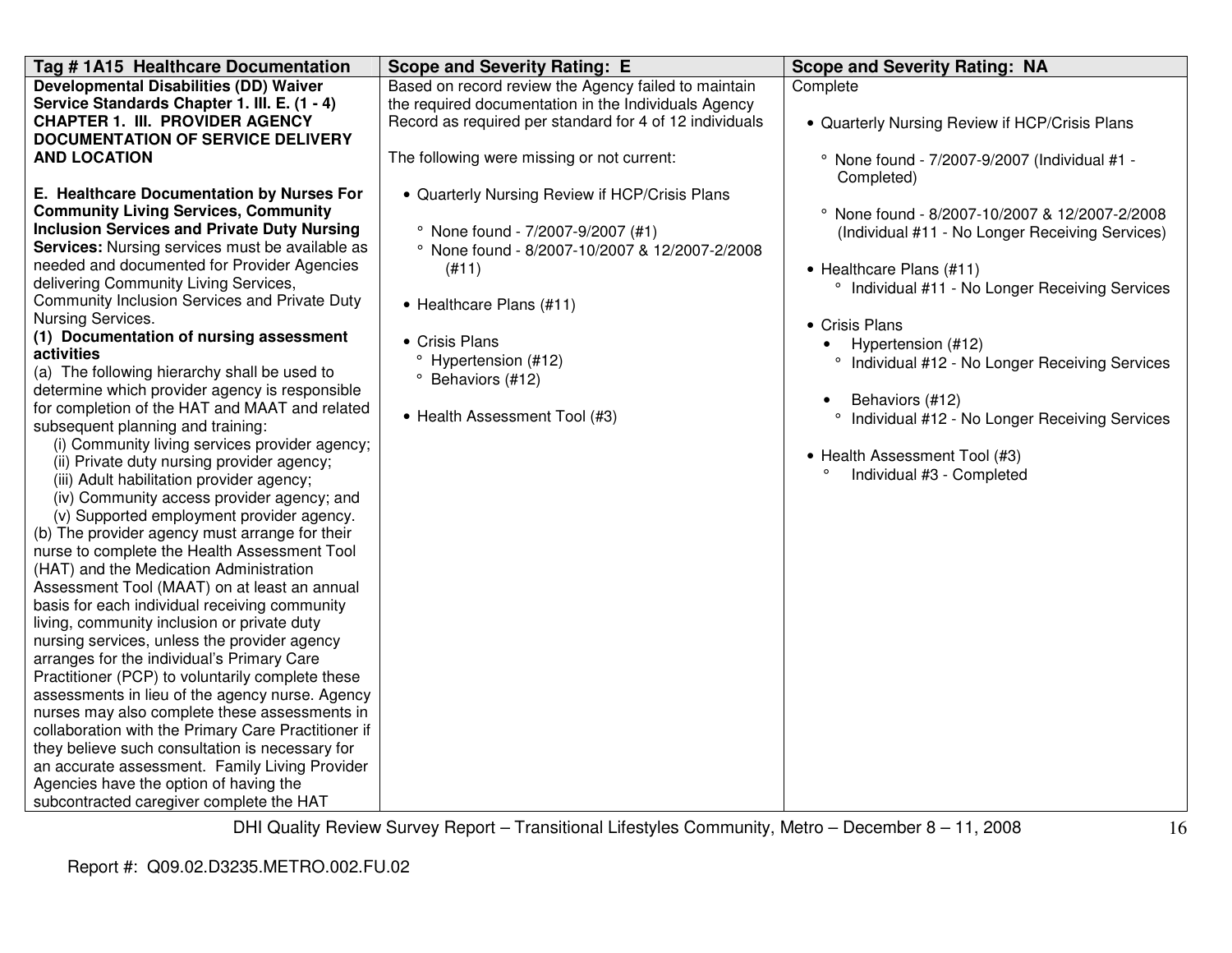| instead of the nurse or PCP, if the caregiver is        |  |
|---------------------------------------------------------|--|
| comfortable doing so. However, the agency               |  |
| nurse must be available to assist the caregiver         |  |
| upon request.                                           |  |
| (c) For newly allocated individuals, the HAT and        |  |
| the MAAT must be completed within seventy-two           |  |
| (72) hours of admission into direct services or         |  |
| two weeks following the initial ISP, whichever          |  |
| comes first.                                            |  |
| (d) For individuals already in services, the HAT        |  |
| and the MAAT must be completed at least                 |  |
| fourteen (14) days prior to the annual ISP              |  |
| meeting and submitted to all members of the             |  |
| interdisciplinary team. The HAT must also be            |  |
| completed at the time of any significant change         |  |
| in clinical condition and upon return from any          |  |
| hospitalizations. In addition to annually, the          |  |
| MAAT must be completed at the time of any               |  |
| significant change in clinical condition, when a        |  |
| medication regime or route change requires              |  |
| delivery by licensed or certified staff, or when an     |  |
| individual has completed additional training            |  |
| designed to improve their skills to support self-       |  |
| administration (see DDSD Medication                     |  |
| Assessment and Delivery Policy).                        |  |
| (e) Nursing assessments conducted to                    |  |
| determine current health status or to evaluate a        |  |
| change in clinical condition must be documented         |  |
| in a signed progress note that includes time and        |  |
| date as well as <i>subjective</i> information including |  |
| the individual complaints, signs and symptoms           |  |
| noted by staff, family members or other team            |  |
| members; objective information including vital          |  |
| signs, physical examination, weight, and other          |  |
| pertinent data for the given situation (e.g.,           |  |
| seizure frequency, method in which temperature          |  |
| taken); assessment of the clinical status, and          |  |
| plan of action addressing relevant aspects of all       |  |
| active health problems and follow up on any             |  |
| recommendations of medical consultants.                 |  |
| $(2)$ Haalth ralatad plane                              |  |

**(2) Health related plans**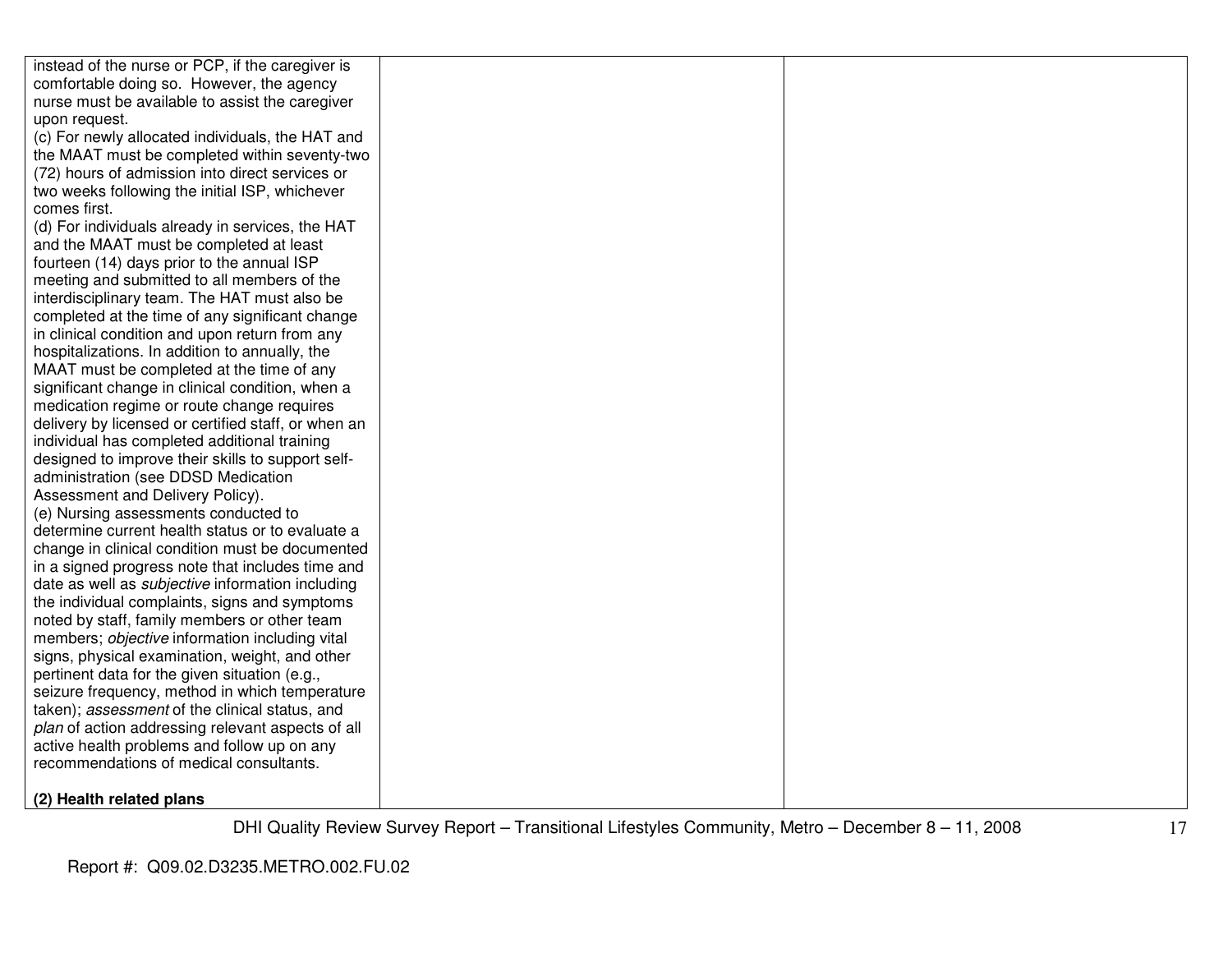| (a) For individuals with chronic conditions that     |  |
|------------------------------------------------------|--|
| have the potential to exacerbate into a life-        |  |
| threatening situation, a medical crisis prevention   |  |
| and intervention plan must be written by the         |  |
| nurse or other appropriately designated              |  |
| healthcare professional.                             |  |
| (b) Crisis prevention and intervention plans must    |  |
| be written in user-friendly language that is easily  |  |
| understood by those implementing the plan.           |  |
| (c) The nurse shall also document training           |  |
| regarding the crisis prevention and intervention     |  |
| plan delivered to agency staff and other team        |  |
| members, clearly indicating competency               |  |
| determination for each trainee.                      |  |
| (d) If the individual receives services from         |  |
| separate agencies for community living and           |  |
| community inclusion services, nurses from each       |  |
| agency shall collaborate in the development of       |  |
| and training delivery for crisis prevention and      |  |
| intervention plans to assure maximum                 |  |
| consistency across settings.                         |  |
|                                                      |  |
| (3) For all individuals with a HAT score of 4, 5 or  |  |
| 6, the nurse shall develop a comprehensive           |  |
| healthcare plan that includes health related         |  |
| supports identified in the ISP (The healthcare       |  |
| plan is the equivalent of a nursing care plan; two   |  |
| separate documents are not required nor              |  |
| recommended):                                        |  |
| (a) Each healthcare plan must include a              |  |
| statement of the person's healthcare needs and       |  |
| list measurable goals to be achieved through         |  |
| implementation of the healthcare plan. Needs         |  |
| statements may be based upon supports needed         |  |
| for the individual to maintain a current strength,   |  |
| ability or skill related to their health, prevention |  |
| measures, and/or supports needed to remediate,       |  |
| minimize or manage an existing health condition.     |  |
| (b) Goals must be measurable and shall be            |  |
| revised when an individual has met the goal and      |  |
| has the potential to attain additional goals or no   |  |
| longer requires supports in order to maintain the    |  |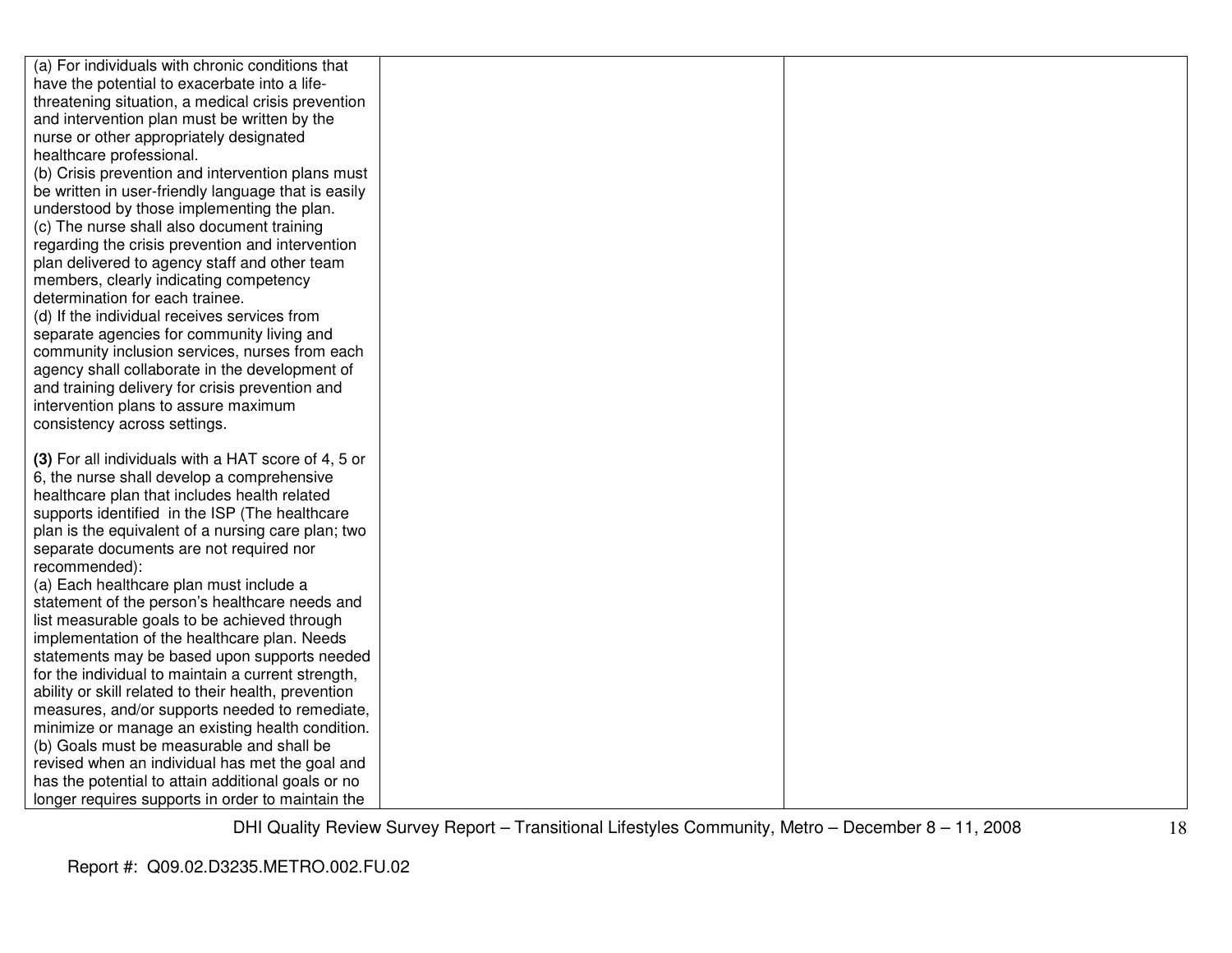| goal.                                              |  |
|----------------------------------------------------|--|
| (c) Approaches described in the plan shall be      |  |
| individualized to reflect the individual's unique  |  |
| needs, provide guidance to the caregiver(s) and    |  |
| designed to support successful interactions.       |  |
| Some interventions may be carried out by staff,    |  |
| family members or other team members, and          |  |
| other interventions may be carried out directly by |  |
| the nurse - persons responsible for each           |  |
| intervention shall be specified in the plan.       |  |
| (d) Healthcare plans shall be written in language  |  |
| that will be easily understood by the person(s)    |  |
| identified as implementing the interventions.      |  |
| (e) The nurse shall also document training on      |  |
| the healthcare plan delivered to agency staff and  |  |
| other team members, clearly indicating             |  |
| competency determination for each trainee. If      |  |
| the individual receives services from separate     |  |
| agencies for community living and community        |  |
| inclusion services, nurses from each agency        |  |
| shall collaborate in the development of and        |  |
| training delivery for healthcare plans to assure   |  |
| maximum consistency across settings.               |  |
| (f) Healthcare plans must be updated to reflect    |  |
| relevant discharge orders whenever an              |  |
| individual returns to services following a         |  |
| hospitalization.                                   |  |
| (g) All crisis prevention and intervention plans   |  |
| and healthcare plans shall include the             |  |
| individual's name and date on each page and        |  |
| shall be signed by the author.                     |  |
| (h) Crisis prevention and intervention plans as    |  |
| well as healthcare plans shall be reviewed by the  |  |
| nurse at least quarterly, and updated as needed.   |  |
|                                                    |  |
| (4) General Nursing Documentation                  |  |
| (a) The nurse shall complete legible and signed    |  |
| progress notes with date and time indicated that   |  |
| describe all interventions or interactions         |  |
| conducted with individuals served as well as all   |  |
| interactions with other healthcare providers       |  |
| serving the individual. All interactions shall be  |  |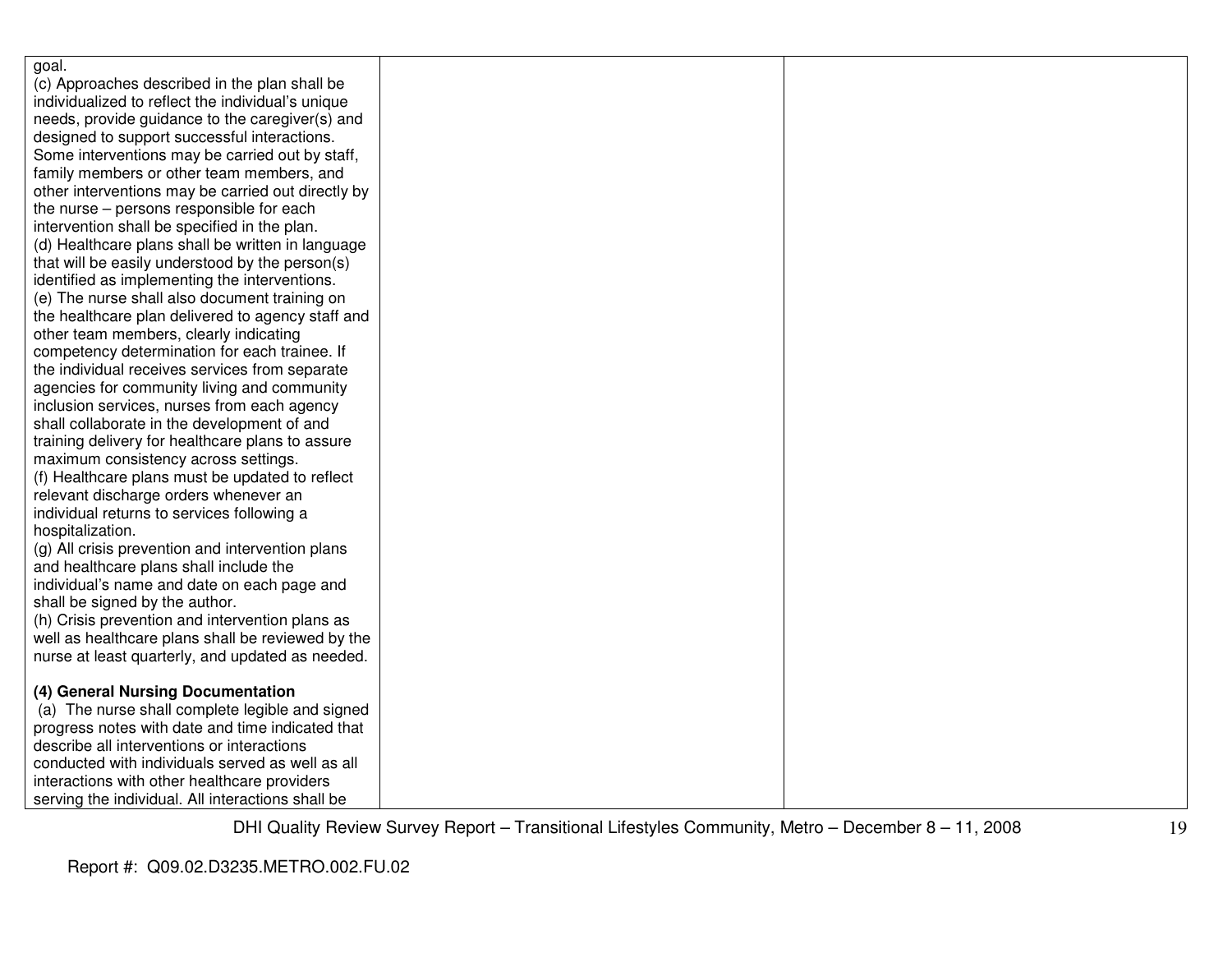| documented whether they occur by phone or in       |  |
|----------------------------------------------------|--|
|                                                    |  |
| person.                                            |  |
| (b) For individuals with a HAT score of 4, 5 or 6, |  |
| or who have identified health concerns in their    |  |
|                                                    |  |
| ISP, the nurse shall provide the interdisciplinary |  |
| team with a quarterly report that indicates        |  |
|                                                    |  |
| current health status and progress to date on      |  |
| health related ISP desired outcomes and action     |  |
| plans as well as progress toward goals in the      |  |
|                                                    |  |
| healthcare plan.                                   |  |
|                                                    |  |
|                                                    |  |
|                                                    |  |
|                                                    |  |
|                                                    |  |
|                                                    |  |
|                                                    |  |
|                                                    |  |
|                                                    |  |
|                                                    |  |
|                                                    |  |
|                                                    |  |
|                                                    |  |
|                                                    |  |
|                                                    |  |
|                                                    |  |
|                                                    |  |
|                                                    |  |
|                                                    |  |
|                                                    |  |
|                                                    |  |
|                                                    |  |
|                                                    |  |
|                                                    |  |
|                                                    |  |
|                                                    |  |
|                                                    |  |
|                                                    |  |
|                                                    |  |
|                                                    |  |
|                                                    |  |
|                                                    |  |
|                                                    |  |
|                                                    |  |
|                                                    |  |
|                                                    |  |
|                                                    |  |
|                                                    |  |
|                                                    |  |
|                                                    |  |
|                                                    |  |
|                                                    |  |
|                                                    |  |
|                                                    |  |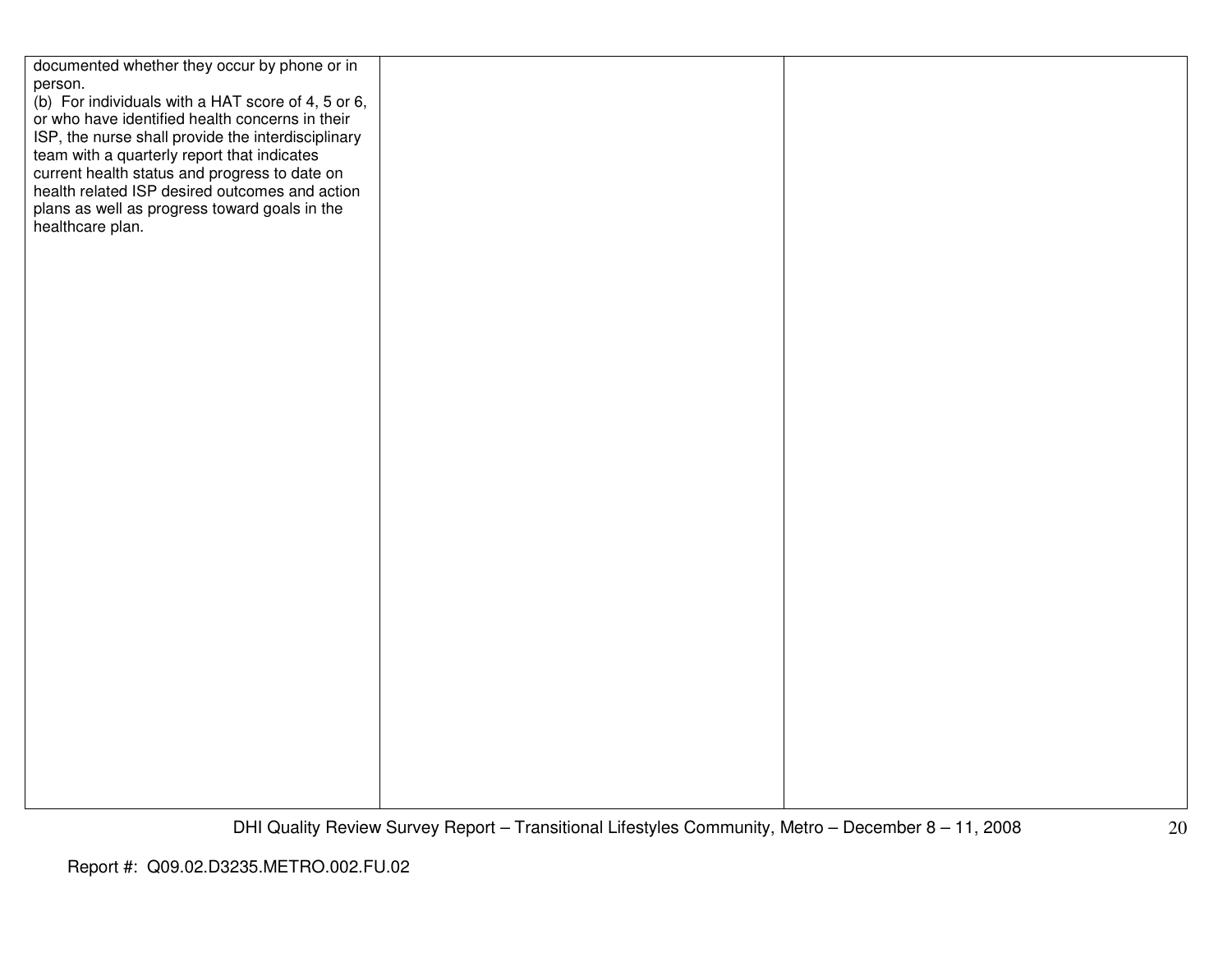| Tag #1A20 DSP Training Documents                                                                  | <b>Scope and Severity Rating: E</b>                         | <b>Scope and Severity Rating: NA</b>                          |
|---------------------------------------------------------------------------------------------------|-------------------------------------------------------------|---------------------------------------------------------------|
| Developmental Disabilities (DD) Waiver Service                                                    | Based on record review, the Agency failed to ensure         | Complete                                                      |
| Standards effective 4/1/2007                                                                      | that Orientation and Training requirements were met for     |                                                               |
| <b>CHAPTER 1 IV. GENERAL REQUIREMENTS</b><br><b>FOR PROVIDER AGENCY SERVICE</b>                   | 11 of 46 Direct Service Personnel.                          | • Basic Health/Orientation<br>$\circ$                         |
| PERSONNEL: The objective of this section is to                                                    | Review of Direct Service Personnel training records         | DSP #27 - Complete<br>DSP #20 - No Longer Employed<br>$\circ$ |
| establish personnel standards for DD Medicaid                                                     | found no evidence of the following required DOH/DDSD        |                                                               |
| Waiver Provider Agencies for the following                                                        | trainings and certification being completed:                | • Person-Centered Planning (1-Day)                            |
| services: Community Living Supports,                                                              |                                                             | DSP #37 & 40 - Complete<br>$\circ$                            |
| Community Inclusion Services, Respite,<br>Substitute Care and Personal Support                    | Basic Health/Orientation (DSP #20 & 27)<br>$\bullet$        | $\circ$<br>DSP #19 - No Longer Employed                       |
| Companion Services. These standards apply to                                                      |                                                             |                                                               |
| all personnel who provide services, whether                                                       | Person-Centered Planning (1-Day) (DSP #19, 37<br>$\bullet$  | • First Aid                                                   |
| directly employed or subcontracting with the                                                      | 840                                                         | $\circ$<br>DSP #33 - Complete                                 |
| Provider Agency. Additional personnel                                                             |                                                             | $\circ$<br>DSP #23 - No Longer Employed                       |
| requirements and qualifications may be                                                            | First Aid (DSP #23 & 33)                                    |                                                               |
| applicable for specific service standards.                                                        |                                                             | $\bullet$ CPR<br>$\circ$                                      |
| Orientation and Training Requirements:<br>C.                                                      | CPR (DSP #23 & 33)<br>$\bullet$                             | DSP #33 - Complete<br>$\circ$                                 |
| Orientation and training for direct support                                                       | Assisting With Medications (DSP #15 & 19)<br>$\bullet$      | DSP #23 - No Longer Employed                                  |
| staff and his or her supervisors shall comply                                                     |                                                             | • Assisting With Medications                                  |
| with the DDSD/DOH Policy Governing the                                                            | Rights & Advocacy (DSP #31)<br>$\bullet$                    | $\circ$<br>DSP #15 - Complete                                 |
| <b>Training Requirements for Direct Support</b><br><b>Staff and Internal Service Coordinators</b> |                                                             | $\circ$<br>DSP #19 - No Longer Employed                       |
| Serving Individuals with Developmental                                                            | Level 1 Health (DSP #27 & 31)                               |                                                               |
| Disabilities to include the following:                                                            |                                                             | • Rights & Advocacy                                           |
| Each new employee shall receive<br>(1)                                                            | Teaching & Support Strategies (DSP #21, 27, 31              | DSP #31 - No Longer Employed                                  |
| appropriate orientation, including but not                                                        | & 45)                                                       |                                                               |
| limited to, all policies relating to fire                                                         |                                                             | • Level 1 Health                                              |
| prevention, accident prevention, incident                                                         | Positive Behavior Supports Strategies (DSP #27<br>$\bullet$ | DSP #27 - Complete<br>$\circ$                                 |
| management and reporting, and emergency                                                           | & 31)                                                       | DSP #31 - No Longer Employed<br>$\circ$                       |
| procedures; and                                                                                   |                                                             |                                                               |
| Individual-specific training for each<br>(2)<br>individual under his or her direct care, as       |                                                             | • Teaching & Support Strategies                               |
| described in the individual service plan,                                                         |                                                             | DSP #21, 27, & 45 - Complete                                  |
| prior to working alone with the individual.                                                       |                                                             | DSP #31 - No Longer Employed<br>$\circ$                       |
|                                                                                                   |                                                             | • Positive Behavior Supports Strategies                       |
|                                                                                                   |                                                             | DSP #27 - Complete<br>$\circ$                                 |
|                                                                                                   |                                                             | $\circ$<br>DSP #31 - No Longer Employed                       |
|                                                                                                   |                                                             |                                                               |
|                                                                                                   |                                                             |                                                               |
|                                                                                                   |                                                             |                                                               |
|                                                                                                   |                                                             |                                                               |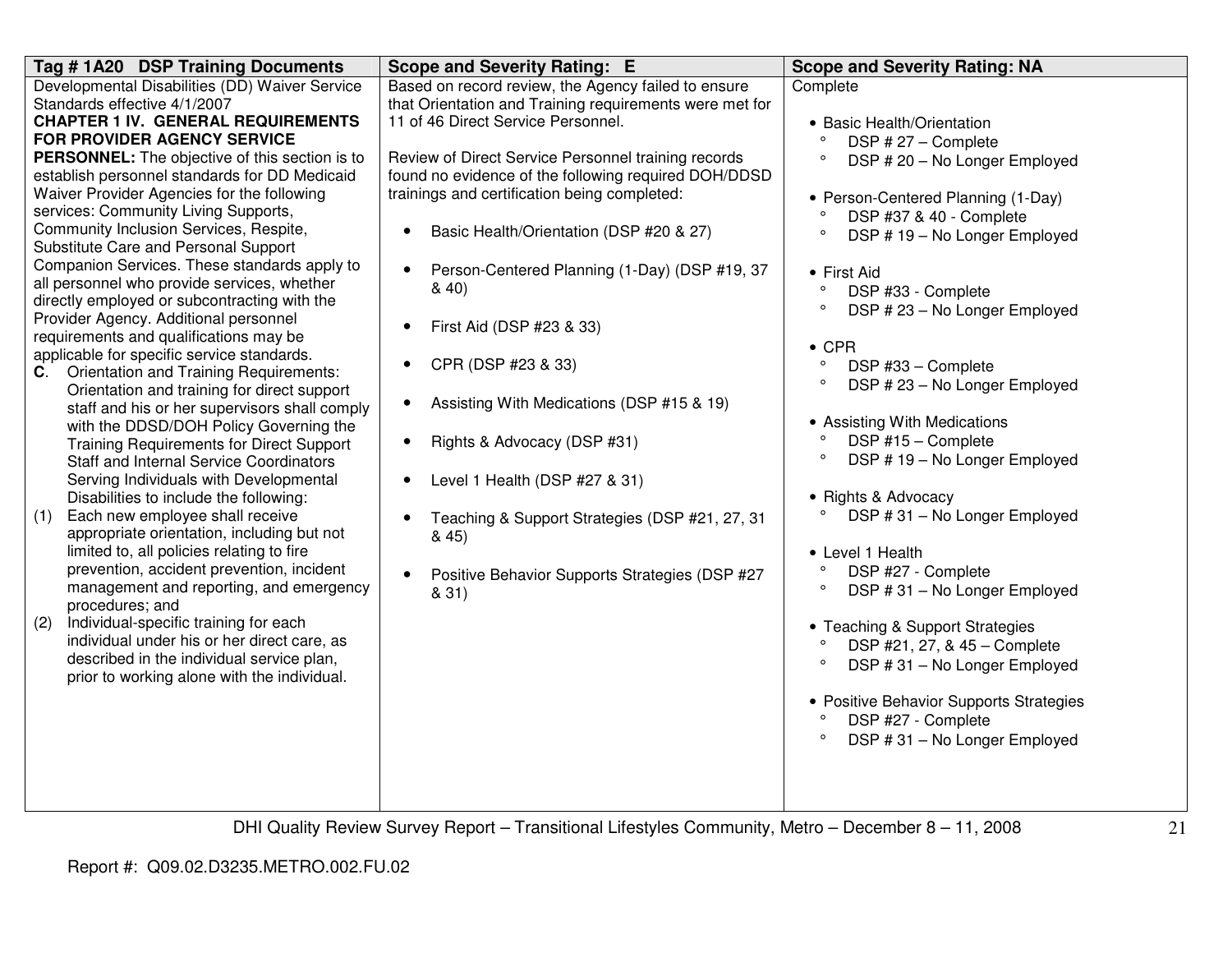|     | Tag # 1A22 Staff Competence                                                      | <b>Scope and Severity Rating: F</b>                      | <b>Scope and Severity Rating: NA</b>                |
|-----|----------------------------------------------------------------------------------|----------------------------------------------------------|-----------------------------------------------------|
|     | Developmental Disabilities (DD) Waiver Service                                   | Based on interview, the Agency failed to ensure that     | Complete as stated in Plan of Correction.           |
|     | Standards effective 4/1/2007                                                     | training competencies were met for 4 of 6 Direct Service |                                                     |
|     | <b>CHAPTER 1 IV. GENERAL REQUIREMENTS</b>                                        | Personnel Interviewed                                    | $\circ$<br>DSP #13, 17 & 39 - Complete as stated in |
|     | FOR PROVIDER AGENCY SERVICE                                                      |                                                          | Plan of Correction                                  |
|     | <b>PERSONNEL:</b> The objective of this section is to                            | When DSP were asked if they received training on the     |                                                     |
|     | establish personnel standards for DD Medicaid                                    | Individuals ISP, the following was reported:             | DSP #19 - No Longer Employed                        |
|     | Waiver Provider Agencies for the following                                       | • DSP #17 reported they had only learned the goals.      |                                                     |
|     | services: Community Living Supports,                                             | • DSP #19 stated, "I was not directed to do so" and      |                                                     |
|     | Community Inclusion Services, Respite,                                           | reported that they were not trained but read the         |                                                     |
|     | Substitute Care and Personal Support                                             | ISP.                                                     |                                                     |
|     | Companion Services. These standards apply to                                     | • DSP #39 reported they had not been trained but did     |                                                     |
|     | all personnel who provide services, whether                                      | read ISP.                                                |                                                     |
|     | directly employed or subcontracting with the                                     |                                                          |                                                     |
|     | Provider Agency. Additional personnel                                            | When DSP were asked if they received training on the     |                                                     |
|     | requirements and qualifications may be                                           | Individuals Positive Behavioral Supports Plan, the       |                                                     |
|     | applicable for specific service standards.                                       | following was reported:                                  |                                                     |
| F.  | <b>Qualifications for Direct Service</b>                                         | • DSP #19 stated, "Don't think so."                      |                                                     |
|     | Personnel: The following employment                                              | • DSP #39 stated, "I only browsed through Plan."         |                                                     |
|     | qualifications and competency requirements                                       |                                                          |                                                     |
|     | are applicable to all Direct Service<br>Personnel employed by a Provider Agency: | When DSP were asked if they received training on the     |                                                     |
| (1) | Direct service personnel shall be eighteen                                       | Individuals Occupational Therapy Plan, the following     |                                                     |
|     | (18) years or older. Exception: Adult                                            | was reported:                                            |                                                     |
|     | Habilitation can employ direct care                                              |                                                          |                                                     |
|     | personnel under the age of eighteen 18                                           | • DSP #13 stated, "No."                                  |                                                     |
|     | years, but the employee shall work directly                                      | • DSP #17 stated, "None."                                |                                                     |
|     | under a supervisor, who is physically                                            | • DSP #19 stated, "No."                                  |                                                     |
|     | present at all times;                                                            |                                                          |                                                     |
| (2) | Direct service personnel shall have the                                          | When DSP were asked if they received training on the     |                                                     |
|     | ability to read and carry out the                                                | Individuals Physical Therapy Plan, the following was     |                                                     |
|     | requirements in an ISP;                                                          | reported:                                                |                                                     |
| (3) | Direct service personnel shall be available                                      |                                                          |                                                     |
|     | to communicate in the language that is                                           | • DSP #13 stated, "No."                                  |                                                     |
|     | functionally required by the individual or in                                    | • DSP #19 stated, "No."                                  |                                                     |
|     | the use of any specific augmentative                                             |                                                          |                                                     |
|     | communication system utilized by the                                             | When DSP were asked if they received training on the     |                                                     |
|     | individual;                                                                      | Individuals Speech Therapy Plan, the following was       |                                                     |
| (4) | Direct service personnel shall meet the                                          | reported:                                                |                                                     |
|     | qualifications specified by DDSD in the                                          | • DSP #19 stated, "No."                                  |                                                     |
|     | Policy Governing the Training                                                    | • DSP #39 stated, "No."                                  |                                                     |
|     | Requirements for Direct Support Staff and                                        |                                                          |                                                     |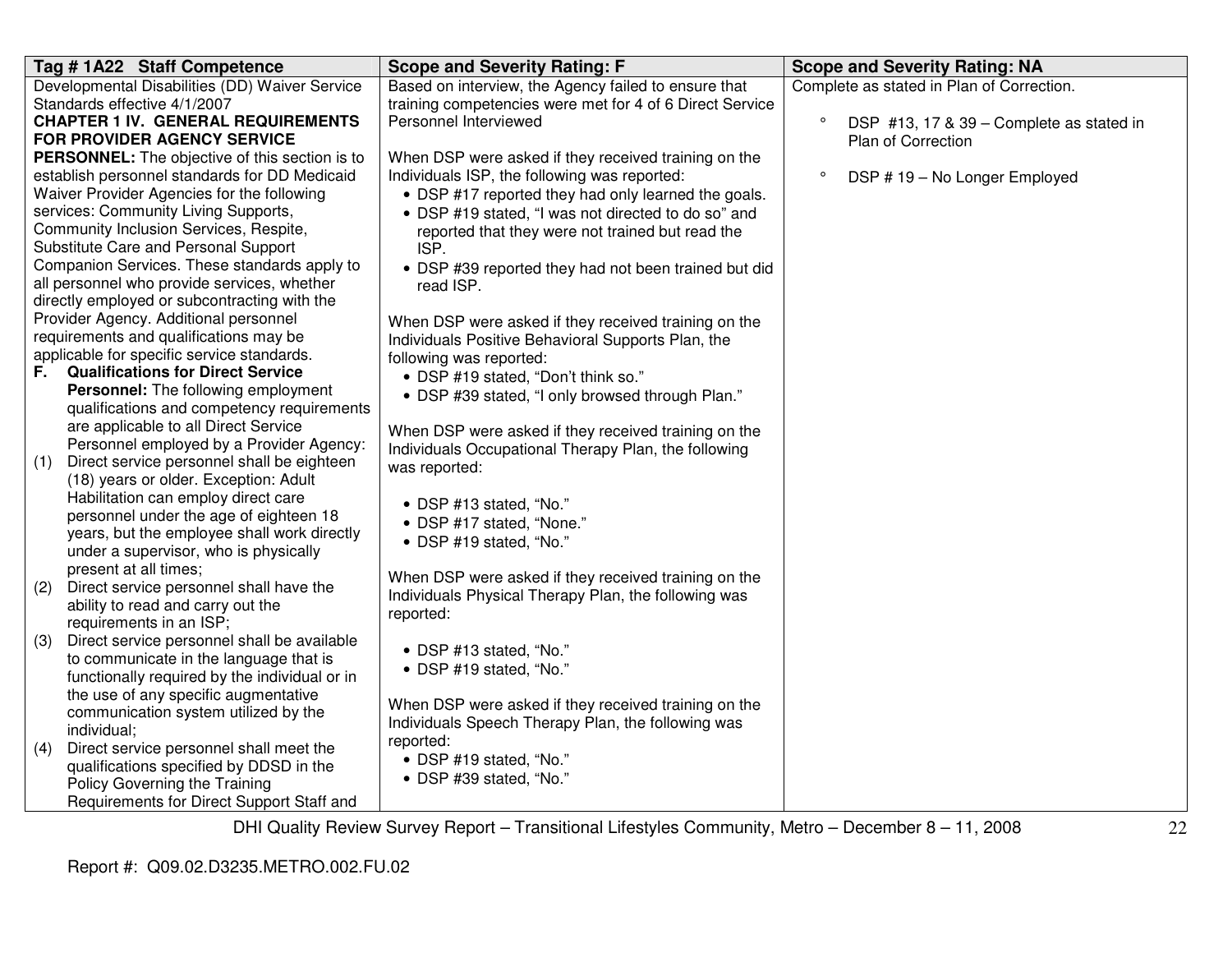|     | Internal Service Coordinators, Serving          | When DSP were asked if they received training on the |  |
|-----|-------------------------------------------------|------------------------------------------------------|--|
|     | Individuals with Developmental Disabilities;    | Individuals Health Care Plans, the following was     |  |
|     | and                                             | reported:                                            |  |
|     |                                                 |                                                      |  |
| (5) | Direct service Provider Agencies of Respite     | • DSP #19 stated, "No."                              |  |
|     | Services, Substitute Care, Personal             |                                                      |  |
|     | Support Services, Nutritional Counseling,       |                                                      |  |
|     | Therapists and Nursing shall demonstrate        |                                                      |  |
|     | basic knowledge of developmental                |                                                      |  |
|     | disabilities and have training or               |                                                      |  |
|     | demonstrable qualifications related to the      |                                                      |  |
|     | role he or she is performing and complete       |                                                      |  |
|     | individual specific training as required in the |                                                      |  |
|     | ISP for each individual he or she support.      |                                                      |  |
| (6) | Report required personnel training status to    |                                                      |  |
|     | the DDSD Statewide Training Database as         |                                                      |  |
|     | specified in DDSD policies as related to        |                                                      |  |
|     | training requirements as follows:               |                                                      |  |
|     | (a) Initial comprehensive personnel status      |                                                      |  |
|     | report (name, date of hire, Social Security     |                                                      |  |
|     | number category) on all required                |                                                      |  |
|     | personnel to be submitted to DDSD               |                                                      |  |
|     | Statewide Training Database within the          |                                                      |  |
|     |                                                 |                                                      |  |
|     | first ninety (90) calendar days of providing    |                                                      |  |
|     | services;                                       |                                                      |  |
|     | (b) Staff who do not wish to use his or her     |                                                      |  |
|     | Social Security Number may request an           |                                                      |  |
|     | alternative tracking number; and                |                                                      |  |
| (C) | Quarterly personnel update reports sent         |                                                      |  |
|     | to DDSD Statewide Training Database to          |                                                      |  |
|     | reflect new hires, terminations, inter-         |                                                      |  |
|     | provider Agency position changes, and           |                                                      |  |
|     | name changes.                                   |                                                      |  |
|     |                                                 |                                                      |  |
|     |                                                 |                                                      |  |
|     |                                                 |                                                      |  |
|     |                                                 |                                                      |  |
|     |                                                 |                                                      |  |
|     |                                                 |                                                      |  |
|     |                                                 |                                                      |  |
|     |                                                 |                                                      |  |
|     |                                                 |                                                      |  |
|     |                                                 |                                                      |  |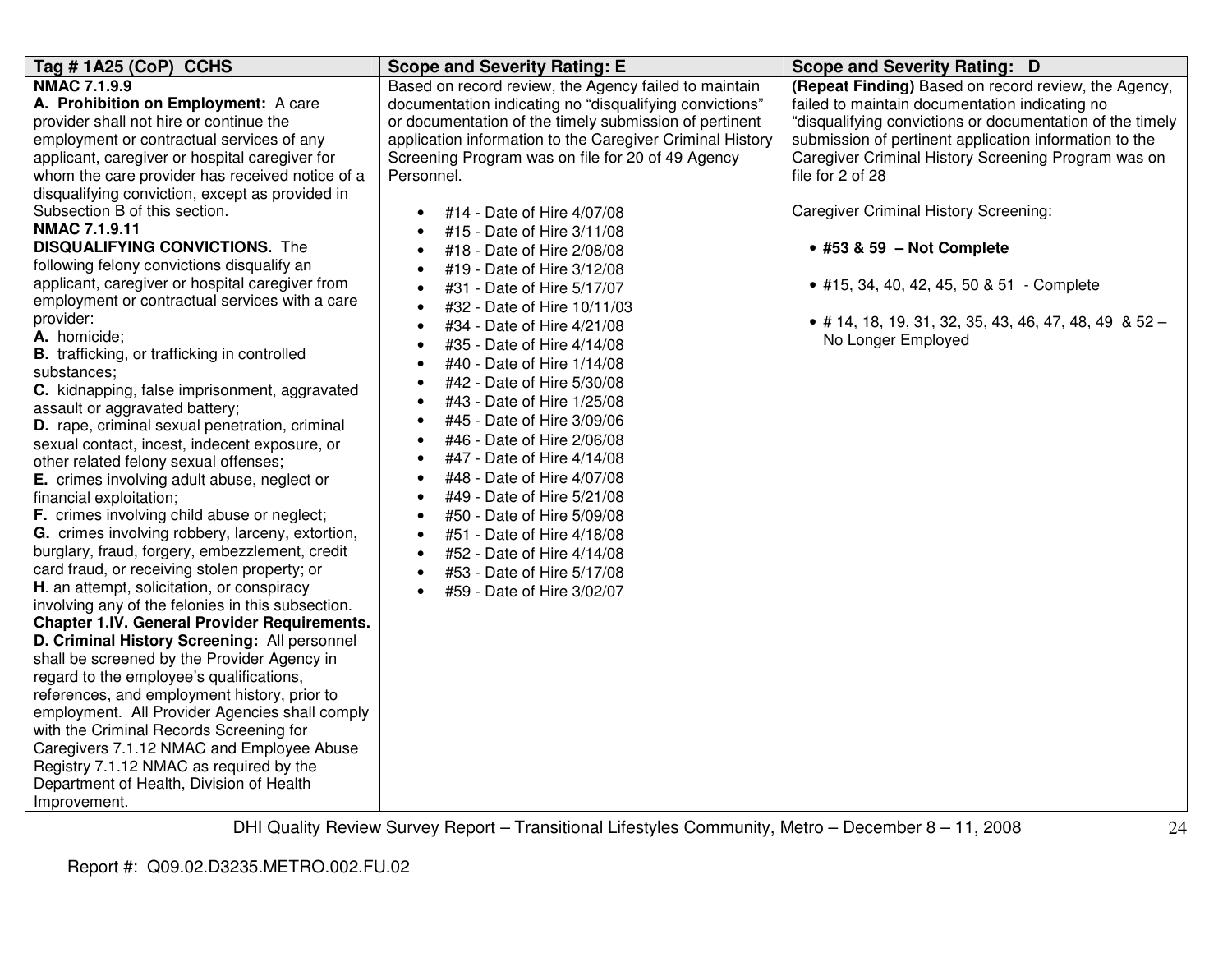| Tag #1A26 (CoP) COR / EAR                                                                                                                                                                                                                                                                                                                                                                                                                                                                                                                                                                                                                                                                                                                                                                                                                                                                                                                                                                                                                                                                                                                                                                                                                                                                                                                                                                                                                                                                                                                                                                                                                                                                                                                                                                                                                                                                                                                                                           | <b>Scope and Severity Rating: E</b>                                                                                                                                                                                                                                                                                                                                                                                                                                                                                                                                                                                                                                                                                                                                                                               | <b>Scope and Severity Rating: NA</b>                                                                                                    |
|-------------------------------------------------------------------------------------------------------------------------------------------------------------------------------------------------------------------------------------------------------------------------------------------------------------------------------------------------------------------------------------------------------------------------------------------------------------------------------------------------------------------------------------------------------------------------------------------------------------------------------------------------------------------------------------------------------------------------------------------------------------------------------------------------------------------------------------------------------------------------------------------------------------------------------------------------------------------------------------------------------------------------------------------------------------------------------------------------------------------------------------------------------------------------------------------------------------------------------------------------------------------------------------------------------------------------------------------------------------------------------------------------------------------------------------------------------------------------------------------------------------------------------------------------------------------------------------------------------------------------------------------------------------------------------------------------------------------------------------------------------------------------------------------------------------------------------------------------------------------------------------------------------------------------------------------------------------------------------------|-------------------------------------------------------------------------------------------------------------------------------------------------------------------------------------------------------------------------------------------------------------------------------------------------------------------------------------------------------------------------------------------------------------------------------------------------------------------------------------------------------------------------------------------------------------------------------------------------------------------------------------------------------------------------------------------------------------------------------------------------------------------------------------------------------------------|-----------------------------------------------------------------------------------------------------------------------------------------|
| NMAC 7.1.12.8<br><b>REGISTRY ESTABLISHED; PROVIDER</b><br><b>INQUIRY REQUIRED:</b> Upon the effective date<br>of this rule, the department has established and<br>maintains an accurate and complete electronic<br>registry that contains the name, date of birth,<br>address, social security number, and other<br>appropriate identifying information of all persons<br>who, while employed by a provider, have been<br>determined by the department, as a result of an<br>investigation of a complaint, to have engaged in<br>a substantiated registry-referred incident of<br>abuse, neglect or exploitation of a person<br>receiving care or services from a provider.<br>Additions and updates to the registry shall be<br>posted no later than two (2) business days<br>following receipt. Only department staff<br>designated by the custodian may access,<br>maintain and update the data in the registry.<br>Provider requirement to inquire of<br>А.<br>registry. A provider, prior to employing or<br>contracting with an employee, shall inquire of the<br>registry whether the individual under<br>consideration for employment or contracting is<br>listed on the registry.<br>Prohibited employment. A provider<br>В.<br>may not employ or contract with an individual to<br>be an employee if the individual is listed on the<br>registry as having a substantiated registry-<br>referred incident of abuse, neglect or exploitation<br>of a person receiving care or services from a<br>provider.<br>Documentation of inquiry to registry.<br>D.<br>The provider shall maintain documentation in the<br>employee's personnel or employment records<br>that evidences the fact that the provider made an<br>inquiry to the registry concerning that employee<br>prior to employment. Such documentation must<br>include evidence, based on the response to such<br>inquiry received from the custodian by the<br>provider, that the employee was not listed on the | Based on record review, the Agency failed to maintain<br>documentation in the employee's personnel records that<br>evidenced inquiry to the Employee Abuse Registry prior<br>to employment for 13 of 49 Agency Personnel.<br>#14 - Date of Hire 4/07/08<br>#16 - Date of Hire 7/05/06<br>#17 - Date of Hire 9/15/06<br>$\bullet$<br>#27 - Date of Hire 6/15/07<br>$\bullet$<br>#28 - Date of Hire 3/02/06<br>$\bullet$<br>#29 - Date of Hire 4/28/06<br>$\bullet$<br>#31 - Date of Hire 5/17/07<br>$\bullet$<br>#33 - Date of Hire 10/9/06<br>#35 - Date of Hire 4/14/08<br>#37 - Date of Hire 11/30/06<br>$\bullet$<br>#42 - Date of Hire 5/30/08<br>$\bullet$<br>#45 - Date of Hire 3/09/06<br>$\bullet$<br>#53 - Date of Hire 5/17/07<br>$\bullet$<br>#54 - Date of Hire 2/23/06<br>#55 - Date of Hire 1/24/06 | Complete<br>$\bullet$ # 16, 17, 27, 28, 29, 33, 37, 42, 45, 53, 54, & 55 -<br>Complete<br>$\bullet$ # 14, 31, & 35 - No Longer Employed |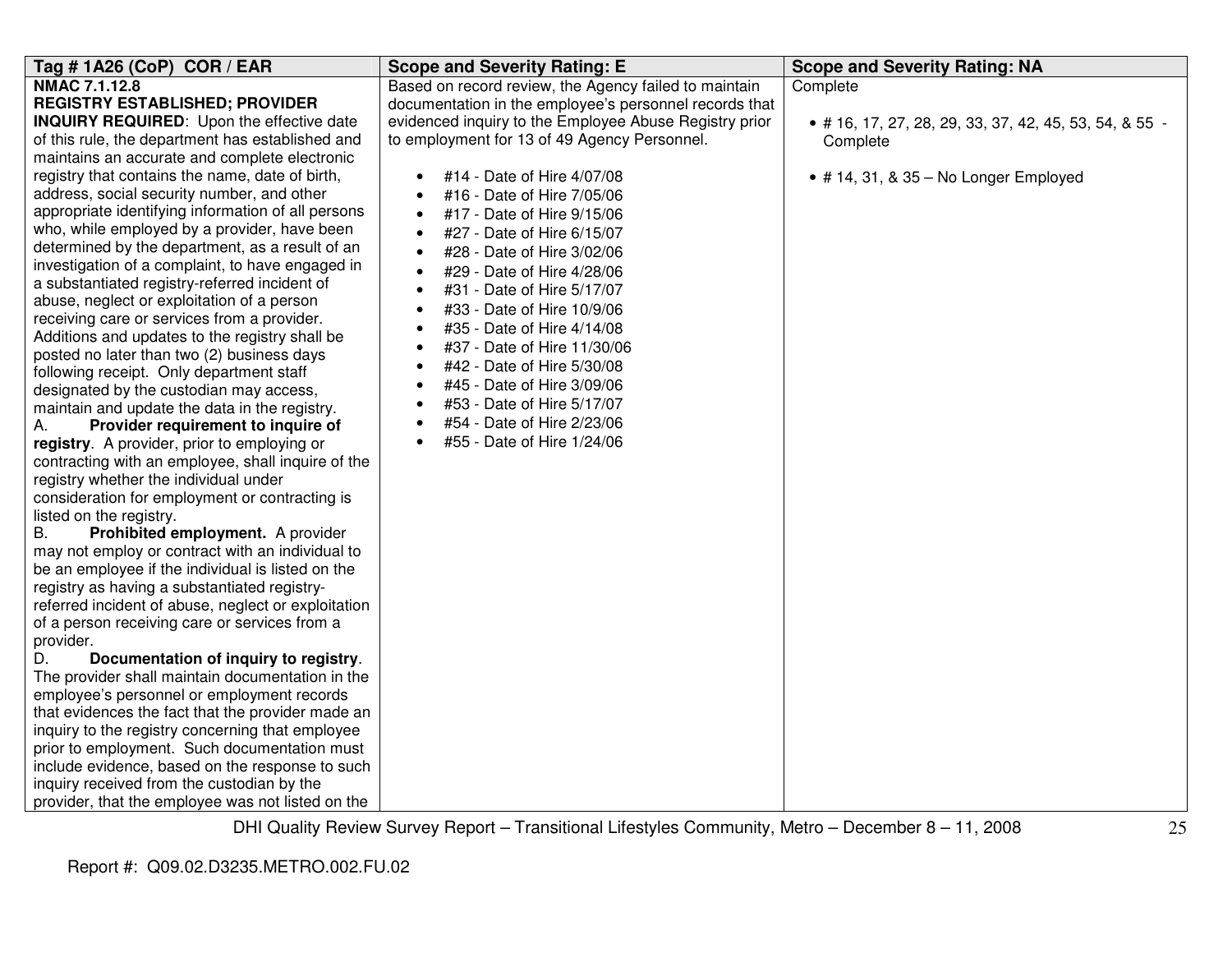registry as having a substantiated registryreferred incident of abuse, neglect or exploitation. E. **Documentation for other staff**. With respect to all employed or contracted individuals providing direct care who are licensed health care professionals or certified nurse aides, the provider shall maintain documentation reflecting the individual's current licensure as a health careprofessional or current certification as a nurse aide. **Chapter 1.IV.** General Provider Requirements. D. Criminal History Screening: All personnel shall be screened by the Provider Agency in regard to the employee's qualifications, references, and employment history, prior to employment. All Provider Agencies shall comply with the Criminal Records Screening for Caregivers 7.1.12 NMAC and Employee Abuse Registry 7.1.12 NMAC as required by the Department of Health, Division of Health Improvement.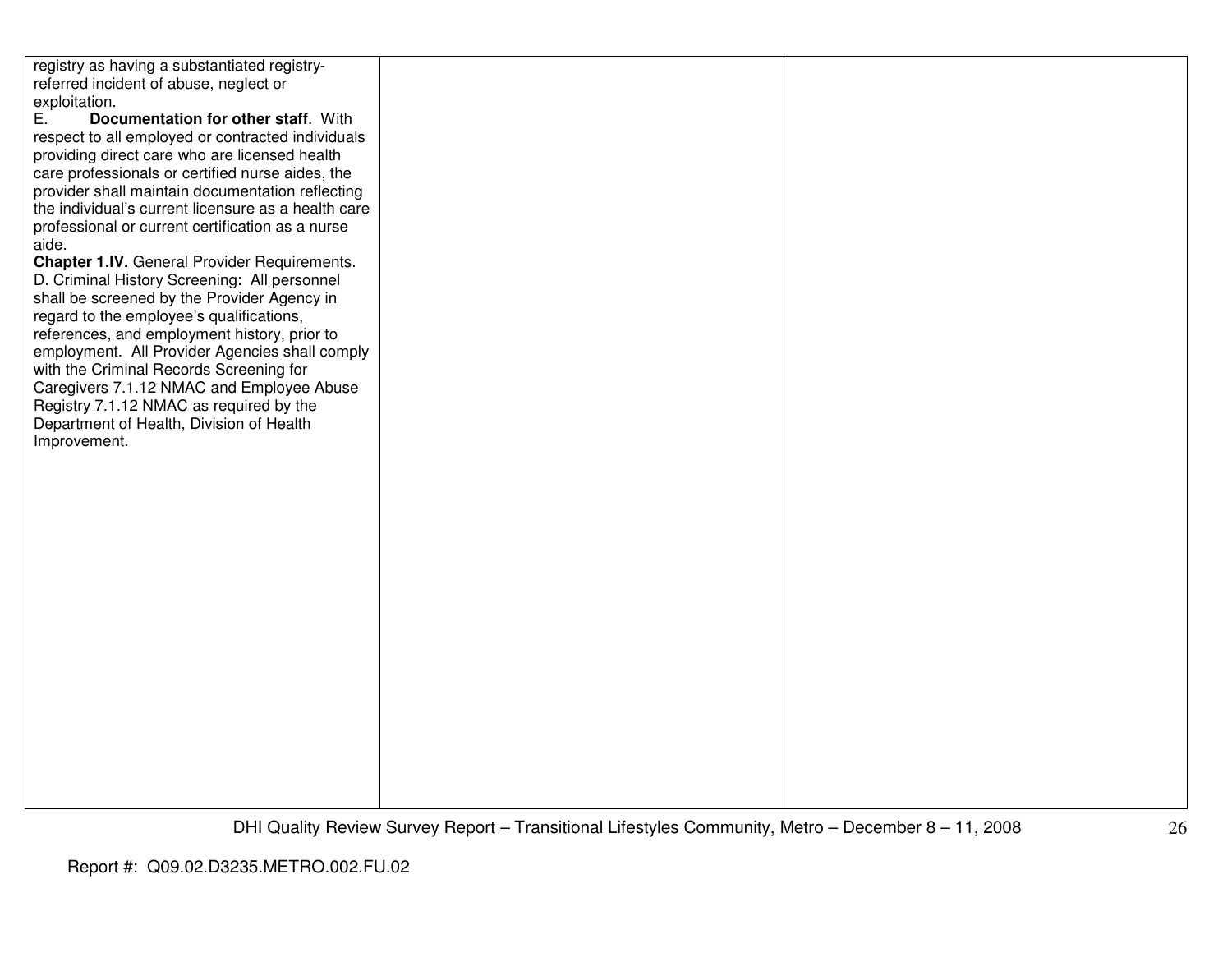| Tag #1A28 (CoP) Incident Mgt. System                                                             | <b>Scope &amp; Severity Rating: E</b>                        | <b>Scope and Severity Rating: NA</b>         |
|--------------------------------------------------------------------------------------------------|--------------------------------------------------------------|----------------------------------------------|
| NMAC 7.1.13.10                                                                                   | Based on record review and interview, the Agency             | Complete                                     |
| <b>INCIDENT MANAGEMENT SYSTEM</b>                                                                | failed to provide documentation verifying completion of      |                                              |
| <b>REQUIREMENTS:</b>                                                                             | Incident Management Training for 9 of 49 Agency              | • Abuse, Neglect & Exploitation Training     |
| A. General: All licensed health care facilities and                                              | Personnel.                                                   | ° #15, 25, 44, 45 & 59 - Complete            |
| community based service providers shall                                                          |                                                              |                                              |
| establish and maintain an incident management                                                    | Abuse, Neglect & Exploitation (#15, 23, 25, 38,<br>$\bullet$ | $\degree$ # 19, 23 & 38 - No Longer Employed |
| system, which emphasizes the principles of                                                       | 41, 44, 45 & 59)                                             |                                              |
| prevention and staff involvement. The licensed                                                   |                                                              |                                              |
| health care facility or community based service                                                  | When DSP were asked what two State Agencies is               |                                              |
| provider shall ensure that the incident                                                          | suspected Abuse, Neglect and Exploitation reported;          |                                              |
| management system policies and procedures                                                        | the following was reported:                                  |                                              |
| requires all employees to be competently trained                                                 |                                                              |                                              |
| to respond to, report, and document incidents in                                                 | • DSP #19 stated, "Not sure."                                |                                              |
| a timely and accurate manner.                                                                    |                                                              |                                              |
| D. Training Documentation: All licensed                                                          |                                                              |                                              |
| health care facilities and community based                                                       |                                                              |                                              |
| service providers shall prepare training                                                         |                                                              |                                              |
| documentation for each employee to include a                                                     |                                                              |                                              |
| signed statement indicating the date, time, and<br>place they received their incident management |                                                              |                                              |
| reporting instruction. The licensed health care                                                  |                                                              |                                              |
| facility and community based service provider                                                    |                                                              |                                              |
| shall maintain documentation of an employee's                                                    |                                                              |                                              |
| training for a period of at least twelve (12)                                                    |                                                              |                                              |
| months, or six (6) months after termination of an                                                |                                                              |                                              |
| employee's employment. Training curricula shall                                                  |                                                              |                                              |
| be kept on the provider premises and made                                                        |                                                              |                                              |
| available on request by the department. Training                                                 |                                                              |                                              |
| documentation shall be made available                                                            |                                                              |                                              |
| immediately upon a division representative's                                                     |                                                              |                                              |
| request. Failure to provide employee training                                                    |                                                              |                                              |
| documentation shall subject the licensed health                                                  |                                                              |                                              |
| care facility or community based service provider                                                |                                                              |                                              |
| to the penalties provided for in this rule.                                                      |                                                              |                                              |
|                                                                                                  |                                                              |                                              |
|                                                                                                  |                                                              |                                              |
|                                                                                                  |                                                              |                                              |
|                                                                                                  |                                                              |                                              |
|                                                                                                  |                                                              |                                              |
|                                                                                                  |                                                              |                                              |
|                                                                                                  |                                                              |                                              |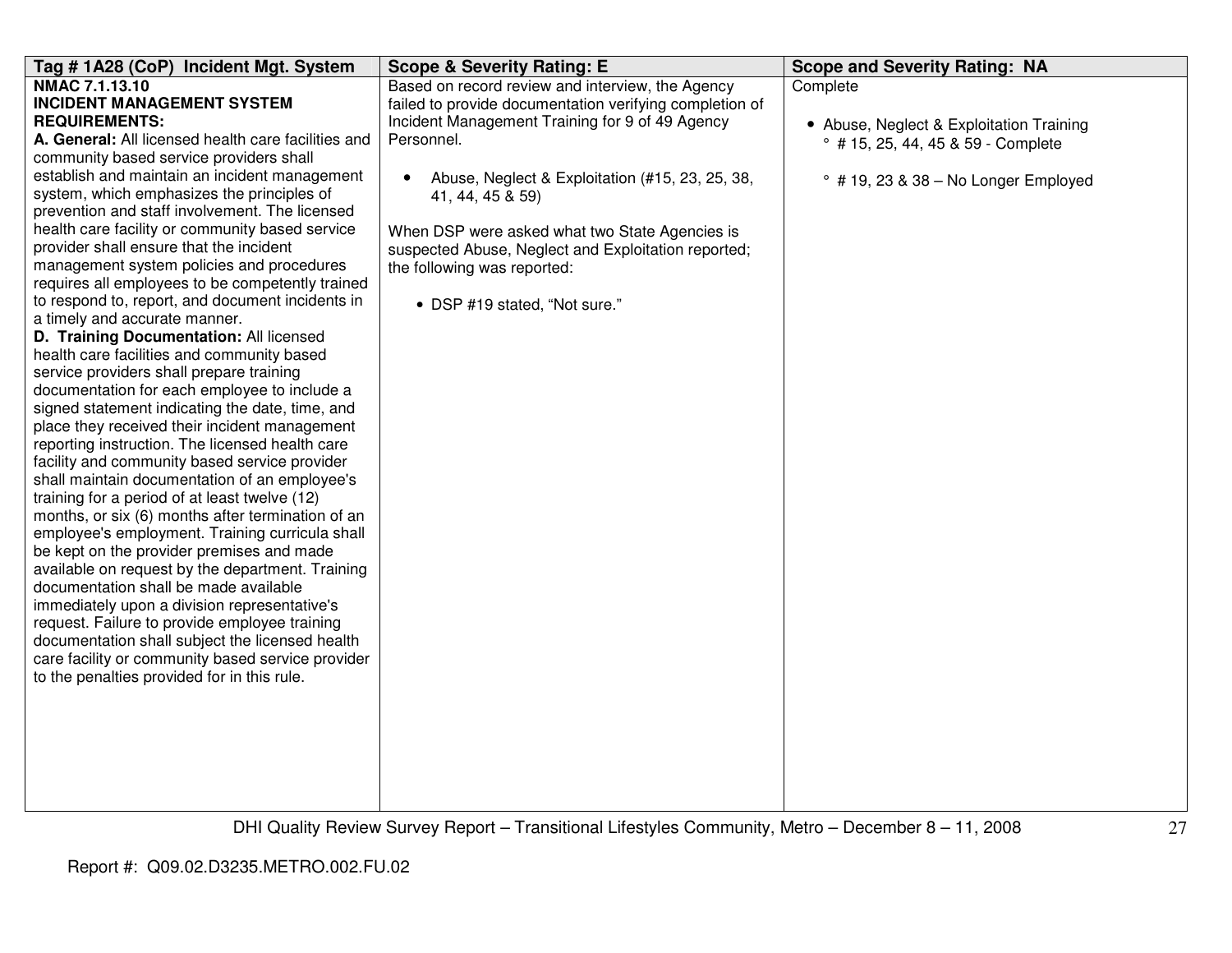| Tag #1A28 (CoP) Incident Mgt. System                                                                                                                                                                                                                                                                                                                                                                                                                                                                                                                                                                                                                                                                                                                                                                                                                                                                                                                                                                                                                                                                                                                                                                                                                                                                                                                                                                                                                                                                                                                                                                     | <b>Scope &amp; Severity Rating: E</b>                                                                                                                                                                                                                                                                                                                                                                                                | <b>Scope and Severity Rating: NA</b>                                                                                                                                                              |
|----------------------------------------------------------------------------------------------------------------------------------------------------------------------------------------------------------------------------------------------------------------------------------------------------------------------------------------------------------------------------------------------------------------------------------------------------------------------------------------------------------------------------------------------------------------------------------------------------------------------------------------------------------------------------------------------------------------------------------------------------------------------------------------------------------------------------------------------------------------------------------------------------------------------------------------------------------------------------------------------------------------------------------------------------------------------------------------------------------------------------------------------------------------------------------------------------------------------------------------------------------------------------------------------------------------------------------------------------------------------------------------------------------------------------------------------------------------------------------------------------------------------------------------------------------------------------------------------------------|--------------------------------------------------------------------------------------------------------------------------------------------------------------------------------------------------------------------------------------------------------------------------------------------------------------------------------------------------------------------------------------------------------------------------------------|---------------------------------------------------------------------------------------------------------------------------------------------------------------------------------------------------|
| NMAC 7.1.13.10<br><b>INCIDENT MANAGEMENT SYSTEM</b><br><b>REQUIREMENTS:</b><br>А.<br>General: All licensed health care<br>facilities and community based service providers<br>shall establish and maintain an incident<br>management system, which emphasizes the<br>principles of prevention and staff involvement.<br>The licensed health care facility or community<br>based service provider shall ensure that the<br>incident management system policies and<br>procedures requires all employees to be<br>competently trained to respond to, report, and<br>document incidents in a timely and accurate<br>manner.<br>Ε.<br><b>Consumer and Guardian Orientation</b><br>Packet: Consumers, family members and legal<br>guardians shall be made aware of and have<br>available immediate accessibility to the licensed<br>health care facility and community based service<br>provider incident reporting processes. The<br>licensed health care facility and community<br>based service provider shall provide consumers,<br>family members or legal guardians an orientation<br>packet to include incident management systems<br>policies and procedural information concerning<br>the reporting of abuse, neglect or<br>misappropriation. The licensed health care<br>facility and community based service provider<br>shall include a signed statement indicating the<br>date, time, and place they received their<br>orientation packet to be contained in the<br>consumer's file. The appropriate consumer,<br>family member or legal guardian shall sign this at<br>the time of orientation. | Based on record review, the Agency failed to provide<br>documentation indicating consumer, family members, or<br>legal guardians had received an orientation packet<br>including incident management system policies and<br>procedural information concerning the reporting of<br>abuse, neglect or exploitation for 8 of 12 individuals.<br>• Parent/Guardian Abuse, Neglect & Exploitation<br>Training (#1, 3, 4, 6, 7, 8, 9 & 12) | Complete<br>• Parent/Guardian Abuse, Neglect & Exploitation<br>Training<br>$\circ$<br>Individuals $# 1, 3, 4, 6, 7, 8 & 9 - Complete$<br>Individual #12 - No Longer Receiving Services<br>$\circ$ |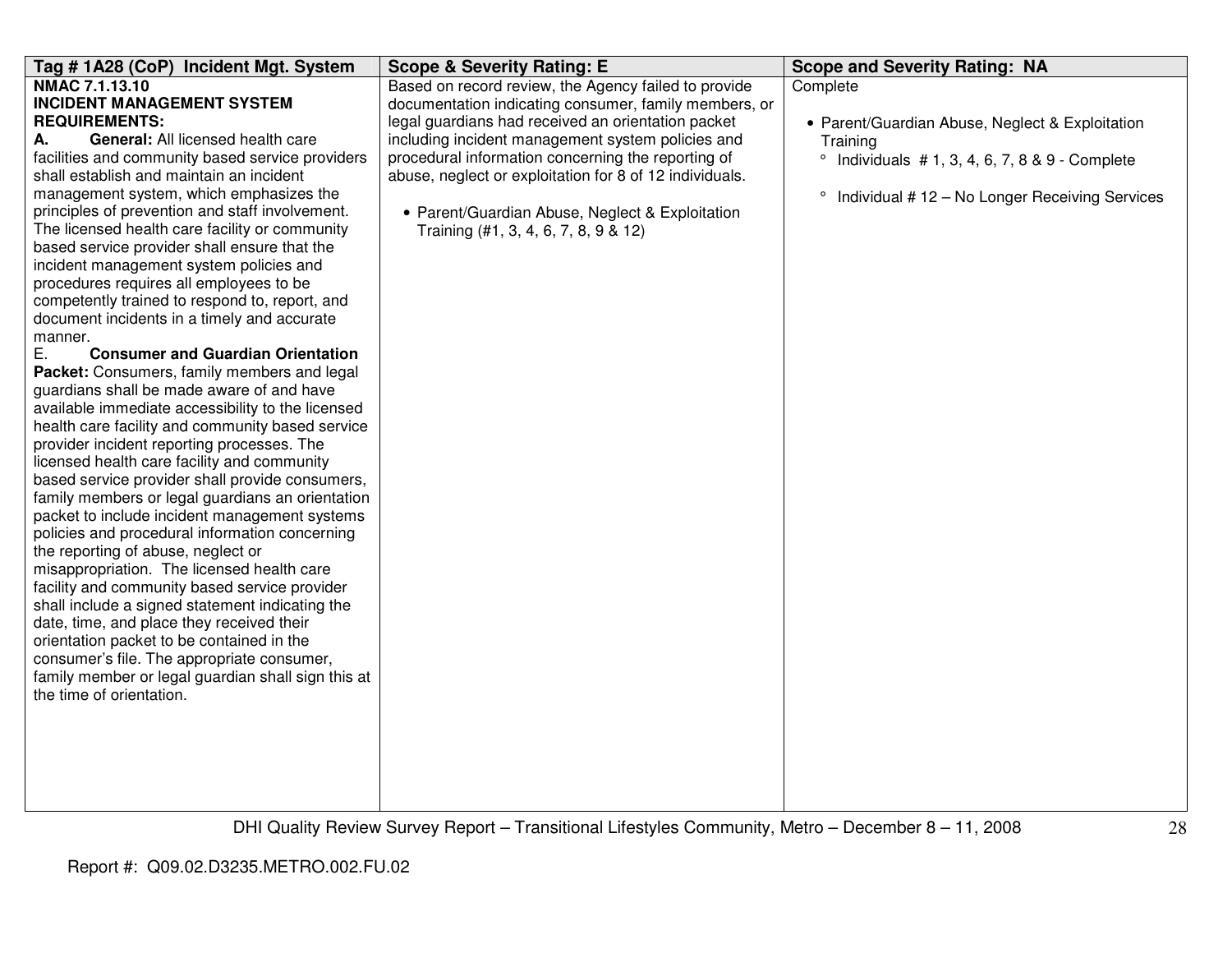| Tag #1A28 (CoP) Incident Mgt. System                                                  | <b>Scope &amp; Severity Rating: B</b>                   | <b>Scope and Severity Rating: NA</b>      |
|---------------------------------------------------------------------------------------|---------------------------------------------------------|-------------------------------------------|
| NMAC 7.1.13.10                                                                        | Based on observation, the Agency failed to post two (2) | Completed as stated in Plan of Correction |
| <b>INCIDENT MANAGEMENT SYSTEM</b>                                                     | or more Incident Management Information posters in a    |                                           |
| <b>REQUIREMENTS:</b>                                                                  | prominent public location for 3 of 9 residence          |                                           |
| General: All licensed health care<br>А.                                               |                                                         |                                           |
| facilities and community based service providers                                      | Residence of :                                          |                                           |
| shall establish and maintain an incident                                              |                                                         |                                           |
| management system, which emphasizes the                                               | Individual #4                                           |                                           |
| principles of prevention and staff involvement.                                       | Individual #3                                           |                                           |
| The licensed health care facility or community                                        | Individual #10<br>$\bullet$                             |                                           |
| based service provider shall ensure that the                                          |                                                         |                                           |
| incident management system policies and                                               |                                                         |                                           |
| procedures requires all employees to be                                               |                                                         |                                           |
| competently trained to respond to, report, and                                        |                                                         |                                           |
| document incidents in a timely and accurate                                           |                                                         |                                           |
| manner.                                                                               |                                                         |                                           |
| F.<br><b>Posting of Incident Management</b>                                           |                                                         |                                           |
| Information Poster: All licensed health care                                          |                                                         |                                           |
| facilities and community based service providers                                      |                                                         |                                           |
| shall post two (2) or more posters, to be                                             |                                                         |                                           |
| furnished by the division, in a prominent public                                      |                                                         |                                           |
| location which states all incident management                                         |                                                         |                                           |
| reporting procedures, including contact numbers                                       |                                                         |                                           |
| and Internet addresses. All licensed health care                                      |                                                         |                                           |
| facilities and community based service providers                                      |                                                         |                                           |
| operating sixty (60) or more beds shall post                                          |                                                         |                                           |
| three (3) or more posters, to be furnished by the                                     |                                                         |                                           |
| division, in a prominent public location which                                        |                                                         |                                           |
| states all incident management reporting<br>procedures, including contact numbers and |                                                         |                                           |
| Internet addresses. The posters shall be posted                                       |                                                         |                                           |
| where employees report each day and from                                              |                                                         |                                           |
| which the employees operate to carry out their                                        |                                                         |                                           |
| activities. Each licensed health care facility or                                     |                                                         |                                           |
| community based service provider shall take                                           |                                                         |                                           |
| steps to insure that the notices are not altered,                                     |                                                         |                                           |
| defaced, removed, or covered by other material.                                       |                                                         |                                           |
| [7.1.13.10 NMAC - N, 02/28/06]                                                        |                                                         |                                           |
|                                                                                       |                                                         |                                           |
|                                                                                       |                                                         |                                           |
|                                                                                       |                                                         |                                           |
|                                                                                       |                                                         |                                           |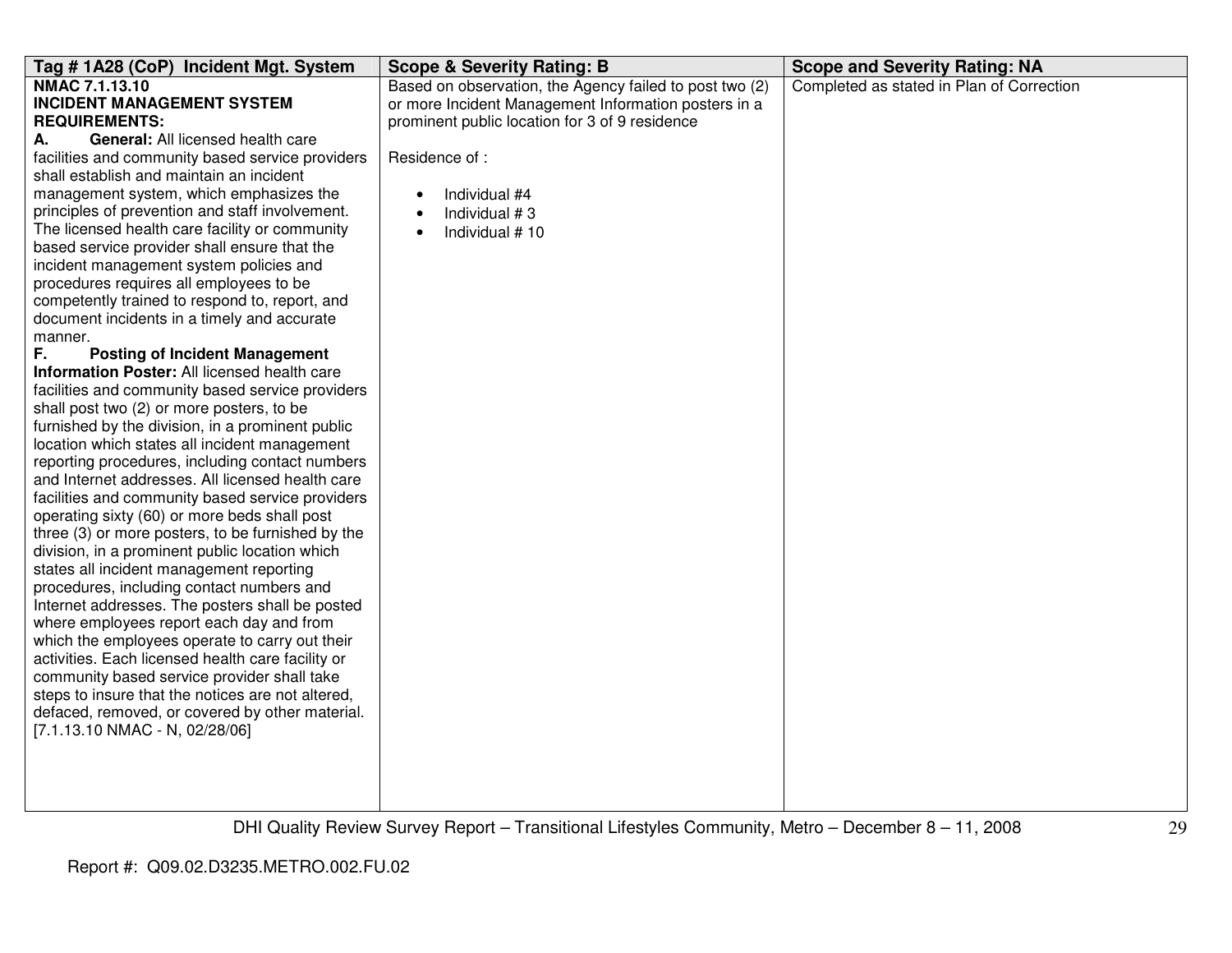| Tag # 1A29<br><b>Complaints / Grievances</b>                                                                                                                                                                                                                                                                                                                                                                                                                                                         | <b>Scope and Severity Rating: B</b>                                                                                                                                                                                                                     | <b>Scope and Severity Rating: NA</b>                                                                                                           |
|------------------------------------------------------------------------------------------------------------------------------------------------------------------------------------------------------------------------------------------------------------------------------------------------------------------------------------------------------------------------------------------------------------------------------------------------------------------------------------------------------|---------------------------------------------------------------------------------------------------------------------------------------------------------------------------------------------------------------------------------------------------------|------------------------------------------------------------------------------------------------------------------------------------------------|
| NMAC 7.26.3.6<br>A.<br>These regulations set out rights that the<br>department expects all providers of services to<br>individuals with developmental disabilities to<br>respect. These regulations are intended to<br>complement the department's Client Complaint<br>Procedures (7 NMAC 26.4) [now 7.26.4 NMAC].                                                                                                                                                                                   | Based on record review, the Agency failed to provide<br>documentation that the complaint procedure had been<br>made available to individuals or their legal guardians for<br>5 of 12 individuals.<br>• Grievance/Complaint Procedure (#3, 4, 6, 7 & 11) | Complete<br>• Grievance/Complaint Procedure<br>Individuals #3, 4, 6 & 7 - Complete<br>Individual #11 - No Longer Receiving Services<br>$\circ$ |
| NMAC 7.26.3.13 Client Complaint Procedure<br>Available. A complainant may initiate a<br>complaint as provided in the client complaint<br>procedure to resolve complaints alleging that a<br>service provider has violated a client's rights as<br>described in Section 10 [now 7.26.3.10 NMAC].<br>The department will enforce remedies for<br>substantiated complaints of violation of a client's<br>rights as provided in client complaint procedure.<br>[09/12/94; 01/15/97; Recompiled 10/31/01] |                                                                                                                                                                                                                                                         |                                                                                                                                                |
| NMAC 7.26.4.13 Complaint Process:<br>A. (2). The service provider's complaint or<br>grievance procedure shall provide, at a<br>minimum, that: (a) the client is notified of the<br>service provider's complaint or grievance<br>procedure                                                                                                                                                                                                                                                            |                                                                                                                                                                                                                                                         |                                                                                                                                                |
|                                                                                                                                                                                                                                                                                                                                                                                                                                                                                                      |                                                                                                                                                                                                                                                         |                                                                                                                                                |
|                                                                                                                                                                                                                                                                                                                                                                                                                                                                                                      |                                                                                                                                                                                                                                                         |                                                                                                                                                |
|                                                                                                                                                                                                                                                                                                                                                                                                                                                                                                      |                                                                                                                                                                                                                                                         |                                                                                                                                                |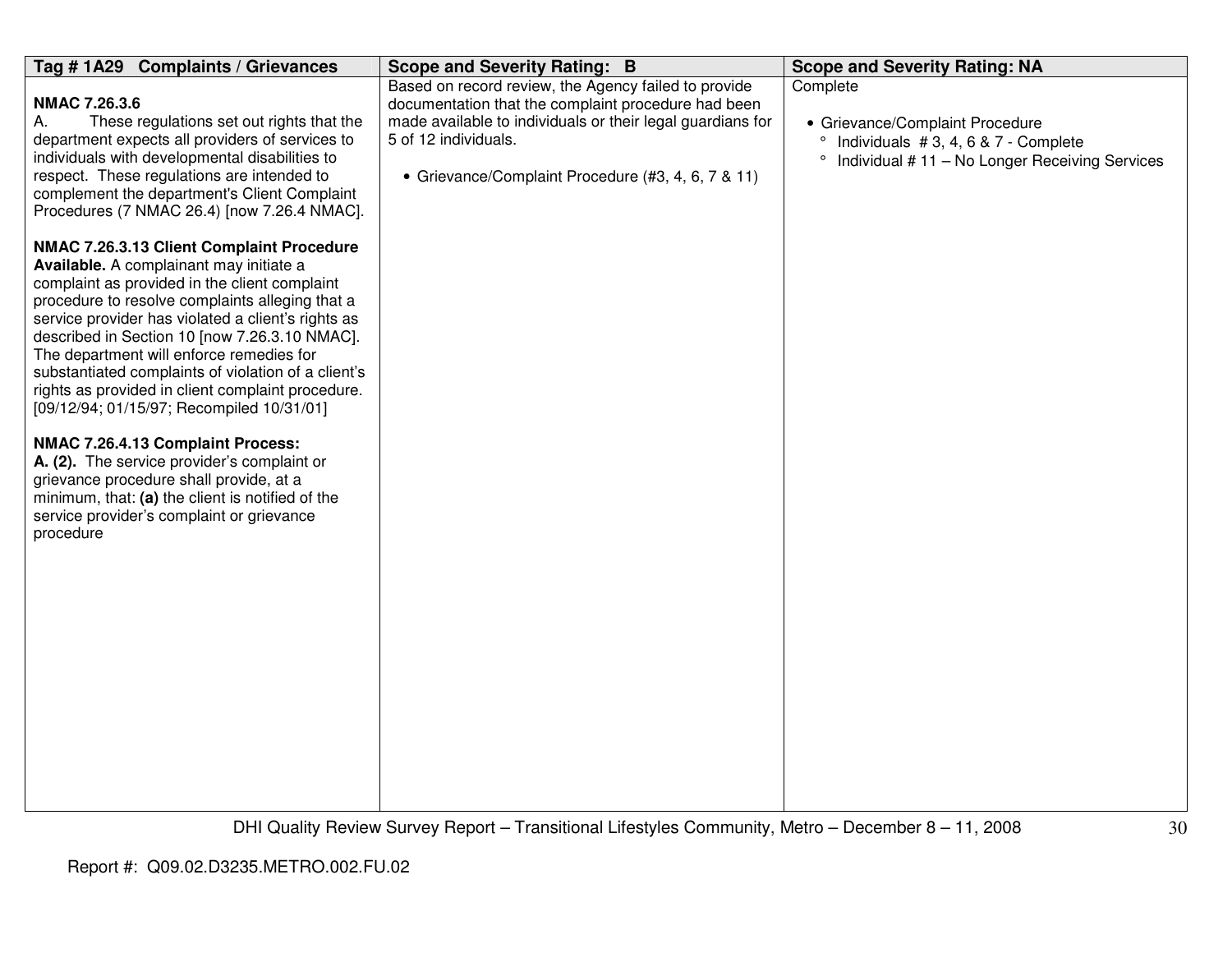| Tag # 1A31 (CoP) Client Rights                                                             | <b>Scope and Severity Rating: E</b>                          | <b>Scope and Severity Rating: NA</b>                     |
|--------------------------------------------------------------------------------------------|--------------------------------------------------------------|----------------------------------------------------------|
| NMAC 7.26.3.11                                                                             | Based on record review, the Agency failed to ensure          | Complete                                                 |
| <b>RESTRICTIONS OR LIMITATION OF CLIENT'S</b>                                              | the rights of Individuals were not restricted or limited for |                                                          |
| <b>RIGHTS:</b>                                                                             | 5 of 12 Individuals.                                         | $\circ$<br>Individuals #1, 4, 7 & 10 - Complete          |
| A. A service provider shall not restrict or limit a                                        |                                                              |                                                          |
| client's rights except:                                                                    | A review of the Agency Individual files found no             | $\circ$<br>Individual #11 - No longer Receiving Services |
| (1) where the restriction or limitation is                                                 | documentation of Positive Behavior Plans being               |                                                          |
| allowed in an emergency and is necessary to                                                | reviewed at least quarterly. (#1, 4, 7, 10 & 11)             |                                                          |
| prevent imminent risk of physical harm to the                                              |                                                              |                                                          |
| client or another person; or                                                               | A review of Agency Individual files found no                 |                                                          |
| where the interdisciplinary team<br>(2)                                                    | documentation indicating Positive Behavior Plans were        |                                                          |
| has determined that the client's limited capacity                                          | approved by the Human Rights Committee. (#1, 4, 7, 10        |                                                          |
| to exercise the right threatens his or her physical                                        | 811)                                                         |                                                          |
| safety; or                                                                                 |                                                              |                                                          |
| as provided for in Section 10.1.14<br>(3)                                                  |                                                              |                                                          |
| [now Subsection N of 7.26.3.10 NMAC].                                                      |                                                              |                                                          |
| B. Any emergency intervention to prevent                                                   |                                                              |                                                          |
| physical harm shall be reasonable to prevent                                               |                                                              |                                                          |
| harm, shall be the least restrictive intervention                                          |                                                              |                                                          |
| necessary to meet the emergency, shall be<br>allowed no longer than necessary and shall be |                                                              |                                                          |
| subject to interdisciplinary team (IDT) review.                                            |                                                              |                                                          |
| The IDT upon completion of its review may refer                                            |                                                              |                                                          |
| its findings to the office of quality assurance.                                           |                                                              |                                                          |
| The emergency intervention may be subject to                                               |                                                              |                                                          |
| review by the service provider's behavioral                                                |                                                              |                                                          |
| support committee or human rights committee in                                             |                                                              |                                                          |
| accordance with the behavioral support policies                                            |                                                              |                                                          |
| or other department regulation or policy.                                                  |                                                              |                                                          |
| C. The service provider may adopt reasonable                                               |                                                              |                                                          |
| program policies of general applicability to                                               |                                                              |                                                          |
| clients served by that service provider that do                                            |                                                              |                                                          |
| not violate client rights.                                                                 |                                                              |                                                          |
| [09/12/94; 01/15/97; Recompiled 10/31/01]                                                  |                                                              |                                                          |
|                                                                                            |                                                              |                                                          |
|                                                                                            |                                                              |                                                          |
|                                                                                            |                                                              |                                                          |
|                                                                                            |                                                              |                                                          |
|                                                                                            |                                                              |                                                          |
|                                                                                            |                                                              |                                                          |
|                                                                                            |                                                              |                                                          |
|                                                                                            |                                                              |                                                          |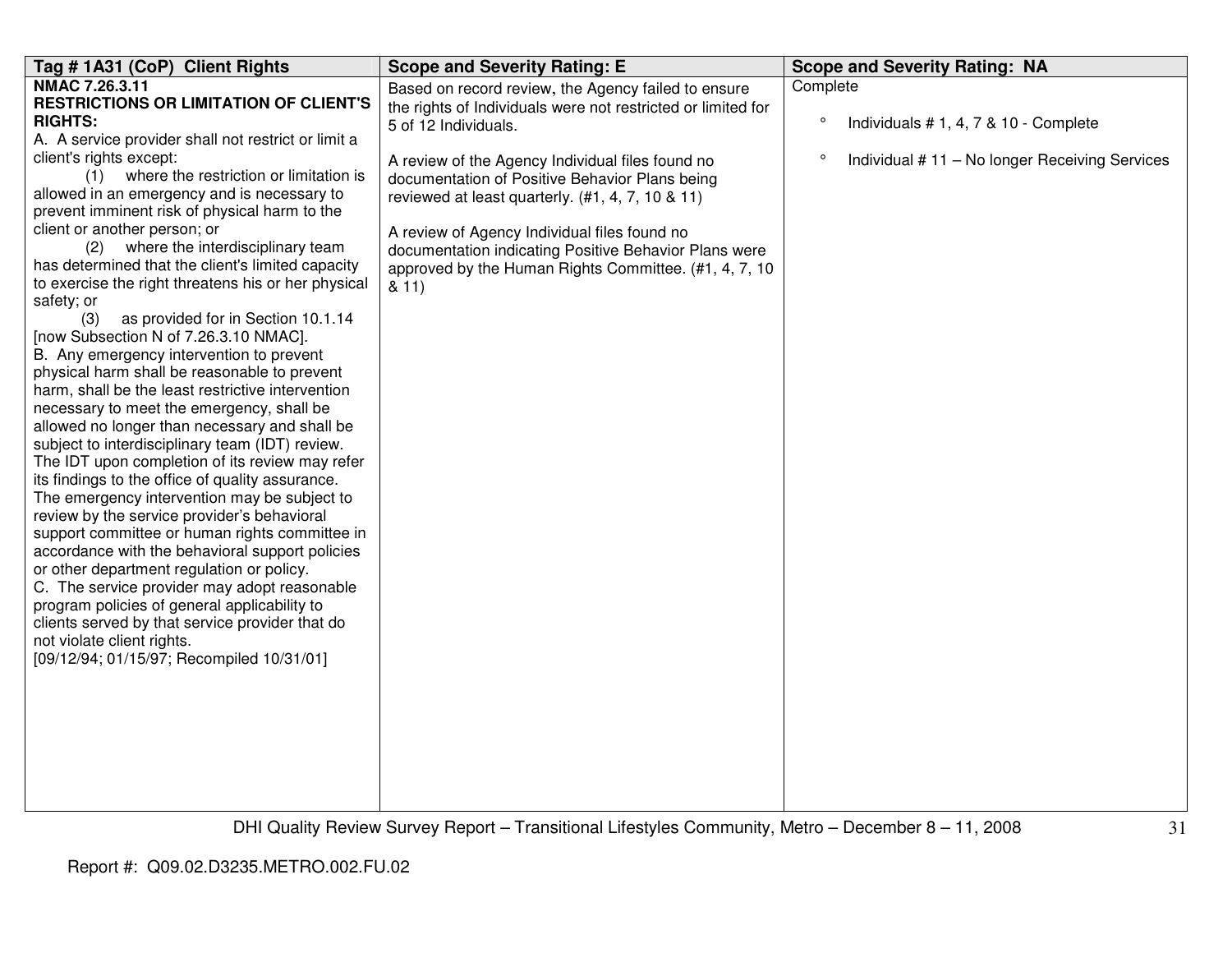| Tag #1A32 (CoP) ISP Implementation                                                                                                                                                                                                                                                                                                                                                                                                                                                                                                                                                                                                                                                                                                                                                                                                                                                                                                                                                                                                                                                                                                                                                                                                                                                                                                                                                                                                                                                                       | <b>Scope and Severity Rating: E</b>                                                                                                                                                                                                                                                                                                                                                 | <b>Scope and Severity Rating: D</b>                                                                                                                                                                                                                                                   |
|----------------------------------------------------------------------------------------------------------------------------------------------------------------------------------------------------------------------------------------------------------------------------------------------------------------------------------------------------------------------------------------------------------------------------------------------------------------------------------------------------------------------------------------------------------------------------------------------------------------------------------------------------------------------------------------------------------------------------------------------------------------------------------------------------------------------------------------------------------------------------------------------------------------------------------------------------------------------------------------------------------------------------------------------------------------------------------------------------------------------------------------------------------------------------------------------------------------------------------------------------------------------------------------------------------------------------------------------------------------------------------------------------------------------------------------------------------------------------------------------------------|-------------------------------------------------------------------------------------------------------------------------------------------------------------------------------------------------------------------------------------------------------------------------------------------------------------------------------------------------------------------------------------|---------------------------------------------------------------------------------------------------------------------------------------------------------------------------------------------------------------------------------------------------------------------------------------|
| NMAC 7.26.5.16.C and D<br>Development of the ISP. Implementation of<br>the ISP. The ISP shall be implemented<br>according to the timelines determined by the IDT                                                                                                                                                                                                                                                                                                                                                                                                                                                                                                                                                                                                                                                                                                                                                                                                                                                                                                                                                                                                                                                                                                                                                                                                                                                                                                                                         | Based on record review the Agency failed to implement<br>the ISP according to the timelines determined by the<br>IDT and as specified in the ISP for each stated desired<br>outcomes and action plan for 3 of 12 individuals.                                                                                                                                                       | (New Finding) Based on record review the Agency<br>failed to implement the ISP according to the timelines<br>determined by the IDT and as specified in the ISP for<br>each stated desired outcomes and action plan for 1 of                                                           |
| and as specified in the ISP for each stated<br>desired outcomes and action plan.<br>C.<br>The IDT shall review and discuss<br>information and recommendations with the<br>individual, with the goal of supporting the<br>individual in attaining desired outcomes. The<br>IDT develops an ISP based upon the individual's<br>personal vision statement, strengths, needs,<br>interests and preferences. The ISP is a dynamic<br>document, revised periodically, as needed, and<br>amended to reflect progress towards personal<br>goals and achievements consistent with the<br>individual's future vision. This regulation is<br>consistent with standards established for<br>individual plan development as set forth by the<br>commission on the accreditation of rehabilitation<br>facilities (CARF) and/or other program<br>accreditation approved and adopted by the<br>developmental disabilities division and the<br>department of health. It is the policy of the<br>developmental disabilities division (DDD), that to<br>the extent permitted by funding, each individual<br>receive supports and services that will assist and<br>encourage independence and productivity in the<br>community and attempt to prevent regression or<br>loss of current capabilities. Services and<br>supports include specialized and/or generic<br>services, training, education and/or treatment as<br>determined by the IDT and documented in the<br>ISP.<br>D. The intent is to provide choice and obtain | Per Individuals ISP's the following was found with<br>regards to the implementation of ISP Outcomes:<br>Community Living Data Collection/Data<br>Tracking/Progress with regards to ISP Outcomes:<br>None found for 04/2008 (Individual #1)<br>$\bullet$<br>None found for 12/2007 (Individual #5)<br>$\bullet$<br>None found for 03/2008 - 05/2008<br>$\bullet$<br>(Individual #12) | 10 individuals.<br><b>Community Living Data Collection/Data</b><br>Tracking/Progress with regards to ISP Outcomes:<br>$\bullet$ Individuals #1 & 5 - Complete<br>• Individual #12 - No Longer Receiving Services<br>• (New Finding) Individual #7 - None found for<br>3/2008 & 4/2008 |
| opportunities for individuals to live, work and<br>play with full participation in their communities.<br>The following principles provide direction and<br>purpose in planning for individuals with                                                                                                                                                                                                                                                                                                                                                                                                                                                                                                                                                                                                                                                                                                                                                                                                                                                                                                                                                                                                                                                                                                                                                                                                                                                                                                      |                                                                                                                                                                                                                                                                                                                                                                                     |                                                                                                                                                                                                                                                                                       |
| developmental disabilities.                                                                                                                                                                                                                                                                                                                                                                                                                                                                                                                                                                                                                                                                                                                                                                                                                                                                                                                                                                                                                                                                                                                                                                                                                                                                                                                                                                                                                                                                              |                                                                                                                                                                                                                                                                                                                                                                                     |                                                                                                                                                                                                                                                                                       |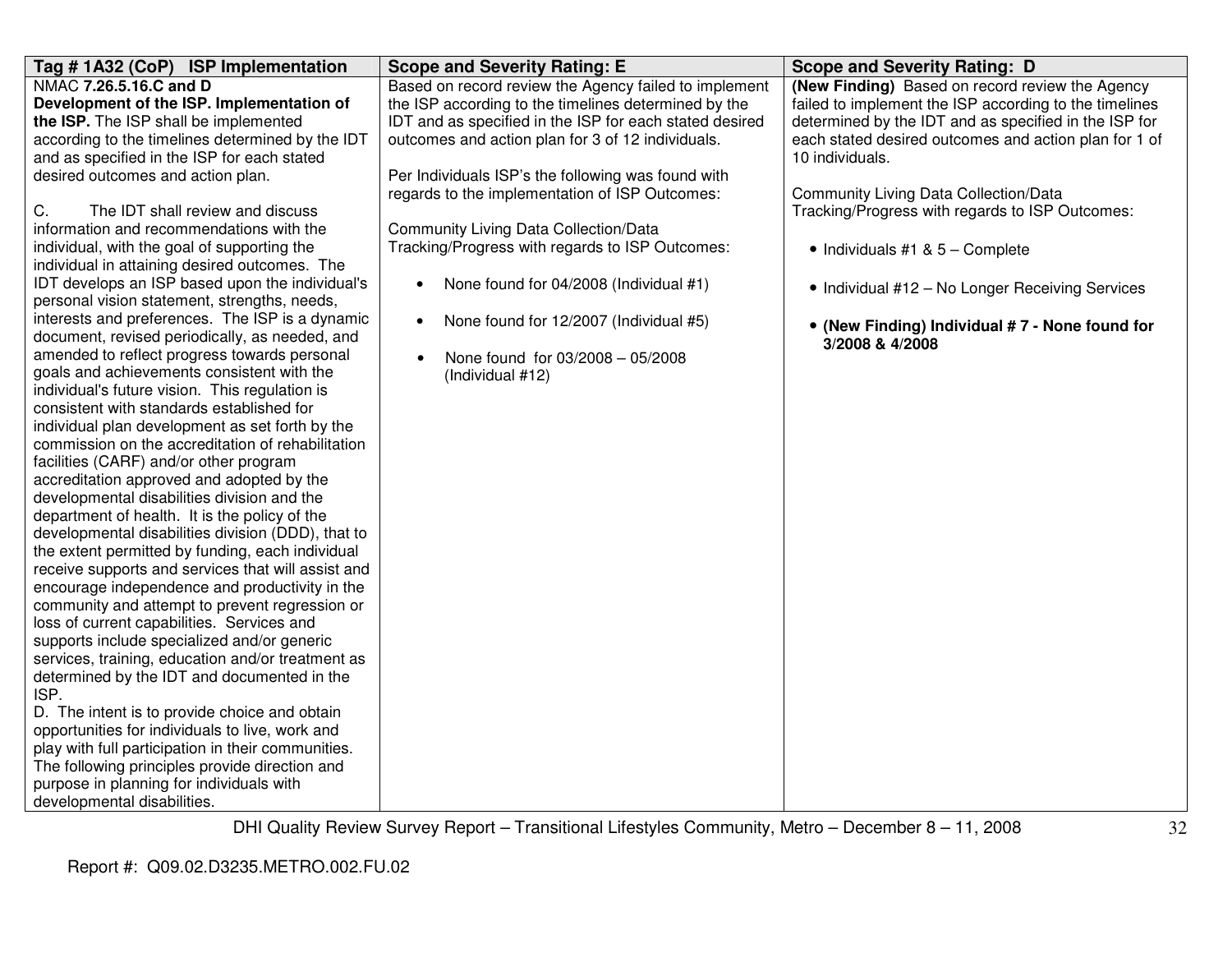| Tag #1A33 Board of Pharmacy - Med<br>Storage:                                                                                                                                                                                                                                                                                                                                                                              | <b>Scope and Severity Rating: B</b>                                                                                                                                                                                                                                                                                                                                                                                                                  | <b>Scope and Severity Rating: NA</b>                                                                                                                                                                   |
|----------------------------------------------------------------------------------------------------------------------------------------------------------------------------------------------------------------------------------------------------------------------------------------------------------------------------------------------------------------------------------------------------------------------------|------------------------------------------------------------------------------------------------------------------------------------------------------------------------------------------------------------------------------------------------------------------------------------------------------------------------------------------------------------------------------------------------------------------------------------------------------|--------------------------------------------------------------------------------------------------------------------------------------------------------------------------------------------------------|
| <b>New Mexico Board of Pharmacy Model</b><br><b>Custodial Drug Procedures Manual</b><br>6. Display of License and Inspection<br><b>Reports</b><br>A. The following are required to be publicly<br>displayed:<br>□ Current Custodial Drug Permit from the<br>NM Board of Pharmacy<br>Current registration from the consultant<br>$\Box$<br>pharmacist<br>Current NM Board of Pharmacy<br>$\Box$<br><b>Inspection Report</b> | Based on observation and interview the Agency failed<br>to provide the current Custodial Drug Permit from the<br>New Mexico Board of Pharmacy, the current registration<br>from the Consultant Pharmacist, or the current New<br>Mexico Board of Pharmacy Inspection Report for 4 of 7<br>residence:<br>Individual Residence:<br>• Current Registration of Consulting Pharmacist<br>(#4)<br>• Current NM Board of Pharmacy Inspection report<br>(#5) | Complete<br>Individual Residence:<br>• Current Registration of Consulting Pharmacist<br>° Individual #4 - Completed<br>• Current NM Board of Pharmacy Inspection report<br>° Individual #5 - Completed |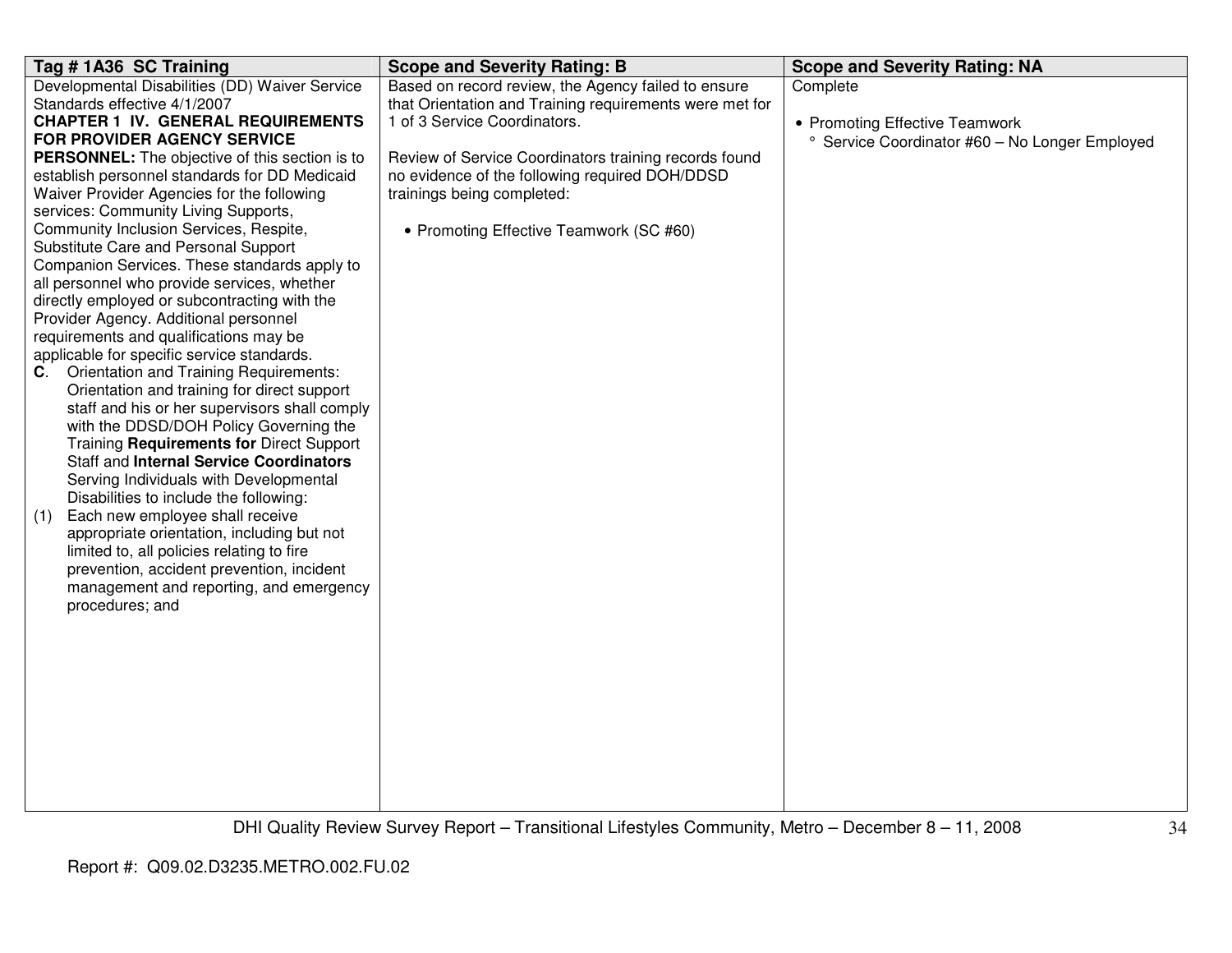| Tag # 1A37 Individual Specific Training                                              | <b>Scope and Severity Rating: E</b>                      | <b>Scope and Severity Rating: NA</b>     |
|--------------------------------------------------------------------------------------|----------------------------------------------------------|------------------------------------------|
| Developmental Disabilities (DD) Waiver Service                                       | Based on record review, the Agency failed to ensure      | Complete                                 |
| Standards effective 4/1/2007                                                         | that Individual Specific Training requirements were met  |                                          |
| <b>CHAPTER 1 IV. GENERAL REQUIREMENTS</b>                                            | for 8 of 49 Agency Personnel.                            | Individual Specific Training             |
| FOR PROVIDER AGENCY SERVICE                                                          |                                                          |                                          |
| <b>PERSONNEL:</b> The objective of this section is to                                | • Individual Specific Training (#14, 21, 35, 49, 51, 55, | • # 21, 51, 55, 59 – Complete            |
| establish personnel standards for DD Medicaid                                        | 59 & 60)                                                 | • # 14, 35, 49 & 60 - No Longer Employed |
| Waiver Provider Agencies for the following                                           |                                                          |                                          |
| services: Community Living Supports,                                                 |                                                          |                                          |
| Community Inclusion Services, Respite,                                               |                                                          |                                          |
| Substitute Care and Personal Support<br>Companion Services. These standards apply to |                                                          |                                          |
| all personnel who provide services, whether                                          |                                                          |                                          |
| directly employed or subcontracting with the                                         |                                                          |                                          |
| Provider Agency. Additional personnel                                                |                                                          |                                          |
| requirements and qualifications may be                                               |                                                          |                                          |
| applicable for specific service standards.                                           |                                                          |                                          |
|                                                                                      |                                                          |                                          |
| Orientation and Training Requirements:<br>$\mathbf{C}$ .                             |                                                          |                                          |
| Orientation and training for direct support                                          |                                                          |                                          |
| staff and his or her supervisors shall comply                                        |                                                          |                                          |
| with the DDSD/DOH Policy Governing the                                               |                                                          |                                          |
| <b>Training Requirements for Direct Support</b>                                      |                                                          |                                          |
| <b>Staff and Internal Service Coordinators</b>                                       |                                                          |                                          |
| Serving Individuals with Developmental                                               |                                                          |                                          |
| Disabilities to include the following:                                               |                                                          |                                          |
| Individual-specific training for each<br>(2)                                         |                                                          |                                          |
| individual under his or her direct care, as                                          |                                                          |                                          |
| described in the individual service plan,                                            |                                                          |                                          |
| prior to working alone with the individual.                                          |                                                          |                                          |
|                                                                                      |                                                          |                                          |
|                                                                                      |                                                          |                                          |
|                                                                                      |                                                          |                                          |
|                                                                                      |                                                          |                                          |
|                                                                                      |                                                          |                                          |
|                                                                                      |                                                          |                                          |
|                                                                                      |                                                          |                                          |
|                                                                                      |                                                          |                                          |
|                                                                                      |                                                          |                                          |
|                                                                                      |                                                          |                                          |
|                                                                                      |                                                          |                                          |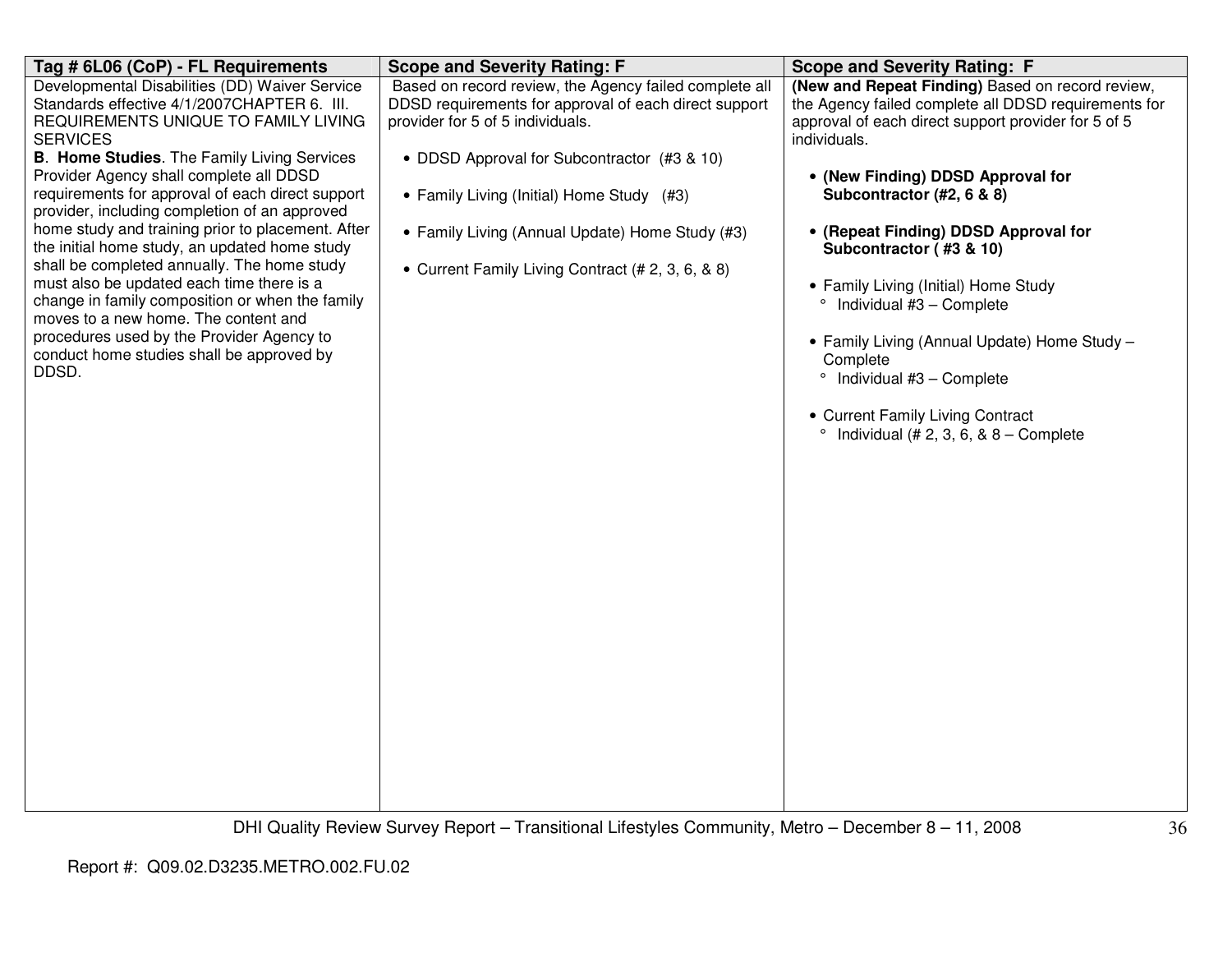| Tag # 6L13 (CoP) - CL Healthcare Reqts.                                                   | <b>Scope and Severity Rating: F</b>                  | <b>Scope and Severity Rating: NA</b>                                 |
|-------------------------------------------------------------------------------------------|------------------------------------------------------|----------------------------------------------------------------------|
| Developmental Disabilities (DD) Waiver Service                                            | Based on record review, the Agency failed to provide | Complete                                                             |
| Standards effective 4/1/2007                                                              | documentation of Health Care Requirements for 10 of  |                                                                      |
| <b>CHAPTER 6. VI. GENERAL REQUIREMENTS</b><br><b>FOR COMMUNITY LIVING</b>                 | 12 individuals.                                      | <b>Health Assessment Tool</b><br>• Individual #3, 5 & 10 - Completed |
| G. Health Care Requirements for Community                                                 | <b>Health Assessment Tool</b>                        | • Individual #12 - No Longer Receiving Services                      |
| <b>Living Services.</b>                                                                   | • Individual #3, 5, 10 & 12                          |                                                                      |
|                                                                                           |                                                      | <b>Health Care Plans</b>                                             |
| (1) The Community Living Service providers                                                | <b>Health Care Plans</b>                             | · Individual #3, 7 & 10 - Completed                                  |
| shall ensure completion of a HAT for each                                                 | • Individual #3, 7, 10 & 11                          | • Individual #11 - No Longer Receiving Services                      |
| individual receiving this service. The HAT shall                                          |                                                      |                                                                      |
| be completed 2 weeks prior to the annual ISP                                              | Crisis Prevention/Intervention Plans (#1, 4, 7 & 12) | <b>Crisis Prevention/Intervention Plans</b>                          |
| meeting and submitted to the Case Manager and<br>all other IDT Members. A revised HAT is  | • Seizures (Individual #1)                           | • Seizures (Individual #1) Completed                                 |
| required to also be submitted whenever the                                                |                                                      |                                                                      |
| individual's health status changes significantly.                                         | • Behavior (Individual #4, 7 & 12)                   | • Behavior                                                           |
| For individuals who are newly allocated to the                                            | • Hypertension (Individual #12)                      | ° Individual #4 & 7 - Completed                                      |
| DD Waiver program, the HAT may be completed                                               |                                                      | <sup>o</sup> Individual #12 - No Longer Receiving Services           |
| within 2 weeks following the initial ISP meeting                                          | Other documents:                                     | • Hypertension (Individual #12 - No Longer Receiving                 |
| and submitted with any strategies and support                                             | • Auditory Exam (# 4, 6, 7 & 10)                     | Services)                                                            |
| plans indicated in the ISP, or within 72 hours                                            |                                                      |                                                                      |
| following admission into direct services, which<br>ever comes first.                      | • Vision Exam $(# 4, 6, 8 8)$                        | Other documents:                                                     |
|                                                                                           |                                                      | • Auditory Exam (#4, 6, 7 & 10 - Completed)                          |
| (2) Each individual will have a Health Care                                               |                                                      |                                                                      |
| Coordinator, designated by the IDT. When the                                              |                                                      | • Vision Exam (#4, 6 & 8 - Completed)                                |
| individual's HAT score is 4, 5 or 6 the Health                                            |                                                      |                                                                      |
| Care Coordinator shall be an IDT member, other                                            |                                                      |                                                                      |
| than the individual. The Health Care Coordinator                                          |                                                      |                                                                      |
| shall oversee and monitor health care services                                            |                                                      |                                                                      |
| for the individual in accordance with these                                               |                                                      |                                                                      |
| standards. In circumstances where no IDT<br>member voluntarily accepts designation as the |                                                      |                                                                      |
| health care coordinator, the community living                                             |                                                      |                                                                      |
| provider shall assign a staff member to this role.                                        |                                                      |                                                                      |
|                                                                                           |                                                      |                                                                      |
| (3) For each individual receiving Community                                               |                                                      |                                                                      |
| Living Services, the provider agency shall                                                |                                                      |                                                                      |
| ensure and document the following:                                                        |                                                      |                                                                      |
|                                                                                           |                                                      |                                                                      |
| (a) Provision of health care oversight<br>consistent with these Standards as detailed     |                                                      |                                                                      |
|                                                                                           |                                                      |                                                                      |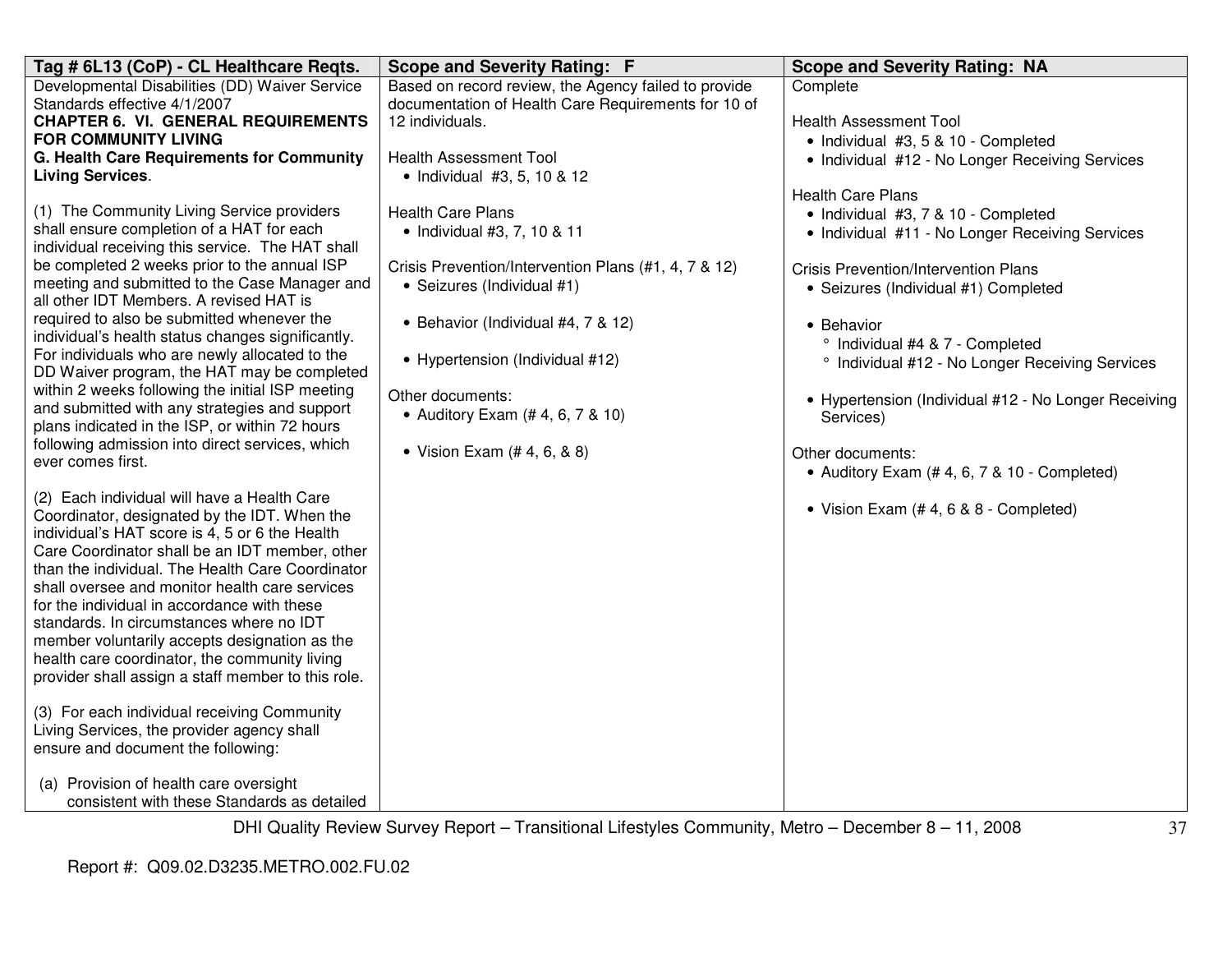|         | in Chapter One section III E: Healthcare<br>Documentation by Nurses For Community<br>Living Services, Community Inclusion<br>Services and Private Duty Nursing<br>Services.                                                                                          |  |
|---------|----------------------------------------------------------------------------------------------------------------------------------------------------------------------------------------------------------------------------------------------------------------------|--|
|         | (b) That each individual with a score of 4, 5, or<br>6 on the HAT, has a Health Care Plan<br>developed by a licensed nurse.                                                                                                                                          |  |
| (C)     | That an individual with chronic condition(s)<br>with the potential to exacerbate into a life<br>threatening condition, has Crisis<br>Prevention/ Intervention Plan(s) developed<br>by a licensed nurse or other appropriate<br>professional for each such condition. |  |
|         | (4) That an average of 3 hours of documented<br>nutritional counseling is available annually, if<br>recommended by the IDT.                                                                                                                                          |  |
| safety. | (5) That the physical property and grounds are<br>free of hazards to the individual's health and                                                                                                                                                                     |  |
|         | (6) In addition, for each individual receiving<br>Supported Living or Family Living Services, the<br>provider shall verify and document the following:                                                                                                               |  |
| (a)     | The individual has a primary licensed<br>physician;                                                                                                                                                                                                                  |  |
| (b)     | The individual receives an annual physical<br>examination and other examinations as<br>specified by a licensed physician;                                                                                                                                            |  |
| (c)     | The individual receives annual dental<br>check-ups and other check-ups as specified<br>by a licensed dentist;                                                                                                                                                        |  |
| (d)     | The individual receives eye examinations<br>as specified by a licensed optometrist or                                                                                                                                                                                |  |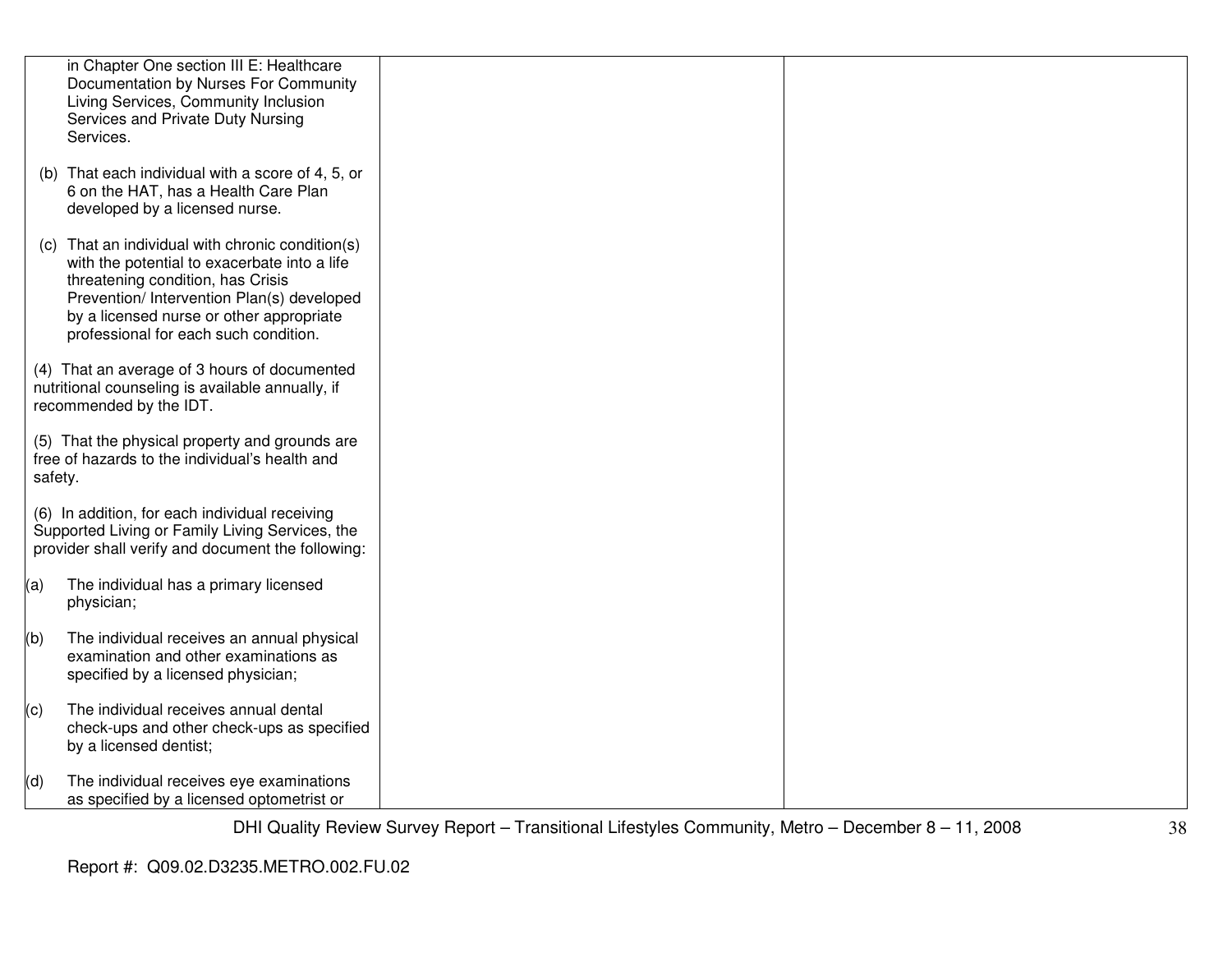|     | ophthalmologist; and                                                                                                                                        |  |
|-----|-------------------------------------------------------------------------------------------------------------------------------------------------------------|--|
| (e) | Agency activities that occur as follow-up to<br>medical appointments (e.g. treatment, visits<br>to specialists, changes in medication or<br>daily routine). |  |
|     |                                                                                                                                                             |  |
|     |                                                                                                                                                             |  |
|     |                                                                                                                                                             |  |
|     |                                                                                                                                                             |  |
|     |                                                                                                                                                             |  |
|     |                                                                                                                                                             |  |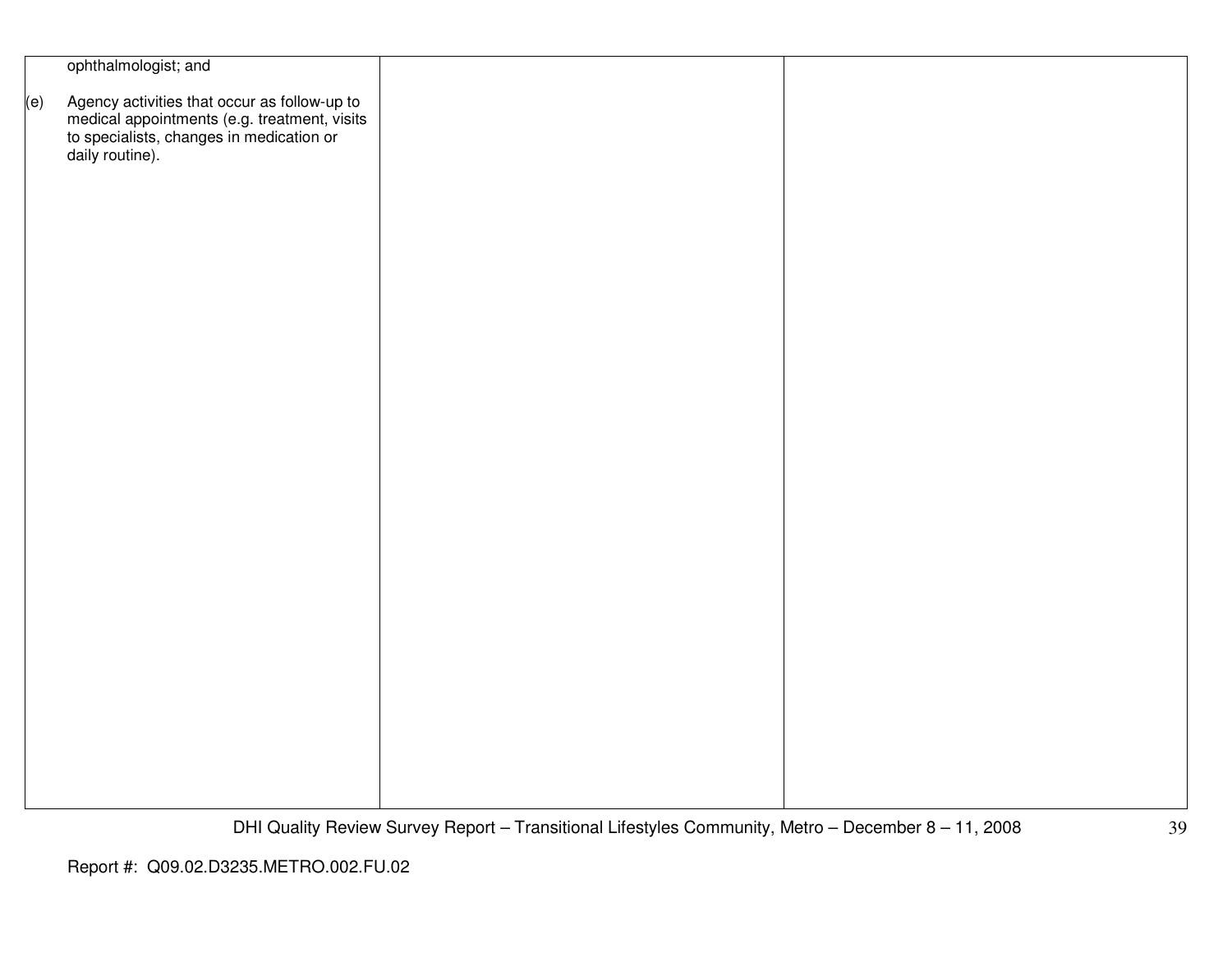| Tag # 6L14 Residential Case File                                 | <b>Scope and Severity Rating: F</b>                      | <b>Scope and Severity Rating: D</b>                       |
|------------------------------------------------------------------|----------------------------------------------------------|-----------------------------------------------------------|
| Developmental Disabilities (DD) Waiver Service                   | Based on record review, the Agency failed to maintain a  | (New Finding) Based on record review, the Agency          |
| Standards effective 4/1/2007                                     | complete and confidential case file in the residence for | failed to maintain a complete and confidential case file  |
| <b>CHAPTER 6. VIII. COMMUNITY LIVING</b>                         | 12 of 12 Individuals receiving Family Living Services or | in the residence for 1 of 10 Individuals receiving Family |
| <b>SERVICE PROVIDER AGENCY</b>                                   | Supported Living Services.                               | Living Services or Supported Living Services.             |
| <b>REQUIREMENTS</b>                                              |                                                          |                                                           |
| A. Residence Case File: For individuals                          | • Current Emergency & Personal Identification (#3, 7     | • Current Emergency & Personal Identification             |
| receiving Supported Living or Family Living, the                 | 810                                                      | Individual #3, 7 & 10 - Complete                          |
| Agency shall maintain in the individual's home a                 |                                                          |                                                           |
| complete and current confidential case file for                  | • Annual ISP (#1, 4, 5, 7 & 10)                          | • Annual ISP                                              |
| each individual. For individuals receiving                       |                                                          | Individual #1, 4, 5, 7 & 10 - Complete<br>$\circ$         |
| Independent Living Services, rather than                         | • ISP Signature Page (#3, 5, 7, 10 & 12)                 |                                                           |
| maintaining this file at the individual's home, the              |                                                          | • ISP Signature Page (#3, 5, 7, & 10 - Complete)          |
| complete and current confidential case file for                  | • Addendum A (#1, 3, 4, 5, 7, 9, 10, 11 & 12)            | Individual #12 - No Longer receiving Services<br>۰        |
| each individual shall be maintained at the                       |                                                          |                                                           |
| agency's administrative site. Each file shall                    | • Individual Specific Training (Addendum B) (#3, 5, 7,   | • Addendum A                                              |
| include the following:                                           | 9 & 10                                                   | Individuals #1, 3, 4, 5, 7, 9, & 10 - Complete            |
| (1) Complete and current ISP and all                             |                                                          | $\circ$<br>Individuals #11 & 12 - No Longer Receiving     |
| supplemental plans specific to the individual;                   | • Positive Behavioral Plan (#3, 4 & 10)                  | <b>Services</b>                                           |
| (2) Complete and current Health Assessment                       |                                                          |                                                           |
| Tool;                                                            | • Speech Therapy Plan $(#1, 3, 6, 7, 9 & 11)$            | • Individual Specific Training (Addendum B)               |
| (3) Current emergency contact information,                       |                                                          | Individual #3, 5, 7, 9 & 10 - Complete                    |
| which includes the individual's address.                         | • Occupational Therapy Plan (#3, 7, 8, 9 & 12)           |                                                           |
| telephone number, names and telephone                            |                                                          | • Positive Behavioral Plan                                |
| numbers of residential Community Living                          | • Physical Therapy Plan $(\#2, 3, 7, 9 \& 10)$           | $\circ$<br>Individual #3, 4 & 10 - Complete               |
| Support providers, relatives, or guardian or                     |                                                          |                                                           |
| conservator, primary care physician's name(s)                    | • Special Health Care Needs                              | • Speech Therapy Plan                                     |
| and telephone number(s), pharmacy name,                          | • Nutritional Plan (#1, 3 & 8)                           | Individual #1, 3, 6, 7 & $9$ – Complete                   |
| address and telephone number and dentist                         | • Meal Time Plan (#9)                                    | $\circ$<br>Individual #11- No Longer receiving Services   |
| name, address and telephone number, and                          |                                                          |                                                           |
| health plan;                                                     | • Health Assessment Tool (#3, 5,10 & 12)                 |                                                           |
| (4) Up-to-date progress notes, signed and dated                  |                                                          | • Occupational Therapy Plan                               |
| by the person making the note for at least the                   | • Health Care Plans (#3, 7, 10 & 11)                     | Individual #3, 7, 8 & 9 - Complete<br>$\circ$             |
| past month (older notes may be transferred to                    |                                                          | Individual #12 - No Longer Receiving Services             |
| the agency office);                                              | • Crisis Plan                                            |                                                           |
|                                                                  | • Seizures (#1)                                          | • Physical Therapy Plan                                   |
| (5) Data collected to document ISP Action Plan<br>implementation | • Behaviors $(#4 \& 7)$                                  | $\circ$<br>Individual #2, 3, 7, 9 & 10 - Complete         |
|                                                                  |                                                          |                                                           |
| (6) Progress notes written by direct care staff                  | • Hypertension (#12)                                     | • Special Health Care Needs                               |
| and by nurses regarding individual health status                 |                                                          | • Nutritional Plan                                        |
| and physical conditions including action taken in                | • Progress Notes/Daily Contacts Logs (#1, 3, 4, 5, 6,    | Individual #1, 3 & 8 - Complete                           |
|                                                                  | 7, 9, 10, 11 & 12)                                       |                                                           |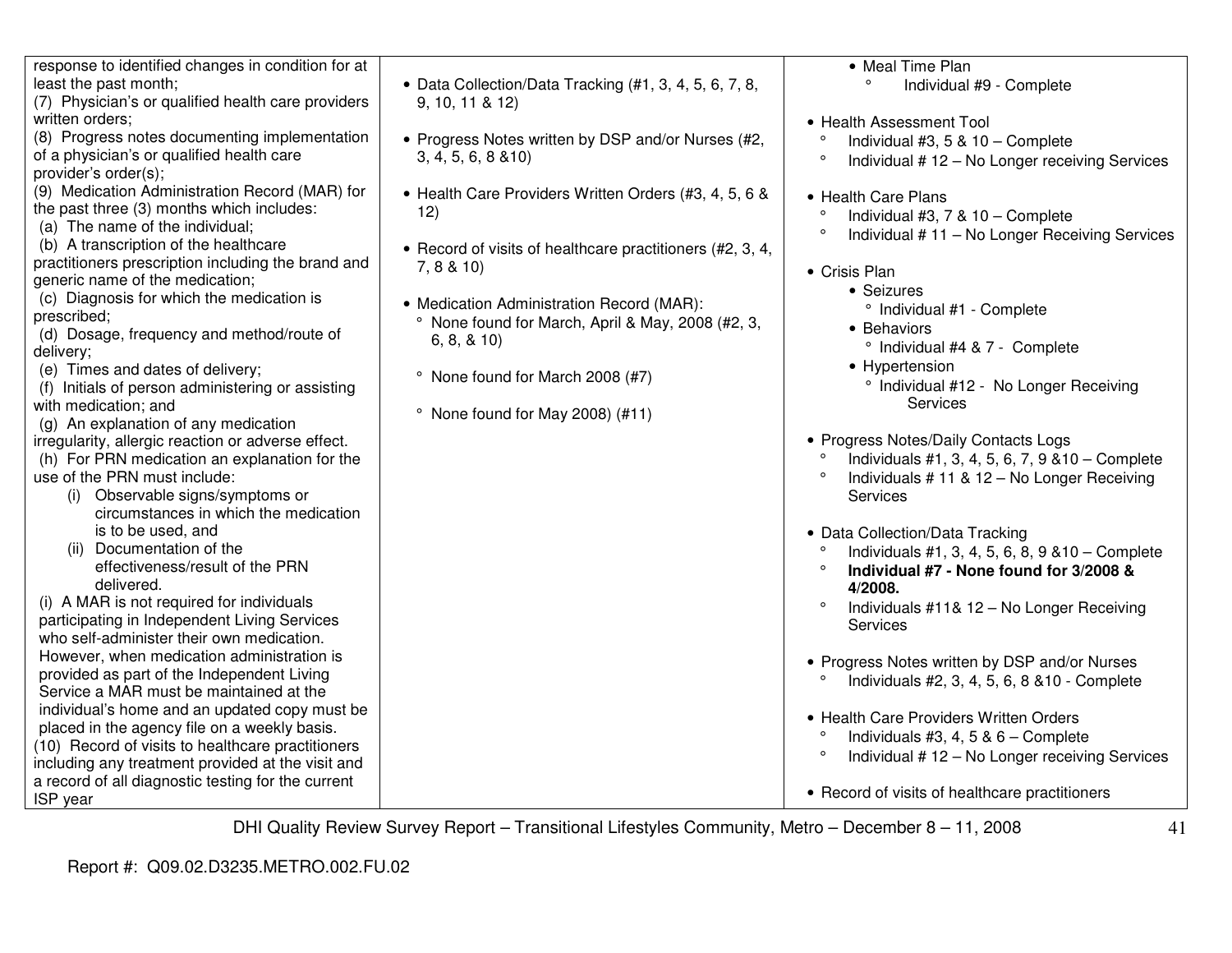|  | Individuals #2, 3, 4, 7, 8 & 10 - Complete<br>$\circ$                                                                                  |
|--|----------------------------------------------------------------------------------------------------------------------------------------|
|  | • Medication Administration Record (MAR):<br>$\circ$<br>Individuals # 2, 3, 6, & 10 - Complete for<br>August, September, October, 2008 |
|  | Individual #11 - No Longer Receiving Services<br>$\circ$                                                                               |
|  |                                                                                                                                        |
|  |                                                                                                                                        |
|  |                                                                                                                                        |
|  |                                                                                                                                        |
|  |                                                                                                                                        |
|  |                                                                                                                                        |
|  |                                                                                                                                        |
|  |                                                                                                                                        |
|  |                                                                                                                                        |
|  |                                                                                                                                        |
|  |                                                                                                                                        |
|  |                                                                                                                                        |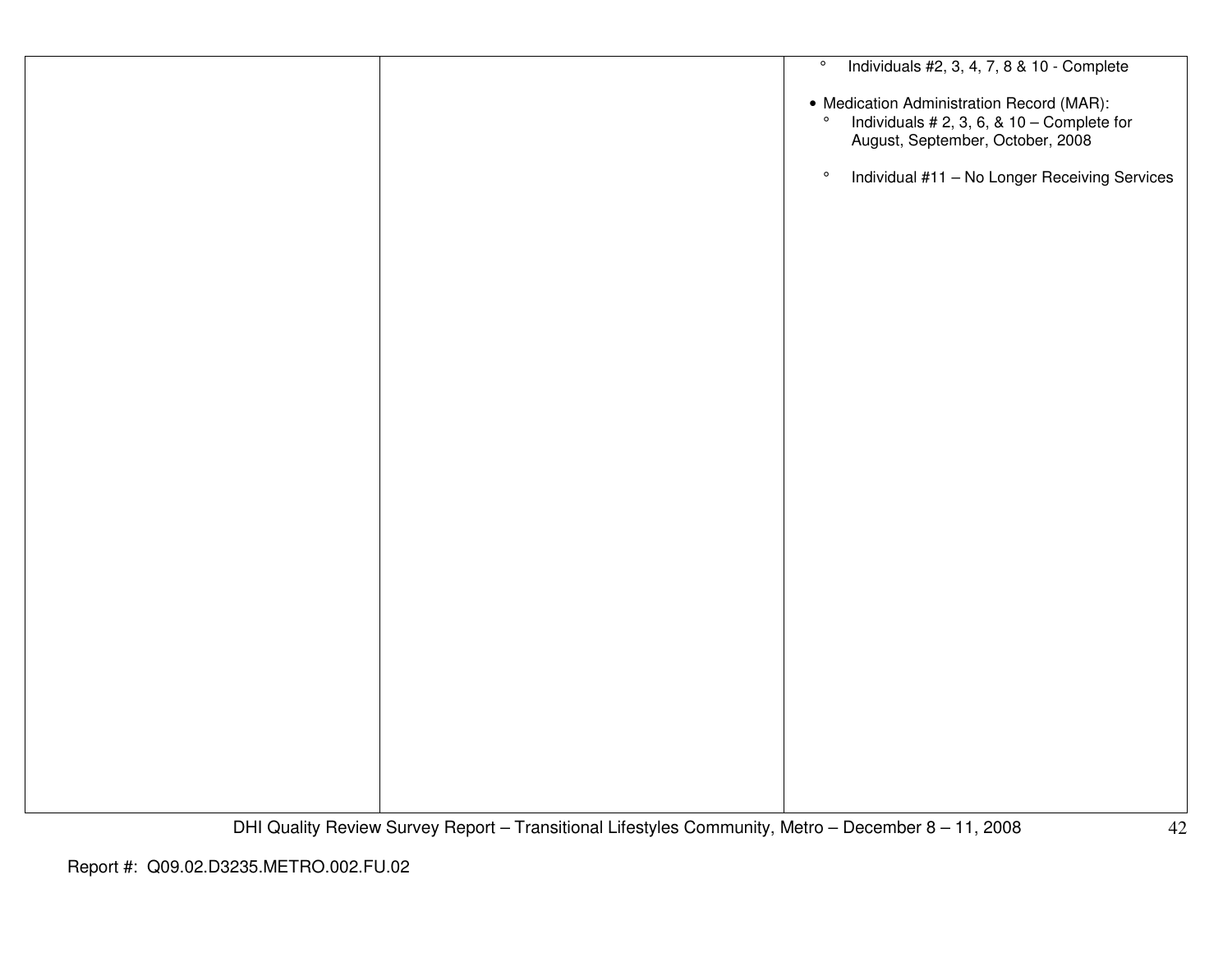| <b>Scope and Severity Rating: A</b>                                                                                                            | <b>Scope and Severity Rating: NA</b>                                                                                                                                                                                                                                                                                       |
|------------------------------------------------------------------------------------------------------------------------------------------------|----------------------------------------------------------------------------------------------------------------------------------------------------------------------------------------------------------------------------------------------------------------------------------------------------------------------------|
| written quarterly status reports for 2 of 12 individuals<br>receiving Community Living Services.<br><b>Community Living Quarterly Reports:</b> | Complete<br>Individual #7 - Complete<br>Individual #11 - No Longer Receiving Services                                                                                                                                                                                                                                      |
| May 2008<br>• Individual #11 - None found from May 2007<br>through May 2008                                                                    |                                                                                                                                                                                                                                                                                                                            |
|                                                                                                                                                |                                                                                                                                                                                                                                                                                                                            |
|                                                                                                                                                |                                                                                                                                                                                                                                                                                                                            |
|                                                                                                                                                |                                                                                                                                                                                                                                                                                                                            |
|                                                                                                                                                |                                                                                                                                                                                                                                                                                                                            |
|                                                                                                                                                |                                                                                                                                                                                                                                                                                                                            |
|                                                                                                                                                |                                                                                                                                                                                                                                                                                                                            |
| Case Manager and other IDT Members no later<br>medication and durable medical equipment                                                        | Based on Record Review the Agency failed to complete<br>• Individual #7- None found from May 2007 through<br>Community Living Support providers shall submit<br>written quarterly status reports to the individual's<br>than fourteen (14) days following the end of each<br>Timely completion of relevant activities from |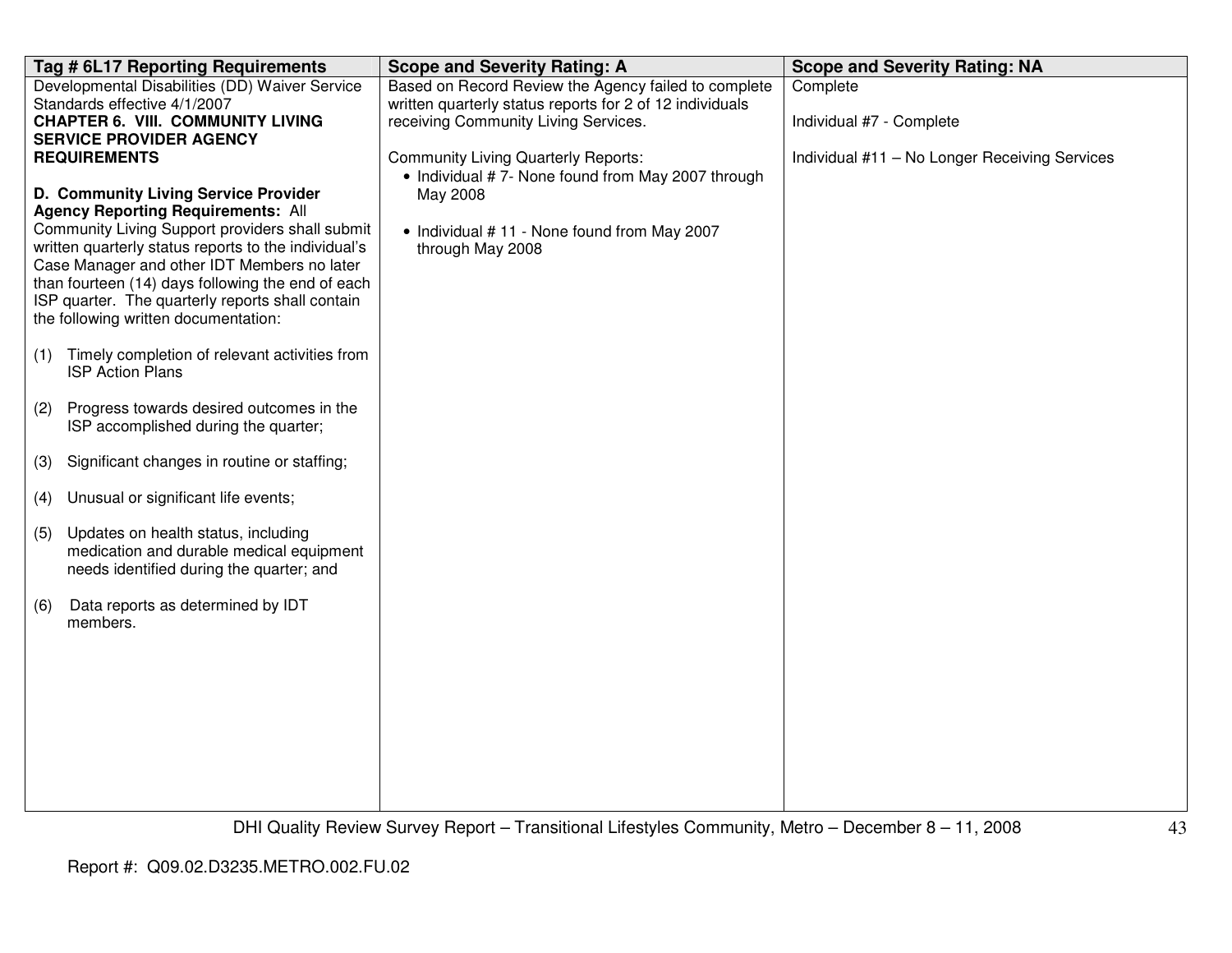| Tag # 6L25 (CoP) Residential Regts.                                                      | <b>Scope and Severity Rating: F</b>                     | Scope and Severity Rating: A                               |
|------------------------------------------------------------------------------------------|---------------------------------------------------------|------------------------------------------------------------|
| Developmental Disabilities (DD) Waiver Service                                           | Based on observation, the Agency failed to ensure that  | (Repeat Finding) Based on observation, the Agency          |
| Standards effective 4/1/2007                                                             | each individual's residence met all requirements within | failed to ensure that each individual's residence met all  |
| <b>CHAPTER 6. VIII. COMMUNITY LIVING</b>                                                 | the standard for 8 of 8 Supported Living and Family     | requirements within the standard for 2 of 10 Supported     |
| <b>SERVICE PROVIDER AGENCY</b>                                                           | Living residences.                                      | Living and Family Living residences.                       |
| <b>REQUIREMENTS</b>                                                                      |                                                         |                                                            |
| L. Residence Requirements for Family Living                                              | The following items were missing, not functioning or    | The following items were missing, not functioning or       |
| <b>Services and Supported Living Services</b>                                            | incomplete:                                             | incomplete:                                                |
| (1) Supported Living Services and Family Living                                          |                                                         |                                                            |
| Services providers shall assure that each                                                | • Battery operated or electric smoke detectors, heat    | • Battery operated or electric smoke detectors, heat       |
| individual's residence has:                                                              | sensors, or a sprinkler system installed in the         | sensors, or a sprinkler system installed in the            |
| (a) Battery operated or electric smoke                                                   | residence (#1, 3, 4, 9, 10, 11 & 12)                    | residence for Individuals.                                 |
| detectors, heat sensors, or a sprinkler                                                  |                                                         | $^{\circ}$ Individual #1, 3, 4, 9 & 10 - Complete          |
| system installed in the residence;                                                       | • General-purpose first aid kit (#3 & 10)               | <sup>o</sup> Individual #11 & 12 - No Longer Receiving     |
| (b) General-purpose first aid kit;                                                       |                                                         | <b>Services</b>                                            |
| (c) When applicable due to an individual's                                               | • Accessible written procedures for emergency           |                                                            |
| health status, a blood borne pathogens kit;                                              | evacuation e.g. fire and weather-related threats (#2,   | • General-purpose first aid kit                            |
| (d) Accessible written procedures for                                                    | 3, 10 & 8 & 12                                          | ° Individual #3 & 10 - Complete                            |
| emergency evacuation e.g. fire and                                                       |                                                         |                                                            |
| weather-related threats;                                                                 | • Accessible telephone numbers of poison control        | • Accessible written procedures for emergency              |
| (e) Accessible telephone numbers of poison<br>control centers located within the line of | centers located within the line of sight of the         | evacuation e.g. fire and weather-related threats           |
| sight of the telephone;                                                                  | telephone (#6 & 7)                                      | ° Individual #2, 3 & 10 - Complete                         |
| Accessible written documentation of actual<br>(f)                                        |                                                         |                                                            |
| evacuation drills occurring at least three (3)                                           | • Accessible written procedures for the safe storage    | <sup>o</sup> Individual #12 - No Longer Receiving Services |
| times a year. For Supported Living                                                       | of all medications with dispensing instructions for     |                                                            |
| evacuation drills shall occur at least once a                                            | each individual that are consistent with the            | • Accessible telephone numbers of poison control           |
| year during each shift;                                                                  | Assisting with Medication Administration training or    | centers located within the line of sight of the            |
| (g) Accessible written procedures for the safe                                           | each individual's ISP (#1, 2, 5, 6, 9, 11 & 12)         | telephone                                                  |
| storage of all medications with dispensing                                               |                                                         | ° Individual #6 & 7 - Complete                             |
| instructions for each individual that are                                                | • Accessible written procedures for emergency           |                                                            |
| consistent with the Assisting with                                                       | placement and relocation of individuals in the event    | • Accessible written procedures for the safe storage       |
| Medication Administration training or each                                               | of an emergency evacuation that makes the               | of all medications with dispensing instructions for        |
| individual's ISP; and                                                                    | residence unsuitable for occupancy. The                 | each individual that are consistent with the               |
| (h) Accessible written procedures for                                                    | emergency evacuation procedures shall address,          | Assisting with Medication Administration training or       |
| emergency placement and relocation of                                                    | but are not limited to, fire, chemical and/or           | each individual's ISP                                      |
| individuals in the event of an emergency                                                 | hazardous waste spills, and flooding (#1, 2, 3, 5, 6,   | $^{\circ}$ Individual #1, 2, 5, 6 & 9 - Complete           |
| evacuation that makes the residence                                                      | 7, 8, 9, 10, 11 & 12)                                   | <sup>o</sup> Individual # 11 & 12 - No Longer Receiving    |
| unsuitable for occupancy. The emergency                                                  |                                                         | Services                                                   |
| evacuation procedures shall address, but                                                 |                                                         |                                                            |
| are not limited to, fire, chemical and/or                                                |                                                         | • Accessible written procedures for emergency              |
| hazardous waste spills, and flooding.                                                    |                                                         | placement and relocation of individuals in the event       |
|                                                                                          |                                                         |                                                            |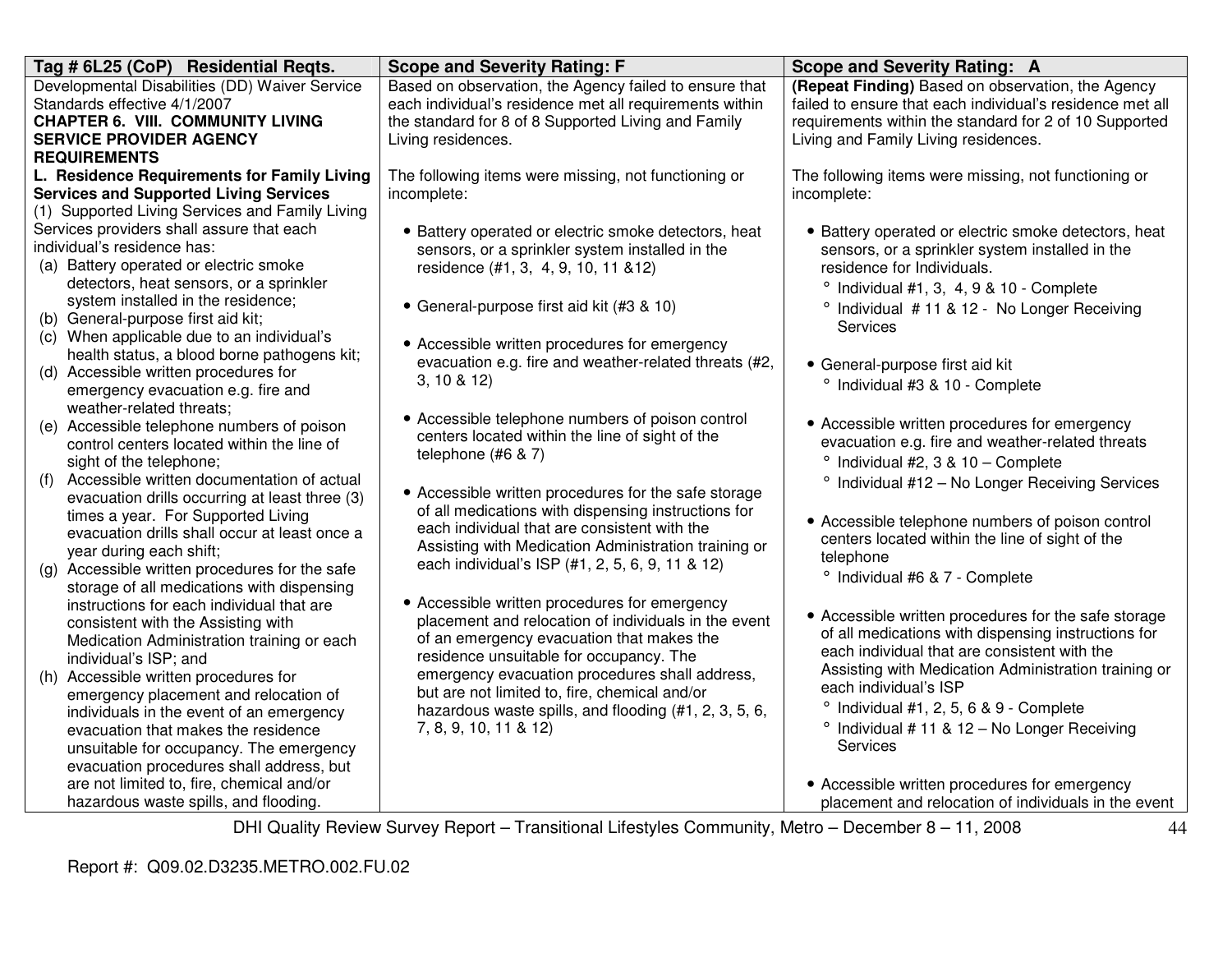|  | of an emergency evacuation that makes the<br>residence unsuitable for occupancy. The<br>emergency evacuation procedures shall address,<br>but are not limited to, fire, chemical and/or<br>hazardous waste spills, and flooding.<br>$^{\circ}$ Individual #1, 2, 3, 7, 8 & 10 - Complete<br><sup>o</sup> Individual #5 & 6 - Not Complete<br>° Individuals #11 & 12 - No Longer Receiving<br>Services |
|--|-------------------------------------------------------------------------------------------------------------------------------------------------------------------------------------------------------------------------------------------------------------------------------------------------------------------------------------------------------------------------------------------------------|
|  |                                                                                                                                                                                                                                                                                                                                                                                                       |
|  |                                                                                                                                                                                                                                                                                                                                                                                                       |
|  |                                                                                                                                                                                                                                                                                                                                                                                                       |